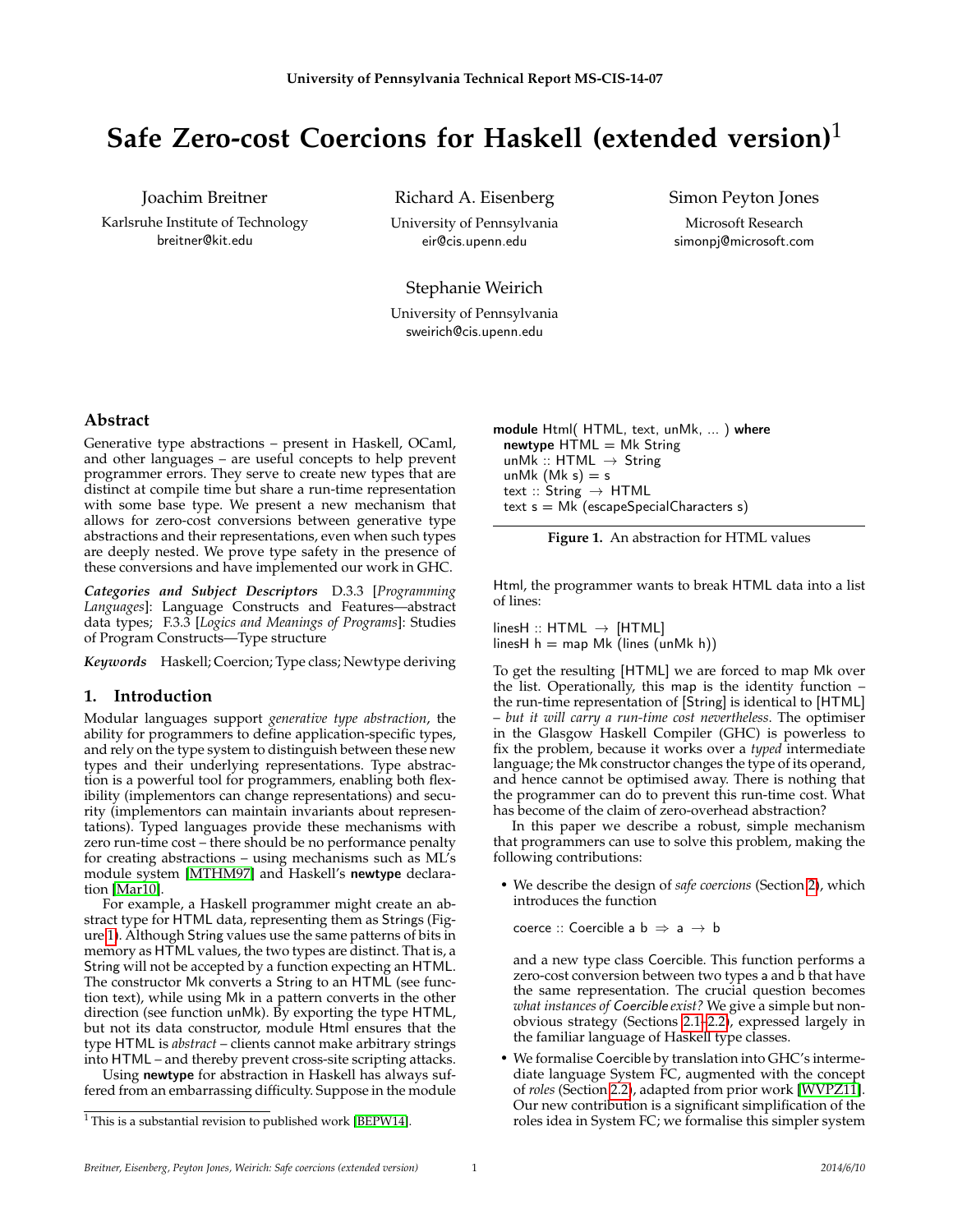and give the usual proofs of preservation and progress in Section [4.](#page-4-0)

- Adding safe coercions to the source language raises new issues for abstract types, and for the coherence of type elaboration. We articulate the issues, and introduce *role annotations* to solve them (Section [3\)](#page-3-0).
- It would be too onerous to insist on programmer-supplied role annotations for every type, so we give a *role inference algorithm* in Section [5.](#page-8-0)
- To support our claim of practical utility, we have implemented the whole scheme in GHC (Section [6\)](#page-9-0), and evaluated it against thousands of Haskell libraries (Section [9\)](#page-12-0).

Our work finally resolves a notorious and long-standing bug in GHC (#1496), which concerns the interaction of newtype coercions with type families (Section [7\)](#page-11-0). While earlier work [\[WVPZ11\]](#page-13-3) was motivated by the same bug, it was too complicated to implement. Our new approach finds a sweet spot, offering a considerably simpler system in exchange for a minor loss of expressiveness (Sections [8](#page-11-1) and [10\)](#page-12-1).

As this work demonstrates, the interactions between type abstraction and advanced type system features, such as type families and GADTs, are subtle. The ability to create and enforce zero-cost type abstraction is not unique to Haskell – notably the ML module system also provides this capability, and more. As a result, OCaml developers are now grappling with similar difficulties. We discuss the connection between roles and OCaml's variance annotations (Section [8\)](#page-11-1), as well as other related work.

## <span id="page-1-0"></span>**2. The design and interface of** Coercible

We begin by focusing exclusively on the programmer's-eyeview of safe coercions. We need no new syntax; rather, the programmer simply sees a new API, provided in just two declarations:

#### class Coercible a b

coerce :: Coercible a  $b \Rightarrow a \rightarrow b$ 

The type class Coercible is abstract, i.e. its methods are not visible. It differs from other type classes in a few minor points: The user cannot create manual instances; instances are automatically generated by the compiler; and the visibility of instances is conditional. Generally, users can think of it as a normal type class, which is a nice property of the design.

The key principle is this: *If two types* s *and* t *are related by* Coercible s t*, then* s *and* t *have bit-for-bit identical run-time representations*. Moreover, as you can see from the type of coerce, if Coercible s t holds then coerce can convert a value of type s to one of type t. And that's it!

The crucial question, to which we devote the rest of this section and the next, becomes this: exactly when does Coercible s t hold? To whet your appetite consider these declarations:

 $newtype Age = MkAge Int$  $newtype AgeRange = MkAR (Int,Int)$  $newtype BigAge = MkBig Age$ 

Here are some coercions that hold, so that a single call to coerce suffices to convert between the two types:

- Coercible Int Age: we can coerce from Int to Age at zero cost; this is simply the MkAge constructor.
- Coercible Age Int: and the reverse; this is pattern matching on MkAge.
- GHC generates the following instances of Coercible:
- (1) instance Coercible a a
- <span id="page-1-3"></span>(2) For every **newtype** NT  $x = MkNT$  (T x), the instances

**instance** Coercible  $(T \times)$  b  $\Rightarrow$  Coercible (NT  $\times$ ) b **instance** Coercible a  $(T \times) \Rightarrow$  Coercible a  $(NT \times)$ 

which are visible if and only if the constructor MkNT is in scope.

- (3) For every type constructor  $TC$  r  $p$  n, where
	- r stands for TC's parameters at role representational,
	- p for those at role phantom and
	- n for those at role nominal,

the instance

instance Coercible r1 r2 ⇒ Coercible (TC r1 p1 n) (TC r2 p2 n)

<span id="page-1-2"></span>

- Coercible [Age] [Int]: lifting the coercion over lists.
- Coercible (Either Int Age) (Either Int Int): lifting the coercion over Either.
- Coercible (Either Int Age) (Either Age Int): this is more complicated, because first argument of Either must be coerced in one direction, and the second in the other.
- Coercible ( $Int \rightarrow Age$ ) (Age  $\rightarrow Int$ ): all this works over function arrows too.
- Coercible (Age, Age) AgeRange: we have to unwrap the pair of Ages and then wrap with MkAR.
- Coercible [BigAge] [Int]: two levels of coercion.

In the rest of this section we will describe how Coercible constraints are solved or, equivalently, which instances of Coercible exist. (See Figure [2](#page-1-2) for a concise summary.)

#### <span id="page-1-1"></span>**2.1 Coercing newtypes**

Since Coercible relates a newtype with its base type, we need Coercible instance declarations for every such newtype. The naive instance Coercible Int Age does not work well, for reasons explained in the box on page [3,](#page-2-1) so instead we generate *two* instances for each newtype:

**instance** Coercible a Int  $\Rightarrow$  Coercible a Age  $-$  (A1) **instance** Coercible Int **b**  $\Rightarrow$  Coercible Age **b** − (A2)

instance Coercible a Age  $\Rightarrow$  Coercible a BigAge  $-$  (B1) **instance** Coercible Age  $b$   $\Rightarrow$  Coercible BigAge  $b$  − (B2)

instance Coercible a AgeRange  $\Rightarrow$  Coercible a (Int, Int) instance Coercible AgeRange  $b \Rightarrow$  Coercible (Int, Int) b

Notice that each instance unwraps just one layer of the newtype, so we call them the "unwrapping instances".

If we now want to solve, say, a constraint Coercible s Age, for any type  $s$ , we can use  $(A1)$  to reduce it to the simpler goal Coercible s Int. A more complicated, two-layer coercion Coercible BigAge Int is readily reduced, in two such steps, to Coercible Int Int. All we need now is for GHC to have a built-in witness of reflexivity, expressing that any type has the same run-time representation as itself:

instance Coercible a a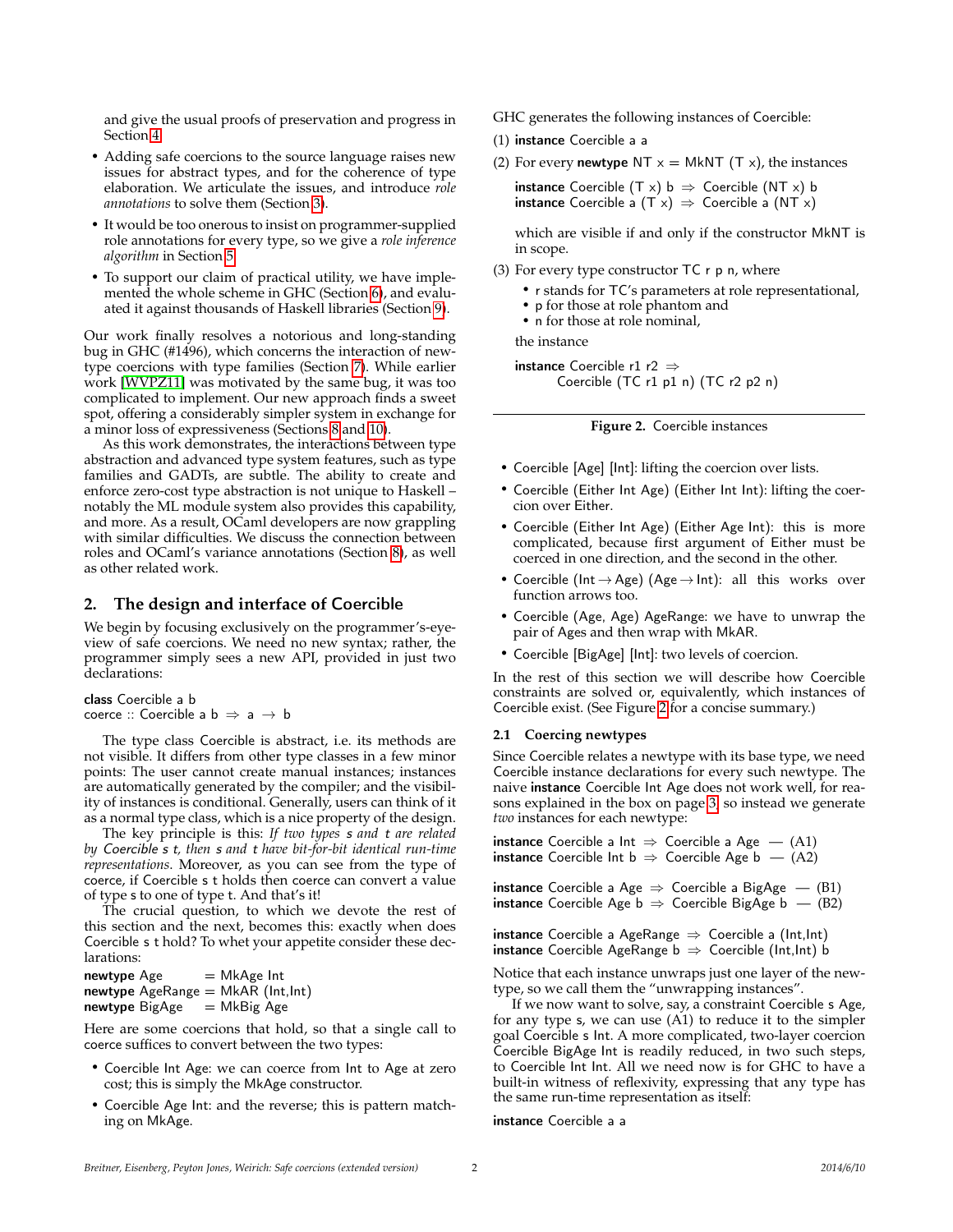This simple scheme allows coercions that involve arbitrary levels of wrapping or unwrapping, in either direction, with a single call to coerce. The solution path is not fully determined, but that does not matter. For example, here are two ways to solve Coercible BigAge Age:

Coercible BigAge Age

|                   | $\longrightarrow$ Coercible BigAge Int |                  |
|-------------------|----------------------------------------|------------------|
|                   |                                        | $-$ By (A1)      |
|                   | $\longrightarrow$ Coercible Age Int    | $-$ By (B2)      |
|                   | $\longrightarrow$ Coercible Int Int    | $-$ By (A2)      |
| $\longrightarrow$ | solved                                 | — By reflexivity |
|                   |                                        |                  |

Coercible BigAge Age

| $\longrightarrow$ | Coercible Age Age | $-$ By (B2)      |
|-------------------|-------------------|------------------|
| $\longrightarrow$ | solved            | — By reflexivity |

Since Coercible constraints have no run-time behaviour (unlike normal type class constraints), we have no concerns about incoherence; any solution will do.

The newtype-unwrapping instances (i.e., [\(2\)](#page-1-3) in Figure [2\)](#page-1-2) are available *only if the corresponding newtype data constructor* (Mk in our current example) *is in scope*; this is required to preserve abstraction, as we explain in Section [3.1.](#page-3-1)

#### <span id="page-2-0"></span>**2.2 Coercing parameters of type constructors**

As Figure [2](#page-1-2) shows, as well as the unwrapping instances for a newtype, we also generate one instance for each type constructor, including data types, newtypes the function type, and built-in data types like tuples. We call this instance the "lifting instance" for the type, because it lifts coercions through the type. The shape of the instance depends on the so-called *roles* of the type constructor. Each type parameter of a type constructor has a role, determined by the way in which the parameter is used in the definition of the type constructor. In practice, the roles of a declared data type are determined by a role inference algorithm (Section [5\)](#page-8-0) and can be modified by role annotations (Section [3.1\)](#page-3-1). Once defined, the roles of a type constructor are the same in every scope, regardless of whether the concrete definition of that type is available in that scope.

Roles, a development of earlier work [\[WVPZ11\]](#page-13-3) (Section [8\)](#page-11-1), are a new concept for the programmer. In the following subsections, we discuss how the three possible roles, *representational*, *phantom* and *nominal*, ensure that lifting instances do not violate type safety by allowing coercions between types with different run-time representations.

#### **2.2.1 Coercing representational type parameters**

The most common role is *representational*. It is the role that is assigned to the type parameters of ordinary newtypes and data types like Maybe, the list type and Either. The Coercible instances for these type constructors are:

**instance** Coercible a  $b \Rightarrow$  Coercible (Maybe a) (Maybe b) **instance** Coercible a  $b \Rightarrow$  Coercible [a] [b] instance (Coercible a1 b1, Coercible a2 b2)  $\Rightarrow$  Coercible (Either a1 a2) (Either b1 b2)

These instances are just as you would expect: for example, the type Maybe t1 and Maybe t2 have the same run-time representation if and only if t1 and t2 have the same representation.

Most primitive type constructors also have representational roles for their arguments. For example, the domain and co-domain of arrow types are representational, giving rise to the following Coercible instance:

#### <span id="page-2-1"></span>**Why a single instance is not enough**

Why do we create two instances for every newtype, rather than just the single declaration

instance Coercible Int Age

to witness the fact that Int and Age have the same runtime representation?

That would indeed allow us to convert from Int to Age, using coerce, but what about the reverse direction? We then might need a second function

uncoerce :: Coercible a  $b \Rightarrow b \rightarrow a$ 

although it would be tiresome for the programmer to remember which one to call. Alternatively, perhaps GHC should generate *two* instances:

instance Coercible Int Age instance Coercible Age Int

But how would we get from BigAge to Int? We could try this:

down :: BigAge  $\rightarrow$  Int  $down x = core (coerce x)$ 

Our intent here is that each invocation of coerce unwraps one "layer" of newtype. But this is not good, because the type inference engine cannot figure out which type to use for the result of the inner coerce. To make the code typecheck we would have to add a type signature:

down :: BigAge  $\rightarrow$  Int down  $x =$  coerce (coerce  $x ::$  Age)

Not very nice. Moreover we would prefer to do all this with a *single* call to coerce, implying that Coercible BigAge Int must hold. That might make us consider adding the instance declaration

**instance** (Coercible a b, Coercible b c)  $\Rightarrow$  Coercible a c

to express the transitivity of Coercible. But now the problem of the un-specified intermediate type b re-appears, and cannot be solved with a type signature.

All of these problems are nicely solved using the instances in Figure [2.](#page-1-2)

instance (Coercible a1 b1, Coercible a2 b2)  $\Rightarrow$  Coercible (a1 → a2) (b1 → b2)

Likewise, the type IORef has a representational parameter, so expressions of type IORef Int can be converted to type IORef Age for zero cost (and outside of the IO monad).

Returning to the introduction, we can use these instances to write linesH very directly, thus:

linesH :: HTML  $\rightarrow$  [HTML]  $linesH = core lines$ 

In this case, the call to coerce gives rise to a constraint Coercible (String  $\rightarrow$  [String]) (HTML  $\rightarrow$  [HTML]), which gets simplified to Coercible String HTML using the instances for arrow and list types. Then the instance for the newtype HTML reduces it to Coercible String String, which is solved by the reflexive instance.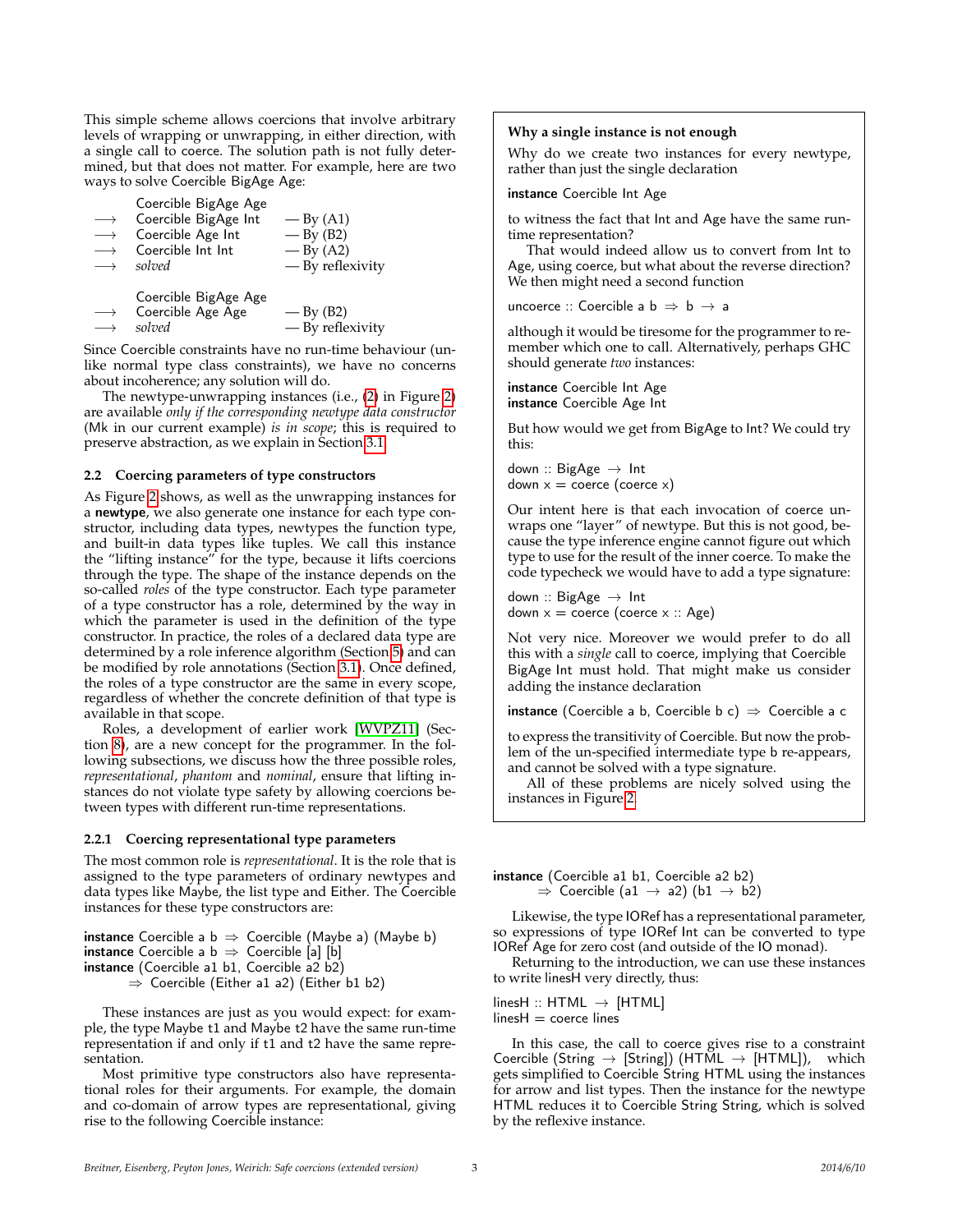#### **2.2.2 Coercing phantom type parameters**

A type parameter has a *phantom* role if it does not occur in the definition of the type, or if it does, then only as a phantom parameter of another type constructor. For example, these declarations

data Phantom  $b =$  Phantom

data NestedPhantom  $b = L$  [Phantom b] | SomethingElse

both have parameter b at a phantom role.

When do the types Phantom t1 and Phantom t2 have the same run-time representation? Always! Therefore, we have the instances

instance Coercible (Phantom a) (Phantom b) instance Coercible (NestedPhantom a) (NestedPhantom b)

and coerce can be used to change the phantom parameter arbitrarily.

#### <span id="page-3-2"></span>**2.2.3 Coercing nominal type parameters**

In contrast, the *nominal* role induces the strictest preconditions for Coercible instances. This role is assigned to a parameter that possibly affects the run-time representation of a type, commonly because it is passed to a type function. For example, consider the following code

type family EncData a where EncData String = (ByteString, Encoding)  $EncData HTML = ByteString$ 

data Encoding  $= \dots$ data EncText  $a = MkET$  (EncData a)

Even though we have Coercible HTML String, it would be wrong to derive the instance Coercible (EncText HTML) (EncText String), because these two types have quite different run-time representations! Therefore, there are no instances that change a nominal parameter of a type constructor.

All parameters of a type or data *family* have nominal role, because they could be inspected by the type family instances. For similar reasons, the non-uniform parameters to GADTs are also required to be nominal.

## **2.2.4 Coercing multiple type parameters**

A type constructor can have multiple type parameters, each at a different role. In that case, an appropriate constraint for each type parameter is used:

data Params r p  $n =$  Con1 (Maybe r) | Con2 (EncData n)

yields the instance

instance Coercible r1 r2  $\Rightarrow$  Coercible (Params r1 p1 n) (Params r2 p2 n)

This instance expresses that the representational type parameters may change if there is a Coercible instance for them; the phantom type parameters may change arbitrarily; and the nominal type parameters must stay the same.

## <span id="page-3-0"></span>**3. Abstraction and coherence**

The purpose of the HTML type from the introduction is to prevent accidentally mixing up unescaped strings and HTML fragments. Rejecting programs that make this mistake is not a matter of type safety as traditionally construed, but rather of preserving a desired abstraction.

While the previous section described how the Coercible instances ensure that uses of coerce are type safe, this section discusses two other properties: *abstraction* and *class coherence*.

#### <span id="page-3-1"></span>**3.1 Preserving abstraction**

When the constructors of a type are in scope then we can write code semantically equivalent to coerce by hand (although it might be less efficient). In this situation, the use of coerce should definitely be allowed. However, when the constructors are not in scope, it turns out that we sometimes want the lifting instance, and sometimes we do *not* want it.

The newtype unwrapping instance is directly controlled by the visibility of the constructor and can be used if and only if this is in scope. (See Section [2.1](#page-1-1) for how this is accomplished.) For example, since the author of module Html did not export Mk, a client does not see the unwrapping instances for HTML, and the abstraction is preserved.

However, we permit the use of the coercion lifting instance for a type constructor even when the data constructors are not available. For example, built-in types like IORef or the function type  $( \rightarrow )$  do not even have constructors that can be in scope. Nevertheless, coercing from IORef HTML to IORef String and from HTML  $\rightarrow$  HTML to String  $\rightarrow$  String should be allowed.

Therefore the rule for the lifting instance is that it can be used independent of the visibility of constructors. Instead, its form – what coercions it allows – is controlled by the roles of the type constructor's parameters.

Library authors can control the roles assigned to type constructors using *role annotations*. In many cases, the role inferred by the type checker is sufficient, even for abstract types. Consider a library for non-empty lists:

module NonEmptyListLib( NE, singleton, ... ) where  $data NE a = MkNE [a]$ singleton  $:: a \rightarrow NE a$ ... etc...

<span id="page-3-3"></span>The type must be exported abstractly; otherwise, the nonempty property can be broken by its users. Nevertheless lifting a coercion through NE, i.e. coercing NE HTML to NE String, should be allowed. Therefore, the role of NE's parameter should be representational. In this case, the library author does not have to actively set it: As it is the most permissive type-safe role, the role inference algorithm (Section [5.2\)](#page-9-1) already chooses representational.

However, sometimes library authors must restrict the usage of the lifting coercion to ensure that the invariants of their abstract types can be preserved. For example, consider the data type Map k v, which implements an efficient finite map from keys of type k to values of type v, using an internal representation based on a balanced tree, something like this:

data Map  $k v =$  Leaf | Node  $k v$  (Map  $k v$ ) (Map  $k v$ )

It would be disastrous if the user were allowed to coerce from (Map Age v) to (Map Int v), because a valid tree with regard to the ordering of Age might be completely bogus when using the ordering of Int.

To prevent that difficulty, the author specifies

#### type role Map nominal representational

As explained in Section [2.2,](#page-2-0) we now have the desirable and useful lifting instance

instance Coercible a  $b \Rightarrow$  Coercible (Map k a) (Map k b)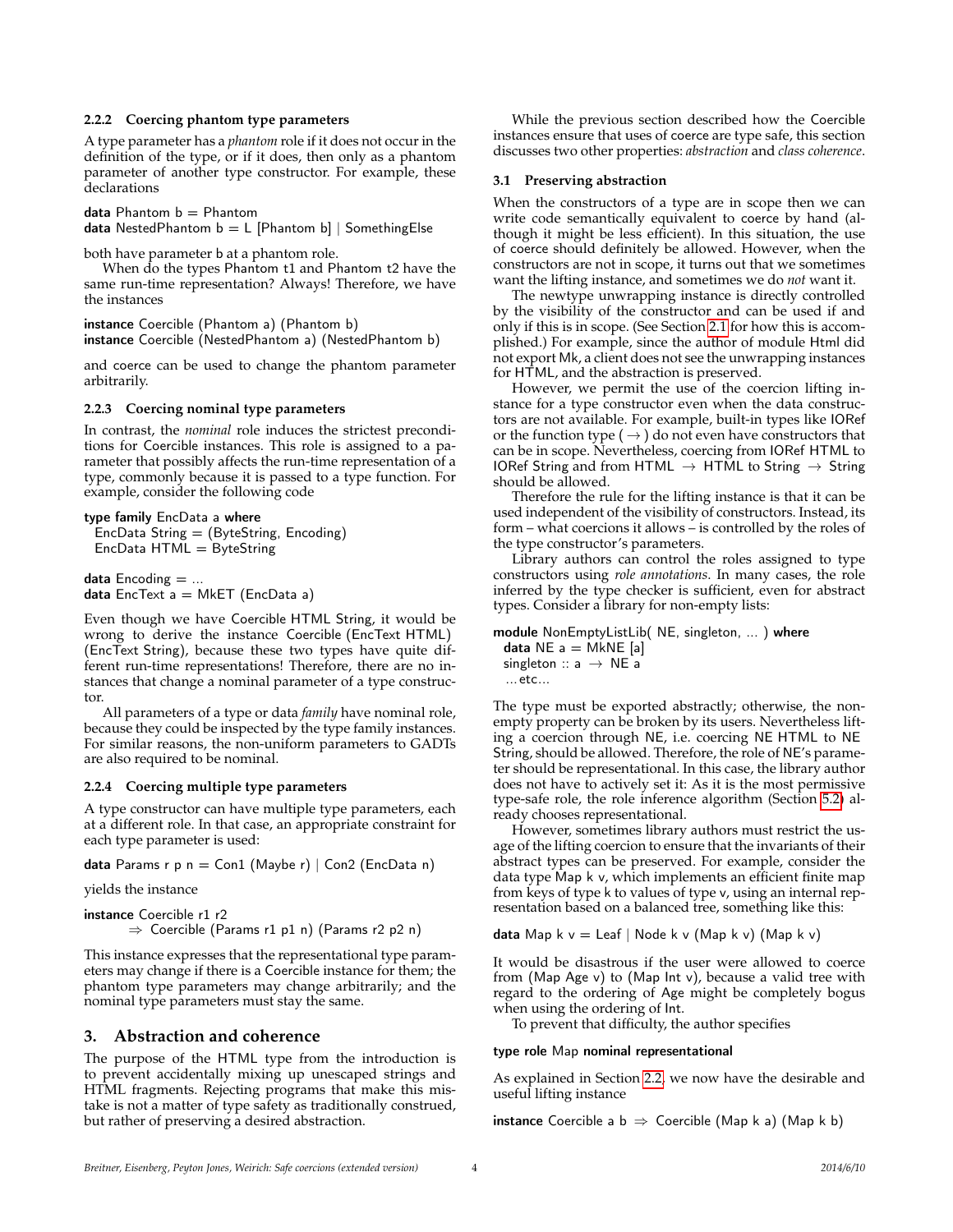which allows the coercion from Map k HTML to Map k String.

Note that in the declaration of Map the parameters k and v are used in exactly the same way, so this distinction cannot be made by the compiler; it can only be specified by the programmer. However, the compiler ensures that programmerspecified role annotations cannot subvert the type system: if the annotation specifies an unsafe role, the compiler will reject the program.

#### <span id="page-4-4"></span>**3.2 Preserving class coherence**

Another property of Haskell, independent of type-safety, is the coherence of type classes. There should only ever be one class instance for a particular class and type. We call this desirable property *coherence*. Without extra checks, Coercible could be used to create incoherence.

Consider this (non-Haskell98) data type, which reifies a Show instance as a value:

data HowToShow a where MkHTS :: Show a  $\Rightarrow$  HowToShow a

showH :: HowToShow a  $\rightarrow$  a  $\rightarrow$  String showH MkHTS  $x =$  show  $x$ 

Here showH pattern-matches on a HowToShow value, and uses the instance stored inside it to obtain the show method. If we are not careful, the following code would break the coherence of the Show type class:

instance Show HTML where show  $(Mk s) = "HTML:" + show s$ 

stringShow :: HowToShow String stringShow = MkHTS htmlShow :: HowToShow HTML htmlShow = MkHTS badShow :: HowToShow HTML  $badShow = coerce stringShow$ 

*λ*> showH stringShow "Hello" "Hello" *λ*> showH htmlShow (Mk "Hello") "HTML:Hello" *λ*> showH badShow (Mk "Hello") "Hello"

In the final example we were applying show to a value of type HTML, but the Show instance for String (coerced to (Show HTML)) was used.

To avoid this confusion, the parameters of a type class are all assigned a *nominal* role by default. Accordingly, the parameter of HowToShow is also assigned a nominal role by default, preventing the coercion between (HowToShow HTML) and (HowToShow String).

## <span id="page-4-0"></span>**4. Ensuring type safety: System FC with roles**

Haskell is a large and complicated language. How do we know that the ideas sketched above in source-language terms are actually sound? What, precisely, do roles mean, and when precisely are two types equal? In this section we answer these questions for GHC's small, statically-typed intermediate language, GHC Core. Every Haskell program is translated into Core, and we can typecheck Core to reassure ourselves that the (large, complicated) front end accepts only good programs.

Metavariables:

|                       | $\mathcal{X}$<br>C<br>F | term<br>axiom<br>type family K                                                                                                                                                                                                                                                                                                                                                                                                                               | $\alpha, \beta$<br>D | type<br>data type $N$ newtype<br>data constructor |           | $c$ coercion                                                            |  |  |
|-----------------------|-------------------------|--------------------------------------------------------------------------------------------------------------------------------------------------------------------------------------------------------------------------------------------------------------------------------------------------------------------------------------------------------------------------------------------------------------------------------------------------------------|----------------------|---------------------------------------------------|-----------|-------------------------------------------------------------------------|--|--|
|                       |                         | $e$ := $\lambda c:\phi.e \mid e\gamma \mid e \triangleright \gamma \mid \cdots$                                                                                                                                                                                                                                                                                                                                                                              |                      |                                                   | terms     |                                                                         |  |  |
|                       |                         | $\tau, \sigma ::= \alpha   \tau_1 \tau_2   \forall \alpha: \kappa.\tau   H   F(\overline{\tau})$                                                                                                                                                                                                                                                                                                                                                             |                      |                                                   | types     |                                                                         |  |  |
|                       |                         | $\kappa$ $::=\star \mid \kappa_1 \rightarrow \kappa_2$                                                                                                                                                                                                                                                                                                                                                                                                       | kinds                |                                                   |           |                                                                         |  |  |
|                       |                         | $H \ ::= (\rightarrow)   (\Rightarrow)   (\sim^{\kappa}_{\rho})   T$                                                                                                                                                                                                                                                                                                                                                                                         |                      |                                                   |           | type constants                                                          |  |  |
|                       |                         | $T \nightharpoonup D \mid N$                                                                                                                                                                                                                                                                                                                                                                                                                                 |                      |                                                   |           | algebraic data types                                                    |  |  |
|                       |                         | $\phi$ := $\tau \sim_{\rho}^{\kappa} \sigma$                                                                                                                                                                                                                                                                                                                                                                                                                 |                      |                                                   |           | proposition                                                             |  |  |
| $\gamma$ , $\eta ::=$ |                         | $\left   \begin{array}{c} \langle \tau \rangle \mid \langle \tau, \sigma \rangle_{\mathsf{P}} \mid \mathbf{sym}\, \gamma \mid \gamma_1 \mathbin{\hat{\mathsf{y}}} \gamma_2 \\ H(\overline{\gamma}) \mid F(\overline{\gamma}) \mid \gamma_1 \, \gamma_2 \mid \forall \alpha: \kappa. \gamma \end{array} \right  $<br>$c \mid \overline{C(\overline{\tau})}$<br>nth <sup>i</sup> $\gamma$   left $\gamma$   right $\gamma$   $\gamma$ @ $\tau$<br>sub $\gamma$ |                      |                                                   | coercions | equivalence<br>congruence<br>assumptions<br>decomposition<br>sub-roling |  |  |
|                       |                         | $\rho$ ::= N   R   P                                                                                                                                                                                                                                                                                                                                                                                                                                         |                      |                                                   | roles     |                                                                         |  |  |
|                       |                         | $\Gamma$ := $\varnothing$   $\Gamma$ , $\alpha$ : $\kappa$   $\Gamma$ , $c$ : $\phi$   $\Gamma$ , $\alpha$ : $\tau$                                                                                                                                                                                                                                                                                                                                          |                      |                                                   |           | typing contexts                                                         |  |  |
| Ω                     |                         | $\therefore = \varnothing \mid \Omega, \alpha : \rho$                                                                                                                                                                                                                                                                                                                                                                                                        |                      |                                                   |           | role contexts                                                           |  |  |

<span id="page-4-2"></span>**Figure 3.** An excerpt of the grammar of System FC

Core is an implementation of a calculus called System FC, itself an extension of the classical Girard/Reynolds System F. The version of FC that we develop in this paper derives from much prior work.<sup>[2](#page-4-1)</sup> However, for clarity we give a selfcontained description of the system and do not assume familiarity with previous versions.

Figure [3](#page-4-2) gives the syntax of System FC. The starting point is an entirely conventional lambda calculus in the style of System F. We therefore elide most of the syntax of terms *e*, giving the typing judgement for terms in Appendix [C.2.](#page-16-0) Types *τ* are also conventional, except that we add (saturated) type-family applications  $F(\overline{\tau})$ , to reflect their addition to source Haskell [\[CKP05,](#page-13-4) [CKPM05\]](#page-13-5). Types are classified by kinds *κ* in the usual way; the kinding judgement  $\Gamma \vdash \tau : \kappa$  on types is conventional and appears in Appendix [C.2.](#page-16-0) To avoid clutter we use only monomorphic kinds, but it is easy to add kind polymorphism along the lines of  $[YWC^+12]$  $[YWC^+12]$ , and our implementation does so.

## <span id="page-4-3"></span>**4.1 Roles and casts**

FC's distinctive feature is a type-safe cast  $(e \triangleright \gamma)$  (Figure [3\)](#page-4-2), which uses a *coercion*  $\gamma$  to cast a term from one type to another. A coercion  $\gamma$  is a witness or proof of the equality of two types. Coercions are classified by the judgement

$$
\Gamma \vdash \gamma : \tau \sim^\kappa_\rho \sigma
$$

given in Figure [4,](#page-5-0) and pronounced "in type environment Γ the coercion  $γ$  witnesses that the types  $τ$  and  $σ$  both have kind *κ*, and are equal at role *ρ*". The notion of being "equal at role  $\rho$ " is the important feature of this paper; it is a development of earlier work, as Section [8](#page-11-1) describes. There are

<span id="page-4-1"></span><sup>2</sup> Several versions of System FC are described in published work. Some of these variants have had decorations to the FC name, such as FC<sub>2</sub> or F<sub>C</sub>. We do not make these distinctions in the present work, referring instead to all of these systems – in fact, one evolving system  $-$  as "FC".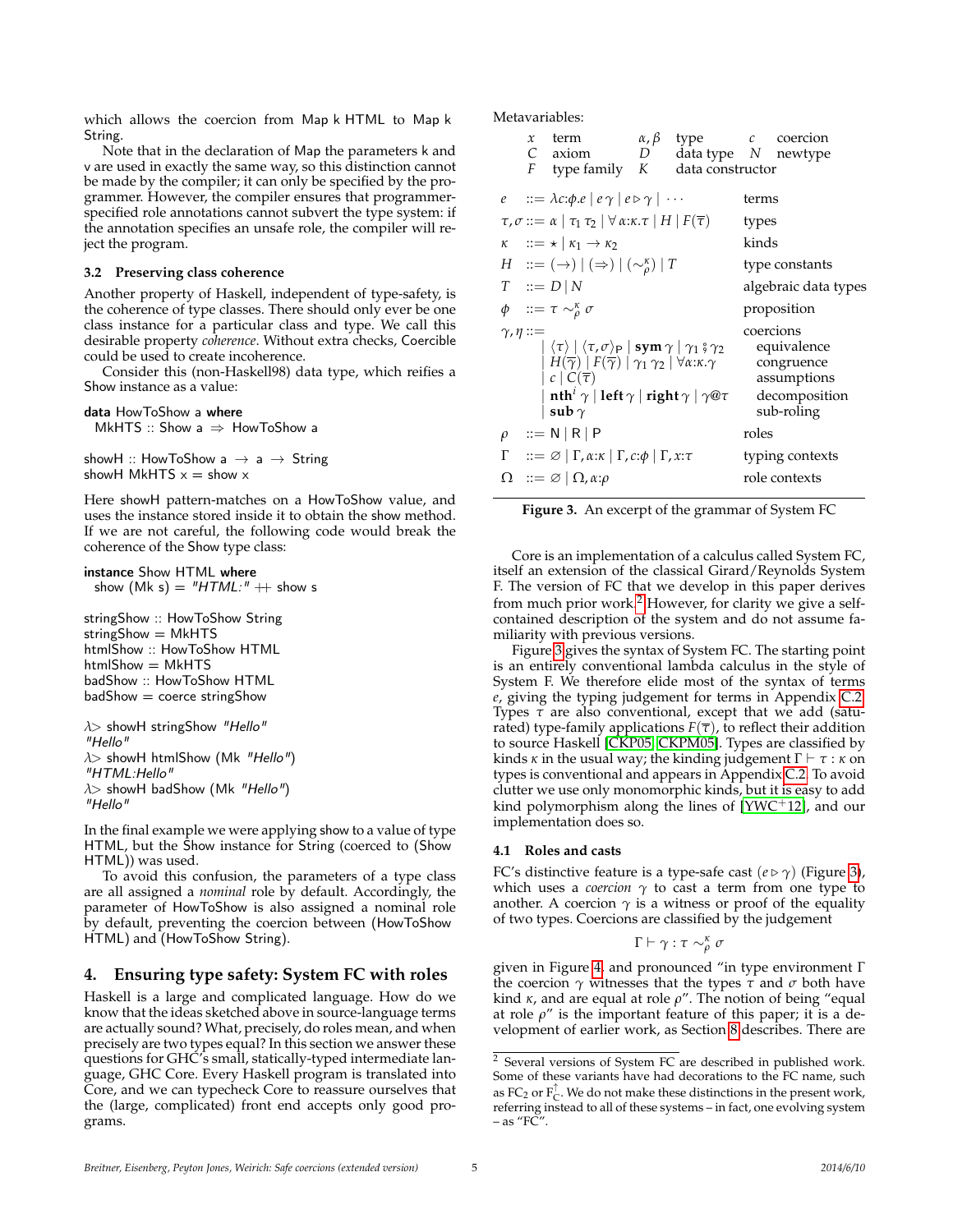precisely three roles (see Figure [3\)](#page-4-2), written N, R, and P, with the following meaning:

- **Nominal equality,** written  $\sim_N$ , is the equality that the type checker reasons about. When a Haskell programmer says that two Haskell types are the "same", we mean that the types are nominally equal. Thus, we can say that Int  $\sim_N$ Int. Type families introduce new nominal equalities. So, if we have type instance F Int = Bool, then F Int  $\sim_N$  Bool.
- **Representational equality,** written ∼R, holds between two types that share the same run-time representation. Because all types that are nominally equal also share the same representation, nominal equality is a subset of representational equality. Continuing the example from the introduction, HTML  $\sim$ <sub>R</sub> String.
- **Phantom equality,** written ∼<sub>P</sub>, holds between any two types, whatsoever. It may seem odd that we produce and consume proofs of this "equality", but doing so keeps the system uniform and easier to reason about. The idea of phantom equality is new in this work, and it allows for zero-cost conversions among types with phantom parameters.

We can now give the typing judgement for type-safe cast:

$$
\frac{\Gamma \vdash e : \tau_1}{\Gamma \vdash \gamma : \tau_1 \sim_R \tau_2} \quad TM\_CAST
$$
  
 
$$
\frac{\Gamma \vdash e \triangleright \gamma : \tau_2}{\Gamma \vdash e \triangleright \gamma : \tau_2}
$$

The coercion *γ* must be a proof of *representational* equality, as witnessed by the R subscript to the result of the coercion typing premise. This makes good sense: we can treat an expression of one type  $\tau_1$  as an expression of some other type *τ*<sup>2</sup> if and only if those types share a representation.

#### **4.2 Coercions**

Coercions (Figure [3\)](#page-4-2) and their typing rules (Figure [4\)](#page-5-0) are the heart of System FC. The basic typing judgement for coercions is  $\Gamma \vdash \gamma : \tau \sim_{\rho}^{\kappa} \sigma$ . When this judgement holds, it is easy to prove that *τ* and *σ* must have the same kind *κ*. However, kinds are not very relevant to the focus of this work, and so we often omit the kind annotation in our presentation. It can always be recovered by using the (syntax-directed) kinding judgement on types.

We can understand the typing rules in Figure [4,](#page-5-0) by thinking about the equalities that they define.

#### **4.2.1 Nominal implies representational**

If we have a proof that two types are nominally equal, then they are certainly representationally equal. This intuition is expressed by the **sub** operator, and the rule CO\_SUB.

#### **4.2.2 Equality is an equivalence relation**

Equality is an equivalence relation at all three roles. Symmetry (rule CO\_SYM) and transitivity (CO\_TRANS) work for any role *ρ*. Reflexivity is more interesting: CO\_REFL is a proof of nominal equality only. From this we can easily get representational reflexivity using **sub**. But what does "phantom" reflexivity mean? It is a proof term that any two types *τ* and *σ* are equal at role P, and we need a new coercion form to express that, written as  $\langle \tau, \sigma \rangle$  (rule CO\_PHANTOM).

#### **4.2.3 Axioms for equality**

Each newtype declaration, and each type-family instance, gives rise to an FC *axiom*; newtypes give rise to representa $Γ ⊢ γ : ∅$ 

$$
\frac{\Gamma \vdash \tau : \kappa}{\Gamma \vdash \langle \tau \rangle : \tau \sim_{\mathsf{N}} \tau} \quad \text{Co\_REFL}
$$
\n
$$
\frac{\Gamma \vdash \gamma : \sigma \sim_{\rho} \tau}{\Gamma \vdash \text{sym} \gamma : \tau \sim_{\rho} \sigma} \quad \text{Co\_SYM}
$$
\n
$$
\frac{\Gamma \vdash \gamma : \tau_1 \sim_{\rho} \tau_2}{\Gamma \vdash \gamma_1 : \tau_1 \sim_{\rho} \tau_2} \quad \frac{\Gamma \vdash \gamma_2 : \tau_2 \sim_{\rho} \tau_3}{\Gamma \vdash \gamma_1 : \tau_2 \sim_{\rho} \sigma} \quad \text{Co\_Transs}
$$
\n
$$
\frac{\Gamma \vdash \gamma : \tau \sim_{\rho} \sigma}{\Gamma \vdash H \overline{\tau} : \kappa} \quad \Gamma \vdash H \overline{\sigma} : \kappa \quad \text{Co\_TVCONAPP}
$$
\n
$$
\frac{\Gamma \vdash \gamma : \tau \sim_{\mathsf{N}} \sigma}{\Gamma \vdash H \overline{\tau} : \kappa} \quad \Gamma \vdash H \overline{\sigma} : \kappa \quad \text{Co\_TVCONAPP}
$$
\n
$$
\frac{\Gamma \vdash \gamma : \tau_1 \sim_{\rho} \sigma_1}{\Gamma \vdash \gamma_2 : \tau_2 \sim_{\mathsf{N}} \sigma} \quad \text{Co\_TVFAM}
$$
\n
$$
\frac{\Gamma \vdash \gamma : \tau_1 \sim_{\rho} \sigma_1}{\Gamma \vdash \tau_1 \tau_2 : \kappa} \quad \Gamma \vdash \sigma_1 \sigma_2 : \kappa \quad \text{Co\_APP}
$$
\n
$$
\frac{\Gamma \vdash \tau_1 : \tau_1 \sim_{\rho} \sigma_1}{\Gamma \vdash \gamma_1 \cdot \tau_2 : \tau_1 \sim_{\rho} \sigma} \quad \text{Co\_FORALL}
$$
\n
$$
\frac{\Gamma \vdash \tau : \kappa}{\Gamma \vdash \gamma_1 \cdot \tau_2 : \tau_1 \sim_{\rho} \sigma} \quad \text{Co\_Plan} \quad \text{Co\_Plan} \quad \text{Co\_AR}
$$
\n
$$
\frac{\text{c: } \tau \sim_{\rho} \sigma \in \Gamma}{\Gamma \vdash \tau : \kappa} \quad \text{Co\_VAR}
$$
\n
$$
\frac{\text{c: } \tau \sim
$$

<span id="page-5-0"></span>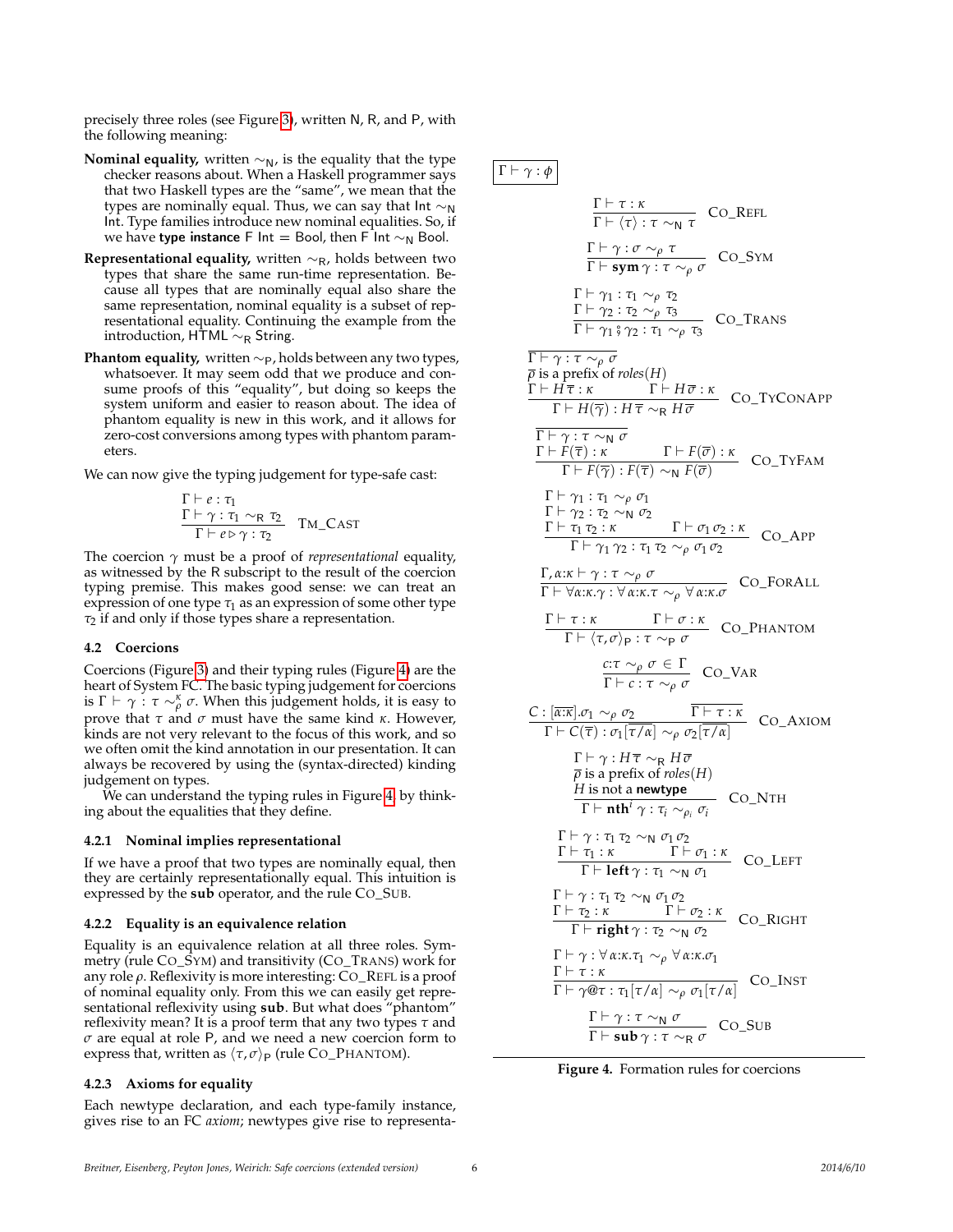$newtype$  HTML = Mk String

type family F a type instance  $F$  String  $=$  Int type instance F HTML = Bool

data  $T a = MkT (F a)$ 

<span id="page-6-1"></span>**Figure 5.** Congruence and roles example code

tional axioms, and type-family instances give rise to nominal axioms.[3](#page-6-0) For example, the declarations

 $newtype$  HTML = Mk String type family  $F$  [a]  $=$  Maybe a

produce the axioms

$$
C_1: \text{HTML } \sim_R \text{String}
$$
  

$$
C_2: [\alpha:\star].F([\alpha]) \sim_N \text{ Maybe }\alpha
$$

Axiom *C*<sup>1</sup> states that HTML is *representationally* equal to String (since they are distinct types, but share a common representation), while  $C_2$  states that  $F([\sigma])$  is *nominally* equal to Maybe *σ* (meaning that the two are considered to be the same type by the type checker). In  $C_2$ , the notation "[ $\alpha$ : $\star$ ]." binds *α* in the types being equated. Uses of these axioms are governed by the rule CO\_AXIOM. Axioms must always appear fully applied, and we assume that they live in a global context, separate from the local context Γ.

#### **4.2.4 Equality can be abstracted**

Just as one can abstract over types and values in System F, one can also abstract over equality proofs in FC. To this end, FC terms (Figure [3\)](#page-4-2) include coercion abstraction *λc*:*φ*.*e* and application  $e \gamma$ . These are the introduction and elimination forms for the coercion-abstraction arrow  $(\Rightarrow)$ , just as ordinary value abstraction and application are the introduction and elimination forms for ordinary arrow  $(\rightarrow)$  (see Appendix [C.2\)](#page-16-0).

A coercion abstraction binds a coercion variable *c*:*φ*. These variables can occur only in coercions; see the entirely conventional rule CO\_VAR. Coercion variables can also be bound in the patterns of a **case** expression, which supports the implementation of generalised algebraic data types (GADTs).

## **4.2.5 Equality is congruent**

Several rules witness that, ignoring roles, equality is *congruent* – for example, if  $σ \sim_{\rho} τ$  then Maybe  $σ \sim_{\rho}$  Maybe  $τ$ . However, the roles in these rules deserve some study, as they are the key to understanding the whole system.

*Congruence of type application* Before diving into the rules themselves, it is helpful to consider some examples of how we want congruence and roles to interact. Let's consider the definitions in Figure [5.](#page-6-1) With these definitions in hand, what equalities should be derivable? (Recall the intuitive meanings of the different roles in Section [4.1.](#page-4-3))

1. Should Maybe HTML  $\sim_R M$ aybe String hold?

Yes, it should. The type parameter to Maybe has a representational role, so it makes sense that two Maybes built out of representationally equal types should be representationally equal.

- 2. Should Maybe HTML  $\sim_N$  Maybe String hold? Certainly not. These two types are entirely distinct to Haskell programmers and its type checker.
- 3. Should THTML  $\sim_R$  T String hold? Certainly not. We can see, by unfolding the definition for T, that the representations of the two types are different.
- 4. Should *α* HTML ∼<sup>R</sup> *α* String hold, for a type variable *α*? It depends on the instantiation of *α*! If *α* becomes Maybe, then "yes"; if *α* becomes T, then "no". Since we may be abstracting over *α*, we do not know which of the two will happen, so we take the conservative stance and say that *α* HTML ∼<sup>R</sup> *α* String does *not* hold.

This last point is critical. The alternative is to express *α*'s argument roles in its kind, but that leads to a much more complicated system; see related work in Section [8.](#page-11-1) A distinguishing feature of this paper is the substantial simplification we obtain by attributing roles only to the arguments to type constants (*H*, in the grammar), and not to abstracted type variables. We thereby lose a little expressiveness, but we have not found that to be a big problem in practice. See Section [8.1](#page-11-2) for an example of an easily fixed problem case.

To support both (1) and (4) requires two coercion forms and corresponding typing rules:

- The coercion form  $H(\overline{\gamma})$  has an explicit type constant at its head. This form always proves a representational equality, and it requires input coercions of the roles designated by the roles of *H*'s parameters (rule CO\_TYCONAPP). The *roles* function gives the list of roles assigned to *H*'s parameters, as explained in Section [2.2.](#page-2-0) We allow *ρ* to be a prefix of *roles*(*H*) to accommodate partially-applied type constants.
- The coercion form  $\gamma_1 \gamma_2$  does not have an explicit type constant, so we must use the conservative treatment of roles discussed above. Rule CO\_APP therefore requires *γ*<sub>2</sub> to be a nominal coercion, though the role of  $γ$ <sub>1</sub> carries through to  $\gamma_1 \gamma_2$ .

What if we wish to prove a nominal equality such as Maybe (F String)  $\sim_N$  Maybe Int? We can't use the  $H(\overline{\gamma})$  form, which proves only representational equality, but we can use the  $\gamma_1 \gamma_2$  form. The leftmost coercion would just be  $\langle$ Maybe $\rangle$ .

*Congruence of type family application* Rule CO\_TYFAM proves the equality of two type-family applications. It requires nominal coercions among all the arguments. Why? Because type families can inspect their (type) arguments and branch on them. We would not want to be able to prove any equality between F String and F HTML.

*Congruence of polymorphic types* The rule CO\_FORALL works for any role *ρ*; polymorphism and roles do not interact.

## <span id="page-6-2"></span>**4.2.6 Equality can be decomposed**

If we have a proof of Maybe *σ* ∼*<sup>ρ</sup>* Maybe *τ*, should we be able to get a proof of  $\sigma \sim_{\rho} \tau$ , by decomposing the equality? Yes, in this case, but we must be careful here as well.

Rule CO\_NTH is almost an inverse to CO\_TYCONAPP. The difference is that CO\_NTH prohibits decomposing equalities among newtypes. Why? Because **nth** witnesses injectivity and newtypes are not injective! For example, consider these definitions:

 $data$  Phant  $a = MkPhant$ newtype App  $a b = MkApp (a b)$ 

<span id="page-6-0"></span><sup>3</sup> For simplicity, we are restricting ourselves to *open* type families. Closed type families [\[EVPW14\]](#page-13-7) are readily accommodated.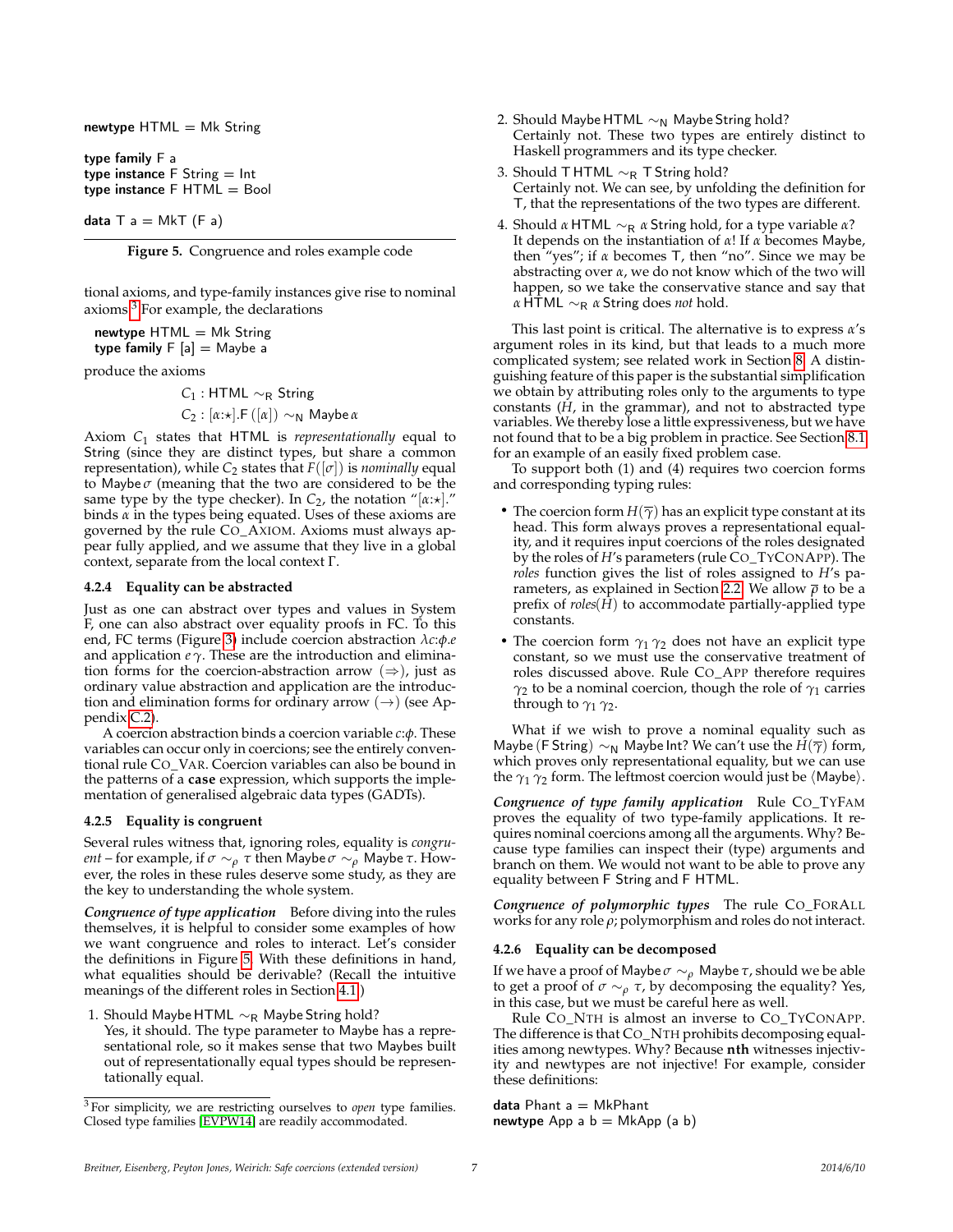Here, *roles*(App) = R, N. (The roles are inferred during compilation; see Section [5.](#page-8-0)) Yet, we can see the following chain of equalities:

App Phant Int ∼<sub>R</sub> Phant Int ∼<sub>R</sub> Phant Bool ∼<sub>R</sub> App Phant Bool

By transitivity, we can derive a coercion *γ* witnessing

App Phant Int ∼R App Phant Bool

If we could use  $\mathsf{nth}^2$  on  $\gamma$ , we would get Int  $\sim_\mathsf{N}$  Bool: disaster! We eliminate this possibility by preventing **nth** on newtypes.

The rules CO\_LEFT and CO\_RIGHT are almost inverses to CO\_APP. The difference is that both CO\_LEFT and CO\_RIGHT require and produce only nominal coercions. We need a new newtype to see why this must be so:

#### newtype EitherInt  $a = MkE1$  (Either a Int)

This definition yields an axiom showing that, for all a, EitherInt a ∼<sup>R</sup> (Either a Int). Suppose we could apply **left** and **right** to coercions formed from this axiom. Using **left** would get us a proof of EitherInt ∼R (Either a), which could then be used to show, say, (Either Char)  $\sim_R$  (Either Bool) and then (using **nth**) Char ∼<sup>N</sup> Bool. Using **right** would get us a proof of a ∼<sup>R</sup> Int, for *any* a. These are both clearly disastrous. So, we forbid using these coercion formers on representa-tional coercions.<sup>[4](#page-7-0)</sup>

Thankfully, polymorphism and roles play well together, and the CO\_INST rule (inverse to CO\_FORALL) shows quite straightforwardly that, if two polytypes are equal, then so are the instantiated types.

There is no decomposition form for type family applications: knowing that  $F(\overline{\tau})$  is equal to  $F(\overline{\sigma})$  tells us nothing whatsoever about the relationship between *τ* and *σ*.

#### **4.3 Role attribution for type constants**

In System FC we assume an unwritten global environment of top-level constants: data types, type families, axioms, and so on. For a data type *H*, for example, this environment will give the kind of *H*, the types of *H*'s data constructors, and the roles of *H*'s parameters. Clearly this global environment must be internally consistent. For example, a data constructor *K* must return a value of type  $D\bar{\tau}$  where *D* is a data type; *K*'s type must be well-kinded, and that kind must be consistent with *D*'s kind.

All of this is standard except for roles. It is essential that the roles of *D*'s parameters, *roles*(*D*), are consistent with *D*'s definition. For example, it would be utterly wrong for the global environment to claim that *roles*(Maybe) = *P*, because then we could prove that Maybe Int  $~\sim_R~$  Maybe Bool using CO\_TYCONAPP.

We use the judgement  $\overline{\rho}$   $\models$  *H*, to mean " $\overline{\rho}$  are suitable roles for the parameters of *H*", and in our proof of type safety, we assume that  $roles(H) \models H$  for all *H*. The rules for this judgement and two auxiliary judgements appear in Figure [6.](#page-7-1) Note that this judgement defines a *relation* between roles and data types. Our role inference algorithm (Section [5\)](#page-8-0) determines the most permissible roles for this relation, but

$$
\overline{\rho}
$$
 |= *H*  $\eta$  are appropriate roles for *H*.

$$
\forall \overline{\alpha}, \overline{\beta}, \overline{\sigma} \text{ s.t. } K: \forall \overline{\alpha: \pi}, \forall \overline{\beta: \pi'}.\overline{\phi} \Rightarrow \overline{\sigma} \to D \overline{\alpha} : \forall \tau \text{ s.t. } \tau \in \overline{\sigma} \lor \tau \in \overline{\phi} : \overline{\alpha: \rho}, \overline{\beta: N \vdash \tau : R} \qquad \overline{\rho} \models D \qquad \text{ROLES\_DATA}
$$

$$
\frac{C : [\overline{\alpha:\kappa}].N \overline{\alpha} \sim_{R} \sigma \qquad \overline{\alpha:\rho} \vdash \sigma : R}{\overline{\rho} \models N} \quad \text{ROLES\_NEWType}
$$

$$
\overline{R, R \models (\rightarrow)} \qquad \overline{R, R \models (\Rightarrow)} \qquad \overline{\rho, \rho \models (\sim_{\rho})}
$$
  

$$
\overline{\Omega \vdash \tau : \rho} \qquad \text{``Assuming } \Omega, \tau \text{ can be used at role } \rho.
$$

$$
\frac{\alpha:\rho'\in\Omega}{\Omega\vdash\alpha:\rho}\quad \frac{\rho'\le\rho}{\mathsf{RTY\_\mathsf{VAR}}
$$

$$
\frac{\overline{\rho} \text{ is a prefix of } roles(H)}{\Omega \vdash \tau : \rho} \qquad RTY_TYCONAPP
$$
\n
$$
\frac{\overline{\rho} \text{ in } HTY_TYCONAPP}{\Omega \vdash \overline{\tau} : R}
$$

$$
\Omega \vdash H : \mathsf{N} \xrightarrow{\mathsf{N} \vdash \mathsf{L} \vdash \mathsf{L} \in \mathsf{C} \mathsf{N}} \mathsf{R} \mathsf{I} \mathsf{Y} \underline{\mathsf{A}} \mathsf{P} \mathsf{P}
$$
\n
$$
\frac{\Omega \vdash \tau : \rho \qquad \Omega \vdash \tau \sigma : \rho}{\Omega, \alpha : \mathsf{N} \vdash \tau : \rho \qquad \mathsf{P} \mathsf{T} \mathsf{Y} \qquad \mathsf{E} \mathsf{O} \mathsf{P} \mathsf{A} \mathsf{I} \mathsf{I}}
$$

$$
\frac{\overline{\Omega \vdash \forall \alpha: \kappa. \tau : \rho} \quad \text{RIT\_FOKALL}}{\overline{\Omega \vdash \tau : \mathbb{N}} \quad \text{RTY\_TYFAM}}
$$
\n
$$
\frac{\overline{\Omega \vdash \tau : \mathbb{N}}}{\overline{\Omega \vdash \tau : \rho} \quad \text{RTY\_PHANTOM}}
$$
\n
$$
\frac{\rho_1 \le \rho_2}{\rho_1 \text{ is a sub-role of } \rho_2.''}
$$
\n
$$
\frac{\overline{\mathbb{N} \le \rho}}{\sqrt{\rho_1 \cdot \rho_2}} \quad \frac{\overline{\rho_2 \cdot \rho}}{\rho_1 \cdot \rho_2 \cdot \rho}
$$

<span id="page-7-1"></span>**Figure 6.** Rules asserting a correct assignment of roles to data types

often other, less permissive roles, such as those specified by role annotations, are also included by this relation.

Start with ROLES\_NEWTYPE. Recall that a newtype declaration for *N* gives rise to an axiom *C* :  $[\overline{\alpha:\kappa}]$ . $N \overline{\alpha} \sim_R \sigma$ . The rule says that roles  $\bar{\rho}$  are acceptable for *N* if each parameter *α*<sub>*i*</sub> is used in  $\sigma$  in a way consistent with  $\rho$ <sub>*i*</sub>, expressed using the auxiliary judgement  $\overline{\alpha:\rho} \vdash \sigma : \mathsf{R}$ .

The key auxiliary judgement  $\Omega \vdash \tau : \rho$  checks that the type variables in *τ* are used in a way consistent with their roles specified in Ω, when considered at role *ρ*. More precisely, if  $\alpha:\rho' \in \Omega$  and if  $\sigma_1 \sim_{\rho'} \sigma_2$  then  $\tau[\sigma_1/\alpha] \sim_{\rho} \tau[\sigma_2/\alpha]$ . Unlike in many typing judgements, the role  $\rho$  (as well as Ω) is an *input* to this judgement, not an output. With this in mind, the rules for the auxiliary judgement are straightforward. For example, RTY\_TYFAM says that the argument types of a type family application are used at nominal role. The variable rule,  $RTY_VAR$ , allows a variable to be assigned a more restrictive role (via the sub-role judgement) than required, which is needed both for multiple occurrences of the same variable, and to account for role signatures. Note that rules RTY\_TYCONAPP and RTY\_APP overlap – this judgement is not syntax-directed.

<span id="page-7-0"></span><sup>4</sup> We note in passing that the forms **left** and **right** are present merely to increase expressivity. They are not needed anywhere in the metatheory to prove type soundness. Though originally part of FC, they were omitted in previous versions [\[WVPZ11\]](#page-13-3) and even in the implementation. Haskell users then found that some desirable program were no longer type-checking. Thus, these forms were reintroduced.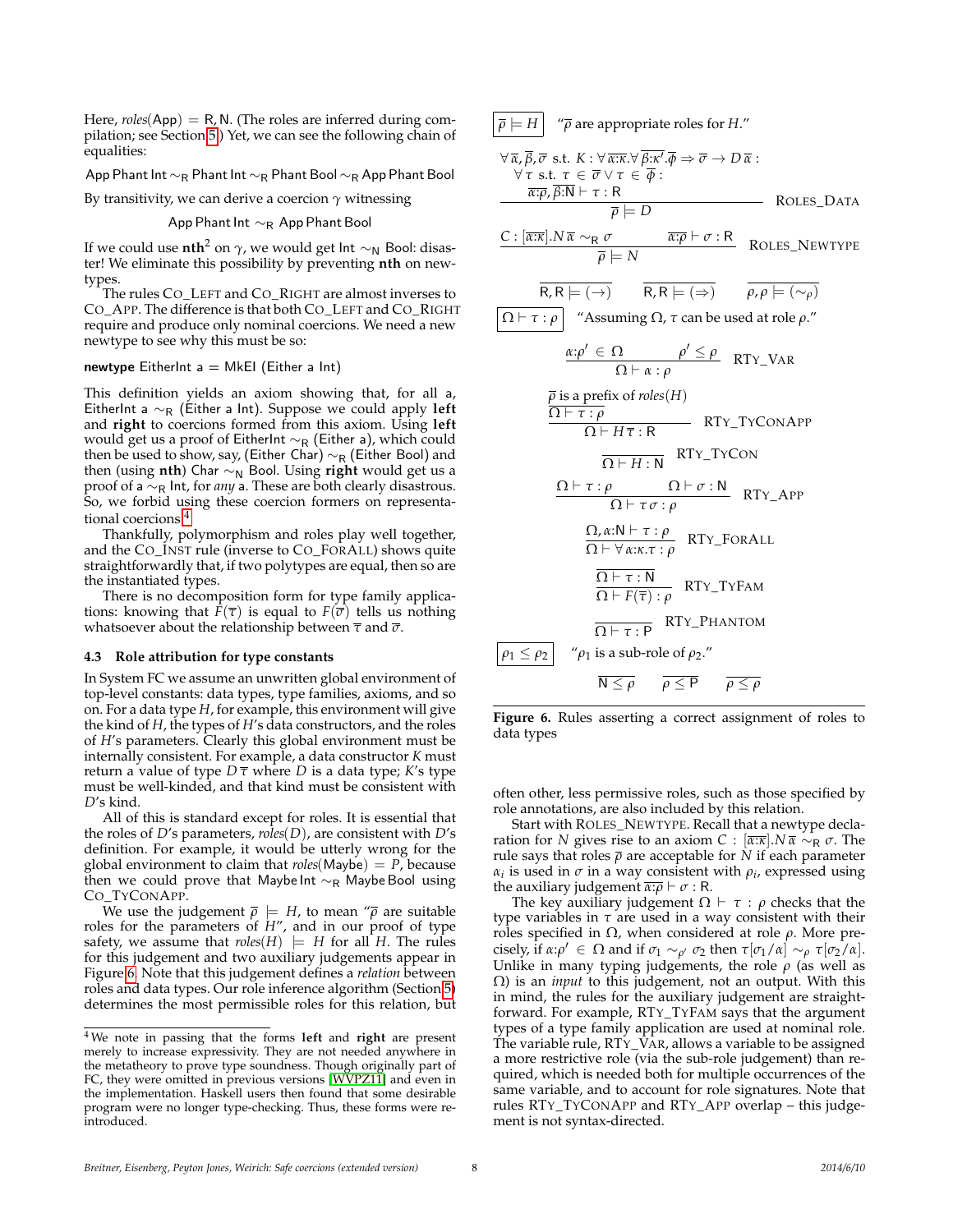Returning to our original judgement  $\overline{\rho} \models H$ , ROLES\_DATA deals with algebraic data types *D*, by checking roles in each of its data constructors *K*. The type of a constructor is parameterised by universal type variables *α*, existential type variables  $\overline{\beta}$ , coercions (with types  $\overline{\phi}$ ), and term-level arguments (with types  $\bar{\sigma}$ ). For each constructor, we must examine each proposition *φ* and each term-level argument type *σ*, checking to make sure that each is used at a representational role. Why check for a representational role specifically? Because *roles* is used in CO\_TYCONAPP, which produces a representational coercion. In other words, we must make sure that each termlevel argument appears at a representational role within the type of each constructor *K* for CO\_TYCONAPP to be sound.

Finally  $(\rightarrow)$  and  $(\rightarrow)$  have representational roles: functions care about representational equality but never branch on the nominal identity of a type. (For example, functions always treat HTML and String identically.) We also see that the roles of the arguments to an equality proposition match the role of the proposition. This fact comes from the congruence of the respective equality relations.

These definitions lead to a powerful theorem:

**Theorem** (Roles assignments are flexible). *If*  $\bar{\rho} \models H$ , where H *is a data type or newtype, and*  $\overline{\rho}'$  *is such that*  $\rho'_i \leq \rho_i$  *(for*  $\rho_i \in \overline{\rho}$ *and*  $\rho'_i \in \overline{\rho}'$ *), then*  $\overline{\rho}' \models H$ .

*Proof.* Straightforward induction on  $\Omega \vdash \tau : \rho$ .  $\Box$ 

This theorem states that, given a sound role assignment for *H*, any more restrictive role assignment is also sound. This property of our system here is one of its distinguishing characteristics from our prior work on roles – see Section [10](#page-12-1) for discussion.

#### <span id="page-8-3"></span>**4.4 Metatheory**

The preceding discussion gave several non-obvious examples where admitting *too many* coercions would lead to unsoundness. However, we must have *enough* coercions to allow us to make progress when evaluating a program. (We do not have space to elaborate, but a key example is the use of **nth** in rule S\_KPUSH, presented in Appendix [C.3.](#page-17-0)) Happily, we can be confident that we have enough coercions, but not too many, because we prove the usual progress and preservation theorems for System FC. The structure of the proofs follows broadly that in previous work, such as [\[WVPZ11\]](#page-13-3) or  $[YWC+12]$  $[YWC+12]$ .

A key step in the proof of progress is to prove *consistency*; that is, that no coercion can exist between, say, Int and Bool. This is done by defining a non-deterministic, role-directed rewrite relation on types and showing that the rewrite system is confluent and preserves type constants (other than newtypes) appearing in the heads of types. We then prove that, if a coercion exists between two types  $\tau_1$  and  $\tau_2$ , these two types both rewrite to a type *σ*. We conclude then that *τ*<sup>1</sup> and *τ*2, if headed by a non-newtype type constant, must be headed by the same such constant.

Alas, the rewrite relation is *not* confluent! The non-linear patterns allowed in type families (that is, with a repeated variable on the left-hand side), combined with non-termination, break the confluence property (previous work gives full details [\[EVPW14\]](#page-13-7)). However, losing confluence does not necessarily threaten consistency – it just threatens the particular proof technique we use. However, a more powerful proof appears to be an open problem in the term rewriting community.[5](#page-8-1) For the purposes of our proof we dodge this difficulty by restricting type families to have only linear patterns, thus leading to confluence; consistency of the full system remains an open problem.

The full proof of type safety appears in the appendix; it exhibits no new proof techniques.

#### <span id="page-8-0"></span>**5. Roles on type constructors**

In System FC we assume that, for every type constant *H*, the global enviroment specifies *roles*(*H*), the roles of *H*'s parameters. However, there is some flexibility about this role assignment; the only requirement for type soundness is that  $roles(H) \models H$ .

In GHC, the roles of a type constructor are determined first by any role annotations provided by the programmer. If these are missing, the type checker calculates the default roles using the inference algorithm described below.

#### **5.1 Role inference**

A type constructor's roles are assigned depending on its nature:

- Primitive type constructors like (→) and ( $\sim^{\kappa}_{\rho}$ ) have predefined roles (Figure [6\)](#page-7-1).
- Type families (Section [2.2.3\)](#page-3-2) and type classes (Section [3.2\)](#page-4-4) have nominal roles for all parameters.
- For a data type or newtype *T* GHC *infers* the roles for *T*'s type parameters, possibly modified by role annotations (Section [3.1\)](#page-3-1).

The role inference algorithm is quite straightforward. At a high level, it simply starts with the role information of the built-in constants (→), (⇒), and (∼*ρ*), and propagates the roles until it finds a fixpoint. In the description of the algorithm, we assume a mutable environment; *roles*(*H*) pulls a list of roles from this environment. Only after the algorithm is complete will  $roles(H) \models H$  hold.

- 1. Populate *roles*(*T*) (for all *T*) with user-supplied annotations; omitted role annotations default to phantom. (See Section [5.2](#page-9-1) for discussion about this choice of default.)
- <span id="page-8-2"></span>2. For every data type *D*, every constructor for that data type *K*, and every coercion type and term-level argument type  $\sigma$  to that constructor: run walk( $D, \sigma$ ).
- 3. For every newtype *N* with representation type *σ*, run walk $(N, \sigma)$ .
- <span id="page-8-4"></span>4. If the role of any parameter to any type constant changed in the previous steps, go to step [2.](#page-8-2)
- 5. For every *T*, check *roles*(*T*) against a user-supplied annotation, if any. If these disagree, reject the program. Otherwise,  $roles(T) \models T$  holds.

The procedure walk $(T, \sigma)$  is defined as follows, matching from top to bottom:

<span id="page-8-1"></span><sup>5</sup> Specifically, we believe that a positive answer to open problem #79 of the Rewriting Techniques and Applications (RTA) conference would lead to a proof of consistency; see [http://www.win.tue.nl/](http://www.win.tue.nl/rtaloop/problems/79.html) [rtaloop/problems/79.html](http://www.win.tue.nl/rtaloop/problems/79.html).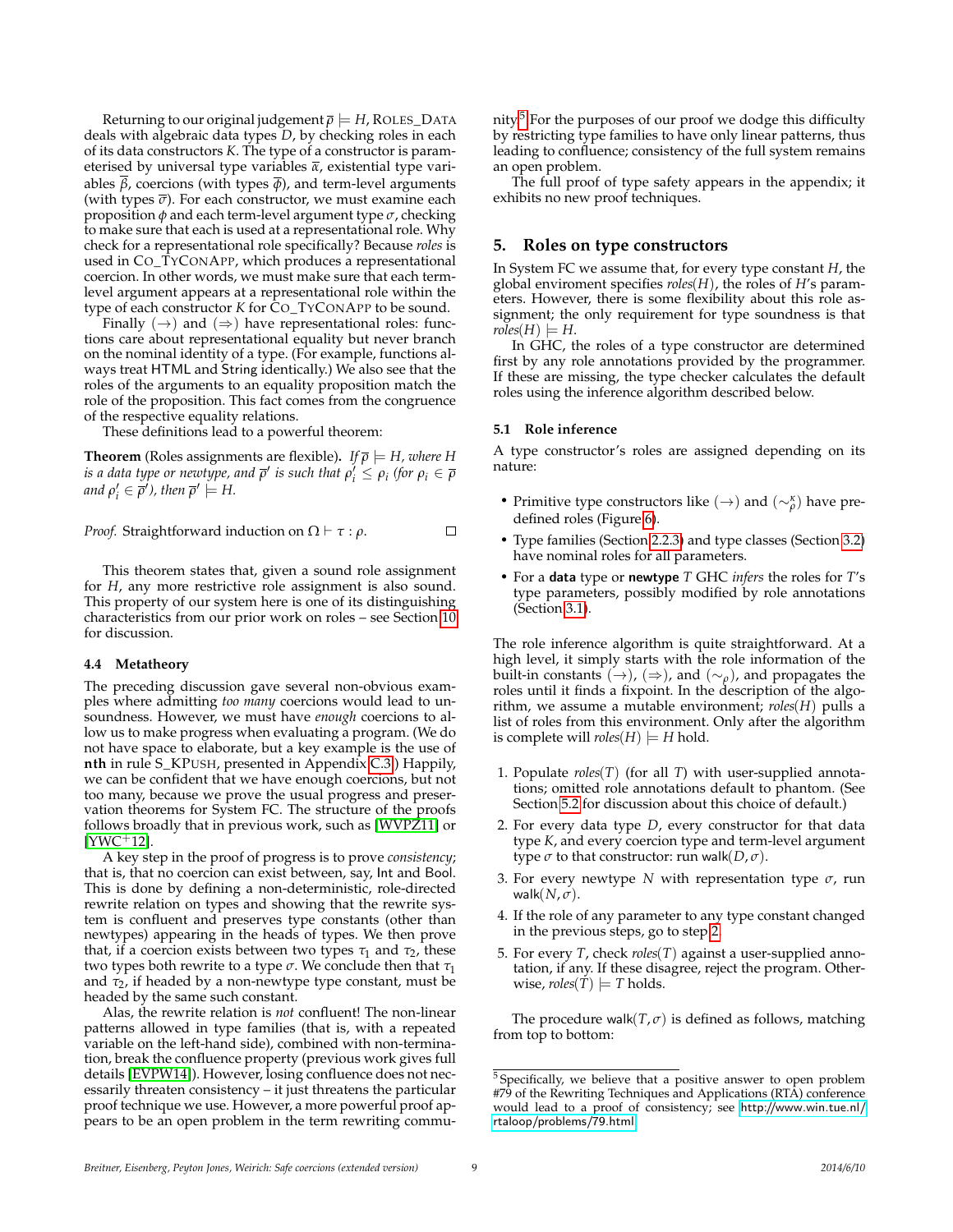walk(*T*,  $\alpha$ ) := mark the  $\alpha$  parameter to *T* as R.<br>walk(*T*, *H*  $\overline{\tau}$ ) := let  $\overline{\rho}$  = roles(*H*);  $:=$  let  $\overline{\rho}$  = *roles*(*H*); for every  $i, 0 < i \leq$  length  $(\overline{\tau})$ : if  $\rho_i = N$ , then mark all variables free in *τ<sup>i</sup>* as N; else if  $\rho_i = \mathsf{R}$ , then walk $(T, \tau_i)$ .  $walk(T, \tau_1 \tau_2)$   $:= walk(T, \tau_1);$ mark all variables free in  $\tau_2$  as N. walk(*T*,  $F(\overline{\tau})$ ) := mark all variables free in the  $\overline{\tau}$  as N.  $walk(T, \forall \beta:\kappa.\tau) := walk(T, \tau).$ 

When marking, we must follow these two rules:

- 1. If a variable to be marked does not appear as a type-level argument to the data type *T* in question, ignore it.
- 2. Never allow a variable previously marked N to be marked R. If such a mark is requested, ignore it.

The first rule above deals with existential and local (∀-bound) type variables, and the second one deals with the case where a variable is used both in a nominal and in a representational context. In this case, we wish the variable to be marked N, not R.

**Theorem.** *The role inference algorithm always terminates.*

**Theorem** (Role inference is sound)**.** *After running the role inference algorithm, roles* $(H) \models H$  will hold for all H.

**Theorem** (Role inference is optimal)**.** *After running the role inference algorithm, any loosening of roles (a change from ρ to ρ* 0 *,*  $\omega$ here  $\rho \leq \rho'$  and  $\rho \neq \rho'$ ) would violate roles $(H) \models H.$ 

Proofs of these theorems appear in Appendix [I.](#page-25-0)

#### <span id="page-9-1"></span>**5.2 The role of role inference**

According to the specification of sound role assignments in Figure [6,](#page-7-1) a type constructor *H* can potentially have several different sound role assignments. For example, assigning Maybe's parameter to have a representational role is typesafe, but assigning a nominal role would be, too. Note that nominal roles are always sound for data types, according to the definition in Figure [6.](#page-7-1) However, as we saw in the description of the role inference algorithm, we choose default roles for data types to be as permissive as possible – in other words, the default role for a data type constructor parameter starts at phantom and only change when constrained by the algorithm. Here, we discuss this design decision and its consequences.

What if we had no role inference whatsoever and required programmers to annotate every data type? In this case, the burden on programmers seems drastic and migration to this system overwhelming, requiring all existing data type declarations to be annotated with roles.

Alternatively, we could specify that all unnanotated roles default to nominal (thus removing the need for role inference). This choice would lead to greater abstraction safety by default – we would not have to worry that the implementor of Map is unaware of roles and forgets a critical role annotation.

However, we choose to use the most permissive roles by default for several reasons. First, for convenience: this choice increases the availability of coerce (as only those types with annotations would be Coercible otherwise), and it supports backward compatibility with the Generalized Newtype Deriving (GND) feature (see Section [7\)](#page-11-0).

Furthermore, our choice of using phantom as the default also means that the majority of programmers do not need to learn about roles. They will not need role annotations in their code. Users of coerce will need to consider roles, as will library implementors who use class-based invariants (see Section [3.1\)](#page-3-3). Other users are unaffected by roles and will not be burdened by them.

Our choices in the design of the role system, and the default of phantom in particular, has generated vigorous debate.[6](#page-9-2) This discussion is healthy for the Haskell community. The difficulty with abstraction is not new: with GND, it has always been possible to lift coercions through data types, potentially violating their class-based invariants. The features described in this paper make this subversion both more convenient (through the use of coerce) and, more importantly, now preventable (through the use of role annotations).

# <span id="page-9-0"></span>**6. Implementing** Coercible

We have described the source-language view of Coercible (Sections [2,](#page-1-0) [3\)](#page-3-0), and System FC, the intermediate language into which the source language is elaborated (Section [4\)](#page-4-0). In this section we link the two by describing how the sourcelanguage use of Coercible is translated into Core.

#### <span id="page-9-3"></span>**6.1** Coercible **and** coerce

When the compiler transforms Haskell to Core, type classes become ordinary types and type class constraints turn into ordinary value arguments [\[WB89\]](#page-13-8). In particular, type classes typically become simple product types with one field per method.

The same holds for the type class Coercible a b, which has one method, namely the witness of representational equality a  $\sim_R$  b. As that type cannot be expressed in Haskell, the actual definition of Coercible is built in:

data Coercible a b = MkCoercible (a  $\sim_R$  b)

The definition of coerce, which is also only possible in Core, pattern-matches on MkCoercible to get hold of the equality witness, and then uses Core's primitive cast operation:

coerce :: forall  $\alpha \beta$ . Coercible  $\alpha \beta \rightarrow \alpha \rightarrow \beta$ coerce =  $Λ α β. λ (c :: Coercible α β) (x :: α)$ . case c of MkCoercible eq  $\rightarrow x \triangleright$  eq

Since type applications are explicit in Core, coerce now takes four arguments: the types to cast from and to, the coercion witness, and finally the value to cast.

The data type Coercible also serves to *box* the primitive, unboxed type  $\sim_R$ , just as Int serves to box the primitive, unboxed type Int#:

## data Int  $=$  I# Int#

All boxed types are represented uniformly by a heap pointer. In GHC all constraints (such as Eq a or Coercible a b) are boxed, so that they can be treated uniformly, and even polymorphically [ $YWC^+12$ ]. In contrast, an unboxed type is represented by a non-pointer bit field, such as a 32 or 64-bit int in the case of  $Int# [PL91]$  $Int# [PL91]$ .

A witness of (unboxed) type ∼<sup>R</sup> carries no information: we never actually inspect an equality proof at run-time. So the type ∼<sup>R</sup> can be represented by a *zero-width* bit-field – that is, by nothing at all. This implementation trick, of boxing a zero-bit witness, is exactly analogous to the wrapping of boxed nominal equalities used to implement deferred type errors [\[VPMa12\]](#page-13-10).

<span id="page-9-2"></span><sup>6</sup> To read some of this debate, see the thread beginning with this post: <http://www.haskell.org/pipermail/libraries/2014-March/022321.html>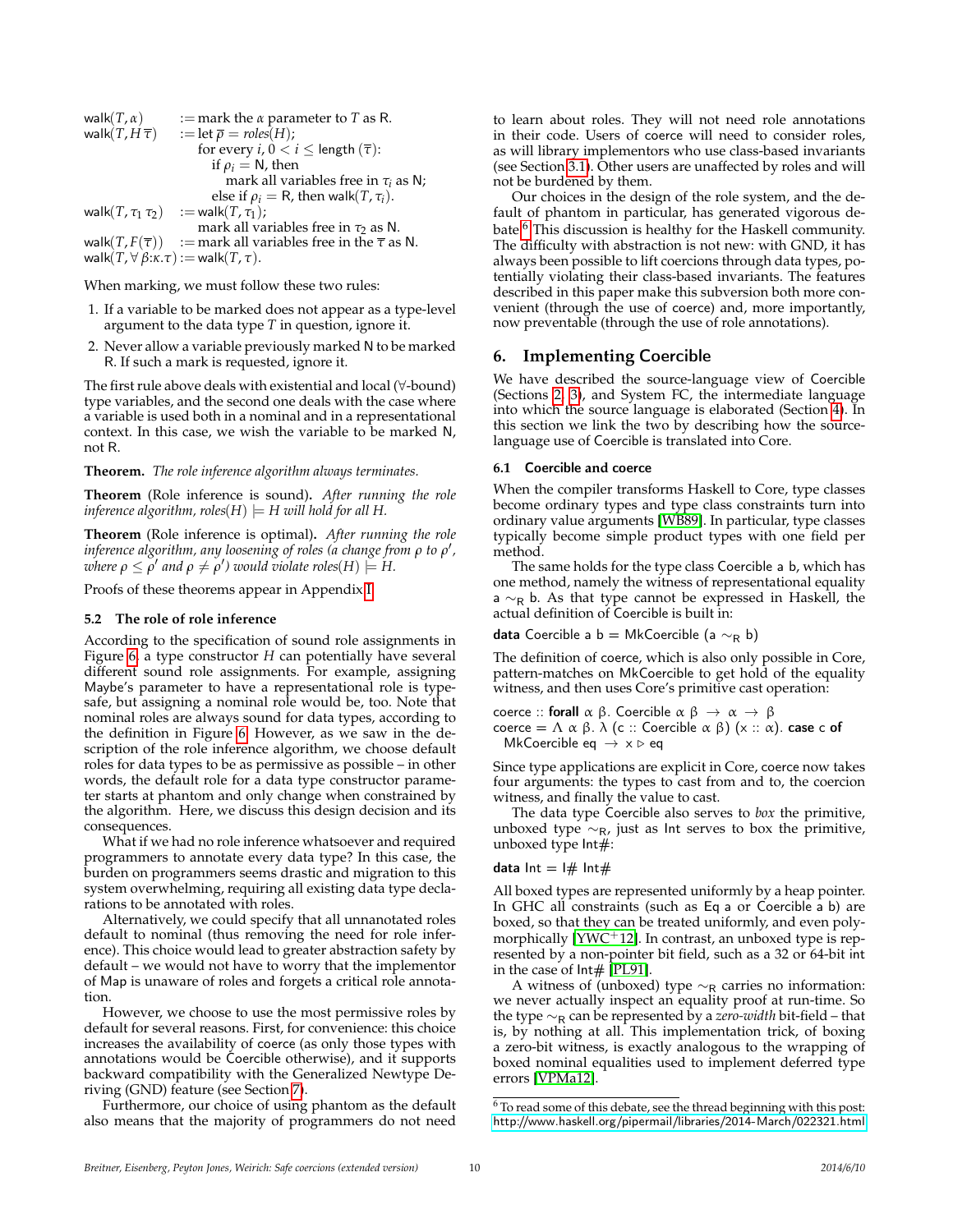Since Coercible is a regular data type, you might worry about bogus programs like this, which uses recursion to construct an unsound witness co whose value is bottom:

looksUnsound :: forall  $\alpha \beta$ .  $\alpha \rightarrow \beta$ looksUnsound =  $\alpha \beta x \rightarrow$ let co :: Coercible  $\alpha \beta = \infty$  in coerce α β co x

However, since coerce evaluates the Coercible argument (see the definition of coerce above), looksUnsound will simply diverge. Again, this follows the behaviour of deferred type errors [\[VPMa12\]](#page-13-10).

In uses of coerce, the Coercible argument will be constructed from the instances which, as described below (Section [6.4\)](#page-10-0), are guaranteed to be acyclic. The usual simplification machinery of GHC then ensures that these are inlined, causing the case to cancel with the MkCoercible constructor, leaving only the cast  $x \trianglerighteq \text{eq}$ , which is operationally free.

#### **6.2 On-demand instance generation**

The language of Section [2](#page-1-0) suggests that we generate Haskell instance declarations for Coercible, based on type declarations. Although this is a useful way to explain the design to a programmer (who is already familiar with type classes and instance declarations), GHC's implementation is much simpler and more direct.

Rather than generate and compile instance declarations, the constraint solver treats Coercible constraints specially: to solve a Coercible constraint, the solver uses the rules of Section [2](#page-1-0) directly to decompose the constraint into simpler sub-goals. This approach makes it easy to implement the non-standard visibility rules of Coercible instances (see Section [3.1\)](#page-3-1), by simply not applying the newtype-unwrapping rule if the constructor is not in scope.

#### **6.3 The higher rank instance**

Consider this declaration, whose constructor uses a higherrank type:

newtype Sel = MkSel (forall a. [a]  $\rightarrow$  a)

We would expect its newtype-unwrapping instance to take the form

**instance** Coercible (forall a. [a]  $\rightarrow$  a) b  $\Rightarrow$  Coercible Sel b instance Coercible a (forall a. [a]  $\rightarrow$  a)  $\Rightarrow$  Coercible a Sel

These declarations are illegal in source Haskell, even with all GHC extensions enabled. Nevertheless, we can generate internally and work with them in the solver just fine. This leads to constraints of the form

```
Coercible (forall a. s) (forall b. t)
```
which need special support in the solver. It already supports solving (nominal) type equalities of the form (forall a. s)  $\sim$ (forall b. t), by generating a fresh type variable c and solving s[c/a] ∼ t[c/b]. We generalised this functionality to handle representational type equalities as well.

#### <span id="page-10-0"></span>**6.4 Preventing circular reasoning and diverging instances**

For most type classes, like Show, it is perfectly fine (and useful) to use a not-yet solved type class constraint to solve another, even though this can lead to cycles [\[LP05\]](#page-13-11). Consider the following code and execution:

newtype  $Fix a = MkFix (a (Fix a))$ deriving instance Show (a  $(Fix a)$ )  $\Rightarrow$  Show (Fix a)

*λ*> show (MkFix (Just (MkFix (Just (MkFix Nothing))))) "MkFix (Just (MkFix (Just (MkFix Nothing))))"

There are two Show instances at work: one for Show (Maybe a), which uses the instance of Show a; and one for Show (Fix a), which uses the the instance Show (a (Fix a)). Plugging them together to solve Show (Fix Maybe), we see that this instance calls, by way of Show (Maybe (Fix Maybe)), itself. Nevertheless, the result is perfectly well-behaved and indeed terminates.

But with Coercible, such circular reasoning would be problematic; we could then seemingly write the bogus function looksUnsoundH:

newtype  $Id a = MkId a$ c1 ::  $a \rightarrow Fix$  Id  $c1 =$  coerce c2 :: Fix  $\mathsf{Id} \to \mathsf{b}$  $c2 =$  coerce looksUnsoundH :: a → b looksUnsoundH = c2 ◦ c1

With the usual constraint solving, this code would type check: to solve the constraint Coercible a (Fix Id), we need to solve Coercible a (Id (Fix Id)), which requires Coercible a (Fix Id). This is a constraint we already looked at, so the constraint solver would normally consider all required constraints solved and accept the program.

Fortunately, there is no soundness problem here. Circular constraint-solving leads to a recursive definition of the Coercible constraints, exactly like the (Core) looksUnsound in Section [6.1,](#page-9-3) and looksUnsoundH will diverge just like looksUnsound. Nevertheless, unlike normal type classes, a recursive definition of Coercible is *never* useful, so it is more helpful to reject it statically. GHC therefore uses the existing depth-counter of the solver to spot and reject recursion of Coercible constraints.

## **6.5** Coercible **and rewrite rules**

What if a client of module Html writes this?

....( map unMk hs)...

She cannot use coerce because HTML is an abstract type, so the type system would (rightly) reject an attempt to use coerce (Section [3.1\)](#page-3-1). However, since HTML is a newtype, one might hope that GHC's optimiser would transform (map unMk) to coerce. The optimiser must respect type soundness, but (by design) it does not respect abstraction boundaries: dissolving abstractions is one key to high performance.

The correctness of transforming (map unMk) to coerce depends on a theorem about map, which a compiler can hardly be expected to identify and prove all by itself. Fortunately GHC already comes with a mechanism that allows a library author to specify *rewrite rules* for their code [\[PTH01\]](#page-13-12). The author takes the proof obligation that the rewrite is semanticspreserving, while GHC simply applies the rewrite whenever possible. In this case the programmer could write

#### ${-}$ # RULES "map/co" map coerce = coerce  $#$ -}

In our example, the programmer wrote (map unMk). The definition unMk in module Html does not mention coerce, but both produce the same System FC code (a cast). So via crossmodule inlining (more dissolution of abstraction boundaries)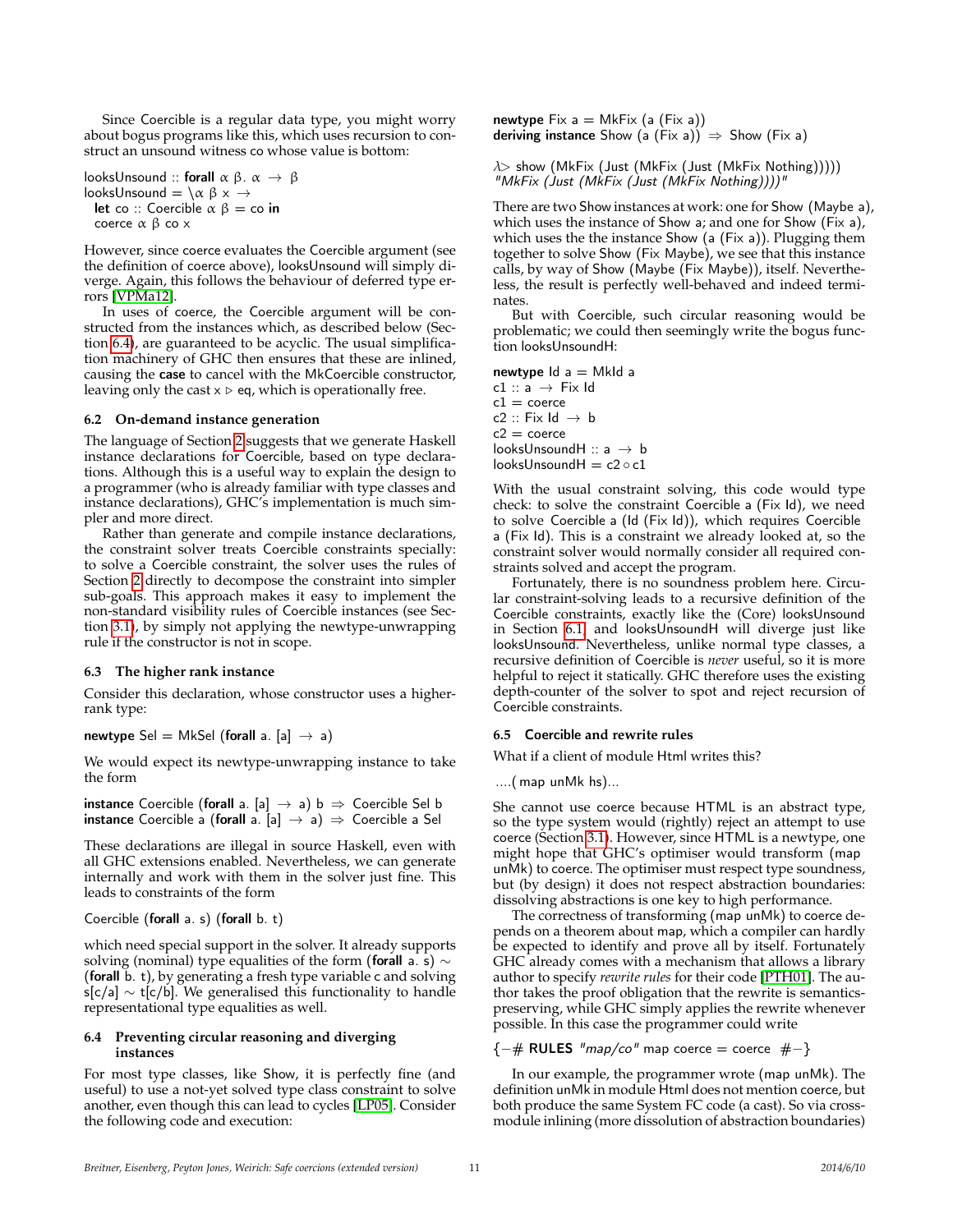unMk will be inlined, transforming the call to the equivalent of (map coerce), and that in turn fires the rewrite rule. Indeed even a nested call like map (map unMk) will also be turned into a single call of coerce by this same process applied twice.

The bottom line is this: the author of a map-like function someMap can accompany someMap with a RULE, and thereby optimise calls of someMap that do nothing into a simple call to coerce.

Could we dispense with a user-visible coerce function altogether, instead using map-like functions and RULEs as above? No: doing so would replace the zero-cost guarantee with best-effort optimisation; it would burden the author of every map-like function with the obligation to write a suitable RULE; it would be much less convenient to use in deeply-nested cases; and there might simply *be* no suitable map-like function available.

## <span id="page-11-0"></span>**7. Generalized Newtype Deriving done right**

As mentioned before, newtype is a great tool to make programs more likely to be correct, by having the type checker enforce certain invariants or abstractions. But newtypes can also lead to tedious boilerplate. Assume the programmer needs an instance of the type class Monoid for her type HTML. The underlying type String already comes with a suitable instance for Monoid. Nevertheless, she has to write quite a bit of code to convert that instance into one for HTML:

instance Monoid HTML where  $m$ empty  $=$  Mk mempty mappend  $(Mk a)$   $(Mk b) = Mk$  (mappend a b) mconcat  $xs = Mk$  (mconcat (map unMk xs))

Note that this definition is not only verbose, but also nontrivial, as invocations of Mk and unMk have to be put in the right places, possibly via some higher order functions like map – all just to say "just use the underlying instance"!

This task is greatly simplified with Coercible: Instead of wrapping and unwrapping arguments and results, she can directly coerce the method of the base type's instance itself:

#### instance Monoid HTML where

 $m$ empty = coerce (mempty :: String) mappend = coerce (mappend :: String  $\rightarrow$  String  $\rightarrow$  String) mconcat = coerce (mconcat ::  $[String] \rightarrow String$ )

The code is pure boilerplate: apply coerce to the method, instantiated at the base type by a type signature. And because it is boilerplate, the compiler can do it for her; all she has to do is to declare which instances of the base type should be lifted to the new type by listing them in the deriving clause:

#### $newtype$  HTML  $=$  Mk String deriving Monoid

This is not a new feature: GHC has provided this *Generalized Newtype Deriving* (GND) for many years. But, the implementation was "magic" – GND would produce code that a user could not write herself. Now, the feature can be explained easily and fully via coerce.

Furthermore, GND was previously unsound [\[WVPZ11\]](#page-13-3). When combined with other extensions of GHC, such as type families [\[CKP05,](#page-13-4) [CKPM05\]](#page-13-5) or GADTs [\[CH03\]](#page-13-13), GND could be exploited to completely break the type system: Figure [7](#page-11-3) shows how this notorious bug can allow any type to be coerced to any other. The clause "deriving (UnsafeCast b)" is the bogus use of GND, and now will generate the instance

instance UnsafeCast b  $c \Rightarrow$  UnsafeCast b (Id2 c) where unsafe = coerce (unsafe ::  $c \rightarrow$  Discern c b)

newtype  $Id1 a = MkId1 a$ newtype  $Id2 a = MkId2 (Id1 a)$  deriving (UnsafeCast b)

type family Discern a b type instance Discern ( $\text{Id}1$  a)  $\text{b} = \text{a}$ type instance Discern  $(\text{Id}2 \text{ a}) \text{ b} = \text{b}$ 

class UnsafeCast to from where unsafe :: from  $\rightarrow$  Discern from to

instance UnsafeCast b (Id1 a) where unsafe (Mkld $1 x$ ) = x

unsafeCoerce  $::$  a  $\rightarrow$  b unsafeCoerce  $x =$  unsafe (MkId2 (MkId1 x))

<span id="page-11-3"></span>**Figure 7.** The above implementation of unsafeCoerce compiles (with appropriate flags) in GHC 7.6.3 but does not in GHC 7.8.1.

which will rightly be rejected because Discern's first parameter has a nominal role. Indeed, preventing abuse of GND was the entire subject of the previous work [\[WVPZ11\]](#page-13-3) the current paper is based on.

Similarly, it was possible to use GND to break invariants of abstract data types. The addition of coerce makes it yet easier to break such abstractions. As discussed in Section [3.1,](#page-3-1) these abuses can now be prevented via role annotations.

#### <span id="page-11-1"></span>**8. Related work**

Prior work discusses the relationship between roles in FC and languages with generativity and abstraction, type-indexed constructs, and universes in dependent type theory. We do not repeat that discussion here. Instead we use this section to clarify the relationship between this paper and [\[WVPZ11\]](#page-13-3), as well as make connections to other systems.

#### <span id="page-11-2"></span>**8.1 Prior version of roles**

The idea of *roles* was initially developed in [\[WVPZ11\]](#page-13-3) as a solution to the Generalized Newtype Deriving problem. That work introduces the equality relations  $\sim_R$  and  $\sim_N$  (called "type equality" and "code equality" resp. in [\[WVPZ11\]](#page-13-3)). However, the system presented in [\[WVPZ11\]](#page-13-3) was quite invasive: it required annotating every sub-tree of every kind with a role. Kinds in GHC are already quite complicated because of kind polymorphism, and a new form of role-annotated kinds would be more complex still.

In this paper, we present a substantially simplified version of the roles system of [\[WVPZ11\]](#page-13-3), requiring role information only on the parameters to data types. Our new design keeps roles and kinds modularly separate, so that roles can be handled almost entirely separately (both intellectually and in the implementation) from kinds. The key simplification is to "assume the worst" about higher-kinded parameters, by assuming that their arguments are all nominal. In exchange we give up some expressiveness; specifically, we give up the ability to abstract over type constructors with non-nominal argument roles (see Section [10\)](#page-12-1).

Furthermore, the observation that it is sound to "assume the worst" and use parameterised types with less permissive roles opens the door to role annotations. In this work, programmers are allowed to deliberately specify less permissive roles, giving them the ability to preserve type abstractions.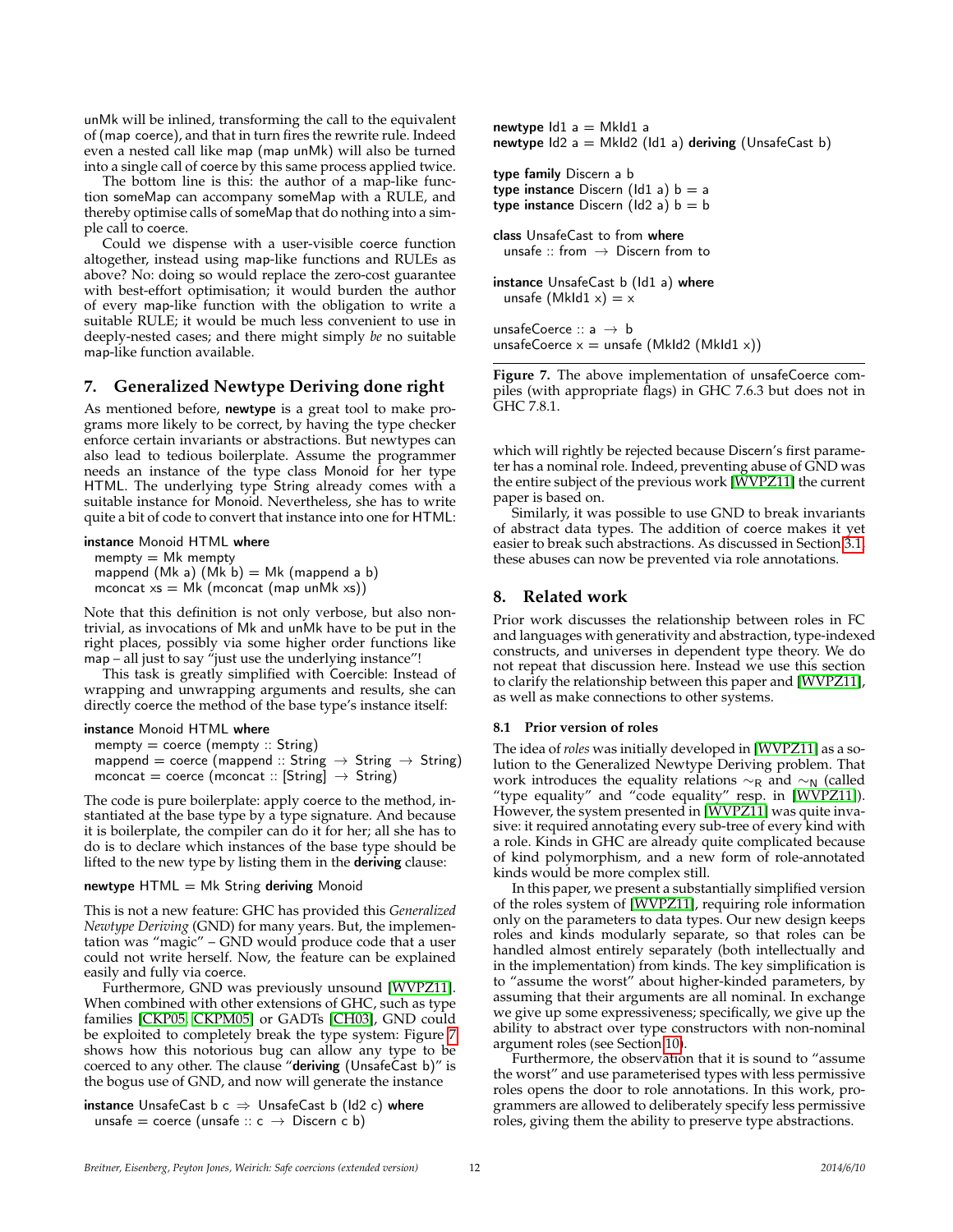Surprisingly, this flexibility means that our version of roles actually *increases* expressiveness compared to [\[WVPZ11\]](#page-13-3) in some places. In [\[WVPZ11\]](#page-13-3) a role is part of a type's kind, so a type expecting a higher-kinded argument (such as Monad) would also have to specify the roles expected by its argument. Therefore if Monad is applicable to Maybe, it would not also be applicable to a type T whose parameter has a nominal role. In the current work, however, there is no problem because Maybe and T have the same kind.

Besides the simplification discussed above, this paper makes two other changes to the specification of roles presented in [\[WVPZ11\]](#page-13-3).

- The treatment of the phantom role is entirely novel; the rule CO\_PHANTOM has no analogue in prior work.
- The coercion formation rules (Figure [4\)](#page-5-0) are refactored so that the role on the coercion is an *output* of the (syntaxdirected) judgement instead of an input. This is motivated by the implementation (which does not know the role at which coercions should be checked) and requires the addition of the CO\_SUB rule.

There are, of course, other minor differences between this system and [\[WVPZ11\]](#page-13-3) in keeping with the evolution of System FC. The main significant change, unrelated to roles, is the re-introduction of **left** and **right** coercions; see Section [4.2.6.](#page-6-2)

One important non-difference relates to the linear-pattern requirement. Section [4.4](#page-8-3) describes that our language is restricted to have only *linear* patterns in its type families. (GHC, on the other hand, allows non-linear patterns as well.) This restriction exists in the language in [\[WVPZ11\]](#page-13-3) as well. Section 4.2.2 of [\[WVPZ11\]](#page-13-3) defines so-called Good contexts as having certain properties. Condition 1 in this definition subtly implies that all type families have linear patterns – if a type family had a non-linear pattern, it would be impossible, in general, to establish this condition. The fact that the definition of Good implies linear patterns came as a surprise, further explored in [\[EVPW14\]](#page-13-7). The language described in the present paper clarifies this restriction, but it is not a new restriction.

Finally, because this system has been implemented in GHC, this paper discusses more details related to compilation from source Haskell. In particular, the role inference algorithm of Section [5](#page-8-0) is a new contribution of this work.

#### **8.2 OCaml and variance annotations**

The interactions between sub-typing, type abstraction, and various type system extensions such as GADTs and parameter constraints also appear in the OCaml language. In that context, *variance annotations* act like roles; they ensure that subtype coercions between compatible types are safe. For example, the type *α* list of immutable lists is covariant in the parameter *α*: if  $σ ≤ τ$  then  $σ$  list  $≤ τ$  list. Variances form a lattice, with *invariant*, the most restrictive, at the bottom; *covariant* and *contravariant* incomparable; and *bivariant* at the top, allowing sub-typing in both directions. It is tempting to identify invariant with nominal and bivariant with phantom, but the exact connection is unclear. Scherer and Rémy [\[SR13\]](#page-13-14) show that GADT parameters are not always invariant.

Exploration of the interactions between type abstraction, GADTs, and other features have recently revealed a sound-ness issue in OCaml<sup>[7](#page-12-2)</sup> that has been confirmed to date back several years. Garrigue discusses these issues [\[Gar13\]](#page-13-15). His proposed solution is to "assume that nothing is known about abstract types when they are used in parameter constraints and GADT return types" – akin to assigning nominal roles. However, this solution is too conservative, and in practice the OCaml 4.01 compiler relies on no fewer than *six* flags to describe the variance of type parameters. However, lacking anything equivalent to Core and its tractable metatheory, the OCaml developers cannot demonstrate the soundness of their solution in the way that we have done here.

What is clear, however, is that generative type abstraction interacts in interesting and non-trivial ways with type equality and sub-typing. Roles and type-safe coercion solve an immediate practical problem in Haskell, but we believe that the ideas have broader applicability in advanced type systems.

## <span id="page-12-0"></span>**9. Roles in Practice**

We have described a mechanism to allow safe coercions among distinct types, and we have reimplemented GHC's previously unsafe GeneralizedNewtypeDeriving extension in terms of these safe coercions. Naturally, this change causes some code that was previously accepted to be rejected. Given that Haskell has a large user base and a good deal of production code, how does this change affect the community?

*Advance testing* During the development of this feature, we tested it against several popular Haskell packages available through Hackage, an online Haskell open-source distribution site. These tests were all encouraging and did not find any instances of hard-to-repair code in the wild.

*Compiling all of Hackage* As of 30 September 2013, 3,234 packages on Hackage compiled with GHC 7.6.3, the last released version without roles. The development version of GHC at that time included roles. A total of only four pack-ages failed to compile directly due to GND failure.<sup>[8](#page-12-3)</sup> Of these, three of the failures were legitimate – the use of GND was indeed unsafe. For example, one case involved coercing a type variable passed into a type family; the author implicitly assumed that a newtype and its representation type were always considered equivalent with respect to the type family. Only one package failed to compile because of the gap in expressiveness between the roles in [\[WVPZ11\]](#page-13-3) and those here. No other Hackage package depends on this one, indicating it is not a key part of the Haskell open-source fabric. See Section [10](#page-12-1) for discussion of the failure.

These data were gathered almost two months after the implementation of roles was pushed into the development version of GHC, so active maintainers may have made changes to their packages before the study took place. Indeed, we are aware of a few packages that needed manual updates. In these cases, instances previously derived using GND had to be written by hand, but quite straightforwardly.

## <span id="page-12-1"></span>**10. Future directions**

As of the date of writing (May 2014), roles seem not to have caused an undue burden to the community. The first release candidate for GHC 7.8 was released on 3 February 2014, followed by the full release on 9 April, and package authors have been updating their work to be compatible for some time. The authors of this paper are unaware of any major

<span id="page-12-2"></span><sup>7</sup> <http://caml.inria.fr/mantis/view.php?id=5985>

<span id="page-12-3"></span><sup>8</sup> These data come from Bryan O'Sullivan's work, described here: [http://www.haskell.org/pipermail/ghc-devs/2013-September/](http://www.haskell.org/pipermail/ghc-devs/2013-September/002693.html) [002693.html](http://www.haskell.org/pipermail/ghc-devs/2013-September/002693.html) That posting includes 3 additional GND failures; these were due to an implementation bug, since fixed.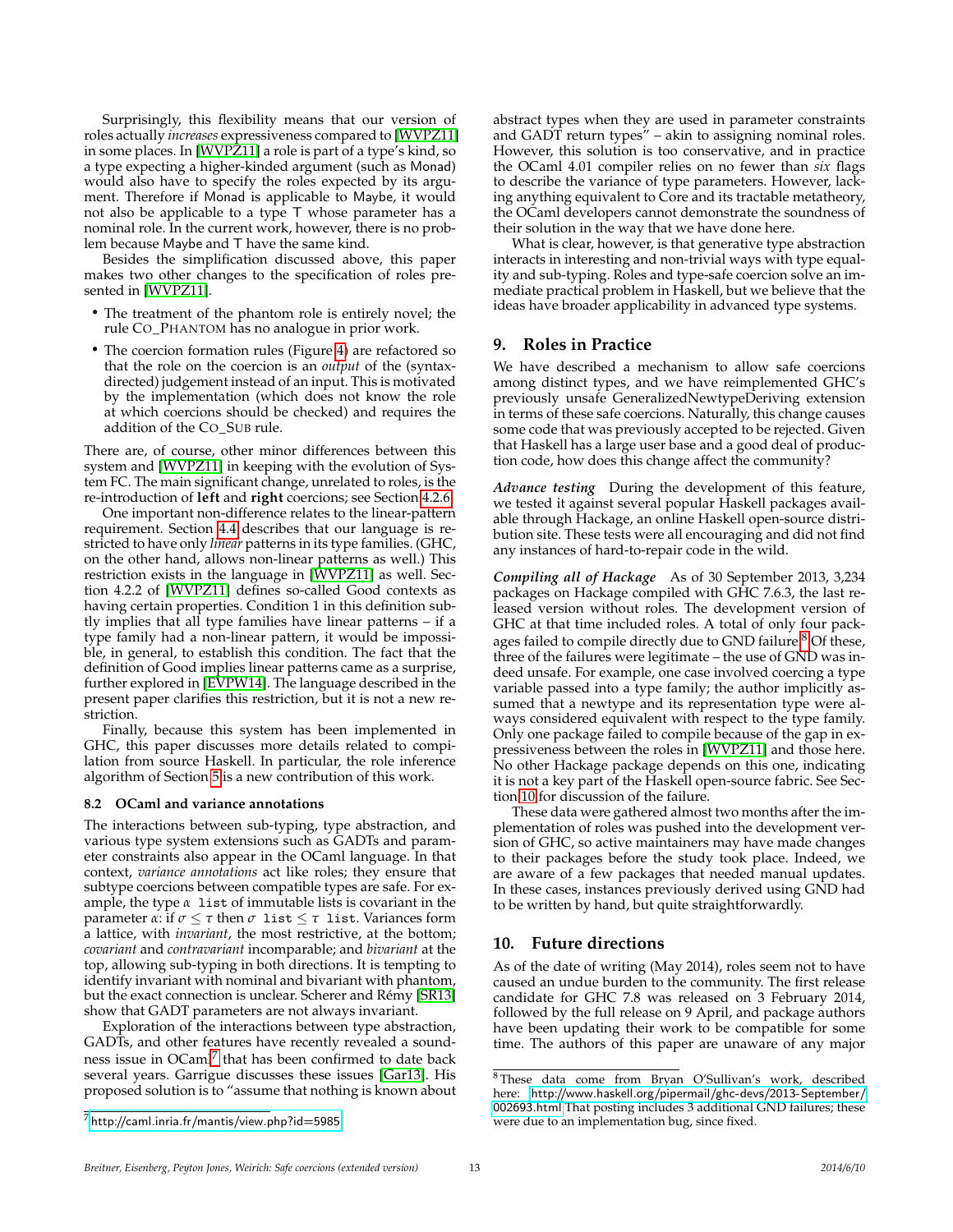problems that Haskellers have had in updating existing code, despite hundreds of packages being available for GHC 7.8.[9](#page-13-16)

However, we are aware that some users wish to use roles in higher-order scenarios that are currently impossible. We focus on one such scenario, as it is representative of all examples we have seen, including the package that did not compile when testing all of Hackage (Section [9\)](#page-12-0).

Imagine adding the join method to the Monad class, as follows:

#### class Monad m where

...

join :: forall a. m  $(m a) \rightarrow m a$ 

With this definition, GND would still work in many cases. For example, if we define

newtype M  $a = Mk$  (Maybe a) deriving Monad

GND will work without a problem. We would need to show Coercible (Maybe (Maybe a)  $\rightarrow$  Maybe a) (M (M a)  $\rightarrow$  M a), which is straightforward.

More complicated constructions run into trouble, though. Take this definition, written to restrict a monad's interface:

```
newtype Restr m a = Mk (m a)deriving Monad
```
To perform GND in this scenario, we must prove Coercible  $(m (m a) \rightarrow m a)$  (Restr m (Restr m a)  $\rightarrow$  Restr m a). In solving for this constraint, we eventually simplify to Coercible (m (m a)) (m (Restr m a). At this point, we are stuck, because we do not have any information about the role of m's parameter, so we must assume it is nominal. The GND feature is thus not available here. Similar problems arise when trying to use GND on monad transformers, a relatively common idiom.

How would this scenario play out under the system proposed in [\[WVPZ11\]](#page-13-3)? This particular problem wouldn't exist – m's kind could have the right roles – but a different problem would. A type's kind also stores its roles in [\[WVPZ11\]](#page-13-3). This means that Monad instances could be defined only for types that expect a representational parameter. Yet, it is sometimes convenient to define a Monad instance for a data type whose parameter is properly assigned a nominal role. The fact that the system described in this paper can accept Monad instances both for types with representational parameters and nominal parameters is a direct consequence of the *Role assignments are flexible* theorem (Section [4.3\)](#page-7-1), which does not hold of the system in [\[WVPZ11\]](#page-13-3).

Looking forward, there is a proposal to indeed add join to Monad, and so we want to be able to allow the use of GND on this enhanced Monad class. We have started to formulate solutions to this problem and have hope that we can overcome this barrier without modifications to the core language.

## **11. Conclusion**

Our focus has been on Haskell, for the sake of concreteness, but we believe that this work is important beyond the Haskell community. Any language that offers *both* generative type abstraction *and* type-level computation must deal with

their interaction, and those interactions are extremely subtle. We have described one sound and tractable way to combine the two, including the source language changes, type inference, core calculus, and metatheory. In doing so we have given a concrete foundation for others to build upon.

## **Acknowledgments**

Thanks to Antal Spector-Zabusky for contributing to this version of FC; and to Edward Kmett and Dimitrios Vytiniotis for discussion and feedback. This material is based upon work supported by the National Science Foundation under grant nos. CCF-1116620 and CCF-1319880. The first author was supported by the Deutsche Telekom Stiftung.

#### **References**

- <span id="page-13-2"></span>[BEPW14] Joachim Breitner, Richard A. Eisenberg, Simon Peyton Jones, and Stephanie Weirich, *Safe zero-cost coercions for Haskell*, ICFP, ACM, 2014.
	- [CH03] James Cheney and Ralf Hinze, *First-class phantom types*, Tech. report, Cornell University, 2003.
- <span id="page-13-13"></span><span id="page-13-4"></span>[CKP05] Manuel M. T. Chakravarty, Gabriele Keller, and Simon Peyton Jones, *Associated type synonyms*, ICFP, ACM, 2005, pp. 241–253.
- <span id="page-13-5"></span>[CKPM05] Manuel M. T. Chakravarty, Gabriele Keller, Simon Peyton Jones, and Simon Marlow, *Associated types with class*, POPL, ACM, 2005, pp. 1–13.
- <span id="page-13-15"></span><span id="page-13-7"></span>[EVPW14] Richard A. Eisenberg, Dimitrios Vytiniotis, Simon Peyton Jones, and Stephanie Weirich, *Closed type families with overlapping equations*, POPL, ACM, 2014, pp. 671– 683.
	- [Gar13] Jacques Garrigue, *On variance, injectivity, and abstraction*, OCaml Meeting, Boston., September 2013.
	- [LP05] Ralf Lämmel and Simon Peyton Jones, *Scrap your boilerplate with class: Extensible generic functions*, ICFP, 2005.
- <span id="page-13-11"></span><span id="page-13-1"></span>[Mar10] Simon Marlow (editor), *Haskell 2010 language report*, 2010.
- <span id="page-13-12"></span><span id="page-13-9"></span><span id="page-13-0"></span>[MTHM97] Robin Milner, Mads Tofte, Robert Harper, and David MacQueen, *The definition of Standard ML (revised)*, 1997.
	- [PL91] Simon Peyton Jones and J Launchbury, *Unboxed values as first class citizens*, FPCA, LNCS, vol. 523, 1991, pp. 636– 666.
	- [PTH01] Simon Peyton Jones, Andrew Tolmach, and Tony Hoare, *Playing by the rules: rewriting as a practical optimisation technique in GHC*, Haskell Workshop, 2001, pp. 203–233.
	- [SR13] Gabriel Scherer and Didier Rémy, *GADTs meet subtyping*, ESOP, 2013, pp. 554–573.
- <span id="page-13-14"></span><span id="page-13-10"></span>[VPMa12] Dimitrios Vytiniotis, Simon Peyton Jones, and José Pedro Magalhães, *Equality proofs and deferred type errors: A compiler pearl*, ICFP, ACM, 2012, pp. 341–352.
- <span id="page-13-8"></span>[WB89] Philip Wadler and Stephen Blott, *How to make ad-hoc polymorphism less ad-hoc*, POPL, ACM, 1989, pp. 60–76.
- <span id="page-13-3"></span>[WVPZ11] Stephanie Weirich, Dimitrios Vytiniotis, Simon Peyton Jones, and Steve Zdancewic, *Generative type abstraction and type-level computation*, POPL, ACM, 2011, pp. 227– 240.
- <span id="page-13-6"></span>[YWC+12] Brent A. Yorgey, Stephanie Weirich, Julien Cretin, Simon Peyton Jones, Dimitrios Vytiniotis, and José Pedro Magalhães, *Giving Haskell a promotion*, TLDI, ACM, 2012, pp. 53–66.

<span id="page-13-16"></span><sup>&</sup>lt;sup>9</sup> Package authors have the option of specifying which compilers their package is known to work with. Of the 555 packages listed as working with one of the GHC 7.6 versions, 183 also are listed as compatible with GHC 7.8. These packages include 43 that use the GND extension.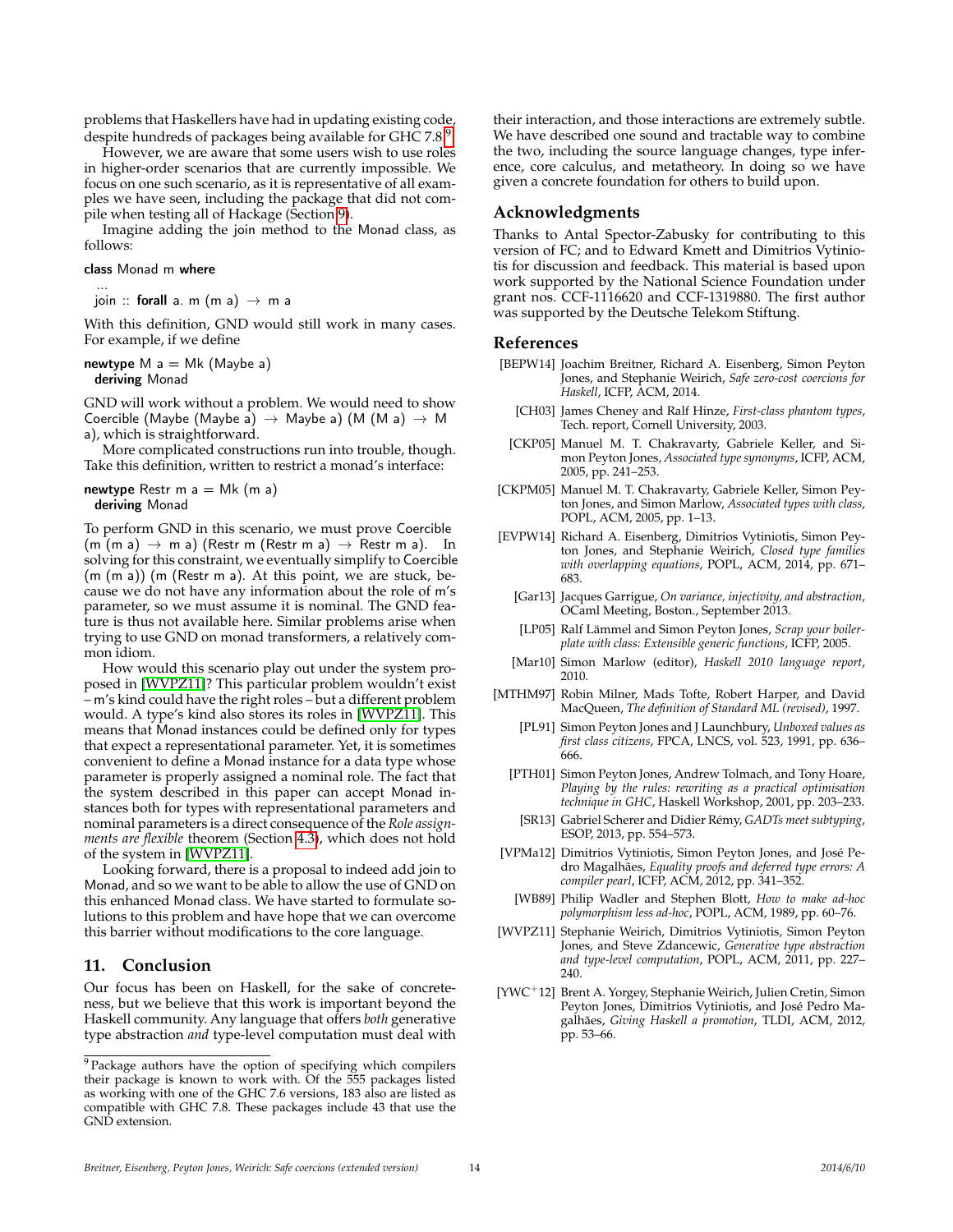## **A. Further discussion**

There are many aspects of roles and Coercible that may be of interest, especially to those considering adopting a similar mechanism in another programming language. We collect these observations here.

## **A.1 Conservativity of roles**

*Roles are coarse-grained* The system we describe has exactly three roles. However, by having only three roles, we have created a rather coarse-grained classification system. For example, consider the following definitions:

```
data Bar a = MkBar (F a)
type instance F \text{ Int } = \text{Char}type instance F Bool = Char
type instance F [a] = Double
```
It is safe to coerce a Bar Int to a Bar Bool. Unravelling definitions, we see that this is so. Yet, coercing Bar Int to Bar [Double] is clearly not safe. GHC assigns a nominal role to the parameter of Bar, but this choice of role eliminates the possibility of the Bar Int to Bar Bool coercion. If, instead, we had a *lattice* of roles, keyed by type families whose equality must be respected, we might be able to allow more safe coercions. We could similarly imagine a lattice keyed by classes whose instance definitions are to be respected; with such a lattice, we could allow the coercion of Map Int v to Map Age v precisely when Int's and Age's Ord instance correspond.

*Equality does not propagate roles* What role should be assigned to a parameter with an equality constraint involving a phantom? According to the rules in our formalism, such a parameter would get a nominal role. This case has come up in practice. Consider the following type from Edward Kmett's lens library:

```
data Magma it b a where
  MagmaAp :: Magma i (x \rightarrow y) b a
     \rightarrow Magma i x b a \rightarrow Magma i y b a
  MagmaPure :: x \rightarrow Magma i x b a
  MagmaFmap :: (x \rightarrow y)\rightarrow Magma i x b a \rightarrow Magma i y b a
  Magma :: i \rightarrow a \rightarrow Magma i b b a
```
Role inference gives these roles, respectively: representational, nominal, nominal, representational. Close inspection of the type definition shows us that the third parameter, b, is almost a phantom – it is never used outside phantom contexts except in one place: the return type of the Magma constructor. There, we see that the second and third parameters must be equal. Another way to write this last constructor is Magma ::  $(t \sim b) \Rightarrow i \rightarrow a \rightarrow M$ agma it b a. Also, note that the second parameter, t, is used representationally everywhere but in that same spot.

What this all leads to is the fact that Magma  $i \times x$  a has the same run-time representation as Magma i y y a whenever x has the same representation as y. Yet, the role mechanism is not expressive enough to prove this.

## **A.2 Type inference**

*Inferring polymorphic coercions* Suppose we want

concatH  $::$  [HTML]  $\rightarrow$  HTML

It is tempting simply to write

 $concatH = corece concat$ 

However, this will not type-check, due to a failure of type inference. The use of coerce creates the constraint Coercible  $([[a]] \rightarrow [a]) ([HTML] \rightarrow HTML)$ , for some a, but GHC cannot figure out that a should be Char. In this instance, it is quite obvious what the programmer wants, and it may be feasible to make the compiler smart enough to see that.

*Explicit type application* A different approach to the concatH problem immediately above is to be able to provide an explicit type argument to the concat function. With hypothetical syntax, we would want to write

 $concatH = core (concat @Char)$ 

The use of @ above denotes an explicitly-passed type parameter. With this new syntax, we are freed from the burden of instantiating all of concat's type to specify a single type parameter. This desire for explicit type application came up numerous times in our experimentation with coerce, particularly in the implementation of GND.

#### **A.3 Parametricity**

There seems to be some relationship between roles, parametricity, and categorical structures. For example, consider the class

class Functor f where

fmap :: (a  $\rightarrow$  b)  $\rightarrow$  f a  $\rightarrow$  f b

with the functor law, stating that fmap id should be identically id. We conjecture that it is impossible to write a lawful instance of Functor over a type whose one parameter would be inferred to have a nominal role. This observation stems from the fact that fmap must be parametric in a and b, and thus cannot take any action which observes any nominal equality dealing with those type parameters. We have not proved this conjecture, however.

#### **A.4 Eta-reduction**

Consider the definition

newtype MyMaybe  $a = MkMM$  (Maybe a)

What is the axiom created by this declaration? Naively, we could expect an axiom *C* : [*α*:?].MyMaybe *α* ∼<sup>R</sup> Maybe *α*. Now, suppose we are using the monad transformer ListT. As usual for a monad transformer, ListT has kind ( $* \rightarrow$  $\ast$ )  $\rightarrow$  ( $\ast$   $\rightarrow$   $\ast$ ). That is, it takes a monad as its first argument and transforms it into a monad, now enhanced with non-determinism. Let's say we have a value m of type ListT Maybe Int. Is m coercible into ListT MyMaybe Int? We would like it to be – these would have the same representation. But, with the axiom *C* above, such a coercion would be impossible. There is no way to extract MyMaybe  $\sim_R$  Maybe from *C*.

Instead, we *η-reduce* axioms. Accordingly, the declaration above would yield *C*<sup>2</sup> : MyMaybe ∼<sup>R</sup> Maybe. This axiom can easily be used to show that ListT Maybe Int  $\sim_R$  ListT MyMaybe Int.

This *η*-reduction is why the CO\_APP rule works over representational coercions as well as nominal ones. An earlier version of the rule consumed and produced only nominal coercions; with that rule, it was impossible to derive MyMaybe Int ∼<sup>R</sup> Maybe Int from *C*2.

#### **A.5 Extending role to families**

#### **A.5.1 Roles on type and data families**

In GHC 7.8, all type and data family parameters have nominal roles. This stands to good reason, as a type or data family can pattern-match on its parameters. For example: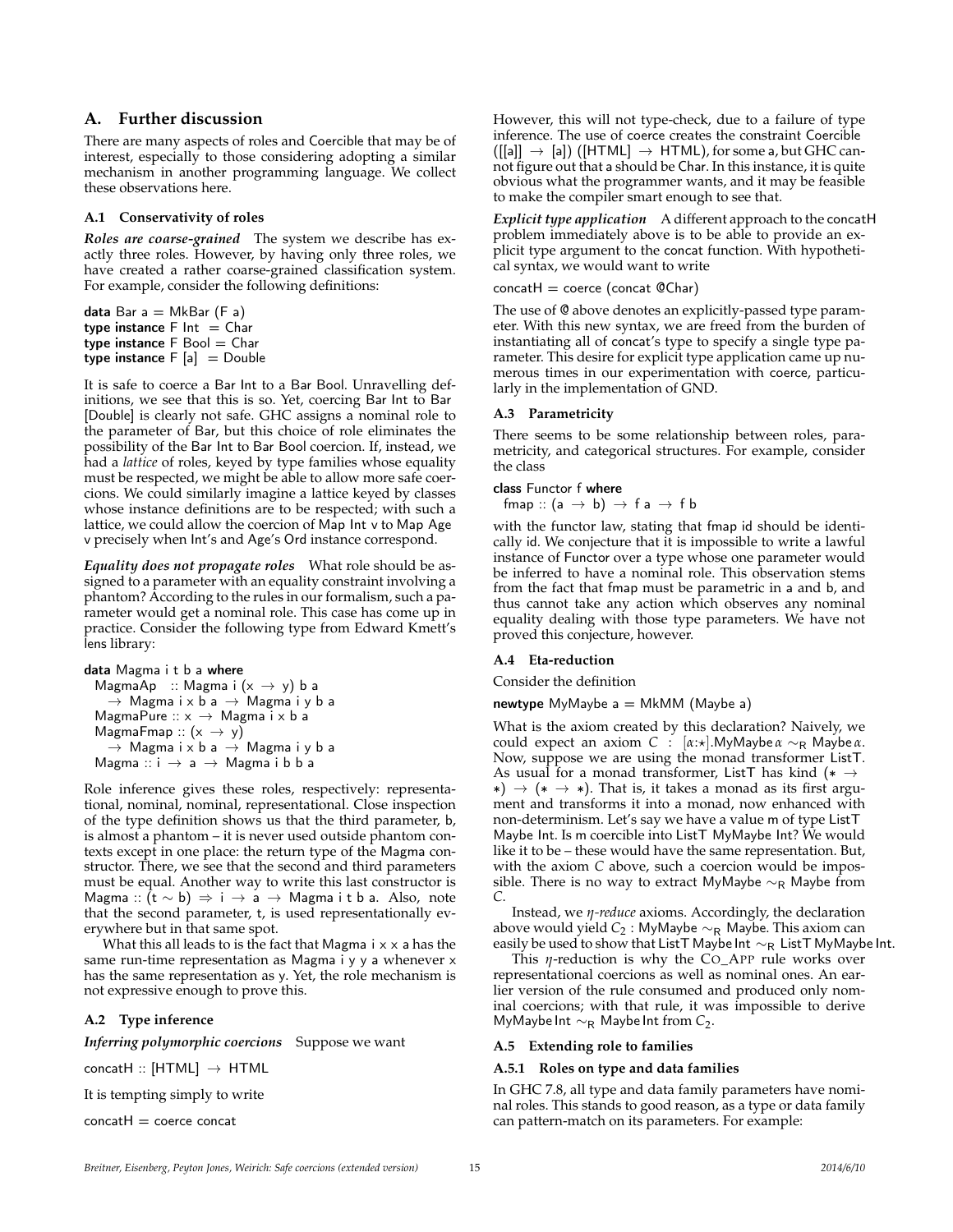type family TF a type instance  $TF$  Int  $=$  Double type instance  $TF$  Age  $=$  Char

Clearly, TF Int is not representationally equal to TF Age.

Yet, it would be sensible to extend the idea of roles to type and data families. A family with a non-nominal parameter would need extra checks on its instance declarations, to make sure that they are compatible with the choice of roles. For example:

type role If nominal representational representational

type family If True (a :: Bool) b c type instance If True  $b c = b$ type instance If False  $b c = c$ 

The above definition, though not accepted in GHC 7.8, is perfectly type safe. Note that a representational parameter must not be matched on and must not be used in a nominal context on the right-hand side. The only barrier to implementing this is the extra complexity for the GHC maintainers and the extra complexity in the language. If a compelling use case for this comes up, we will likely add the feature.

#### **A.5.2 Roles on data family instances**

Roles on data families follow the same arguments as above. However, we can identify a separate issue involving roles on data family instances, which are, of course, data types. For example:

#### data family DF a

data instance  $DF(h, Int) = MkDF(Maybe b)$ 

Data family instances are internally desugared into something resembling a type family instance and a fresh data type declaration, somewhat like this:<sup>[10](#page-15-0)</sup>

type family DF a

type instance  $DF (b, Int) = DFPairInth}$ data DFPairIntInstance  $b = MkDF$  (Maybe b)

Here, it is apparent that b can be assigned a representational role, even while we require a nominal role for a.

Role inference for data family instances is not currently implemented. Instead, all type variables in a data family instance are assigned nominal roles. Why? Essentially because there is no way of writing a role annotation for data family instances. Without the ability to write role annotations, library writers would be unable to enforce abstraction on these, and so it is safer just to default these (somewhat uncommon) parameters to have nominal roles.

If you wish to request roles on either type/data families or on data family instances, you can comment on GHC bug #8177 here: <https://ghc.haskell.org/trac/ghc/ticket/8177>

# **B. Design decisions**

Here, we collect some of the design decisions that we made while formulating roles concretely into GHC.

## **B.1 Concrete syntax**

It turns out that designing the concrete syntax of role annotations was non-trivial. We identified several desired traits of the syntax:

- <span id="page-15-1"></span>1. Role annotations must be optional. Otherwise, all existing code would be broken.
- <span id="page-15-5"></span>2. Role annotations should be succinct.
- <span id="page-15-2"></span>3. Role annotations will be a relatively obscure feature, and therefore should be searchable should a user come across one.
- <span id="page-15-7"></span>4. Code with role annotations should compile with older versions of GHC. This eases migration to GHC 7.8.
- <span id="page-15-3"></span>5. Role annotations should not be specified in a pragma; pragmas are meant to be reserved for implementation details (e.g., optimising), and roles are a type system feature.
- <span id="page-15-6"></span>6. Role annotations should be easy to refactor as a data type evolves.
- <span id="page-15-4"></span>7. Code is read much more often than it is written; favour readability over concision.

We will use Map as a running example to demonstrate the various alternatives we considered for the syntax. Note that all options satisfy desire [\(1\)](#page-15-1).

1. Standalone role annotations:

#### type role Map nominal representational data Map  $k v = ...$

This is, of course, our final answer to the concrete syntax question. It satisfies  $(3)$ ,  $(5)$ , and  $(7)$ , at the cost of some others. In particular, this choice is not backwardcompatible. A role annotation fails to parse in earlier versions of GHC. However, all is not lost, because GHC supports C preprocessor directives, and library authors can selectively include role annotations using preprocessor directives. The fact that the annotations are standalone means they can be grouped under one set of directives instead of sprinkled throughout the source file. Note that this syntax is very easy to search for, and the written-out nature of the roles makes them readable, if not so concise.

2. Inline, abbreviated role annotations:

data Map  $k@N$  v $@R = ...$ 

This version satisfies [\(2\)](#page-15-5), [\(5\)](#page-15-3), [\(6\)](#page-15-6). It is not backwardscompatible, and the fact that the role annotations are inline means that each role-annotated definition would need its own preprocessor directives. Furthermore, now the type definition itself must be repeated in various places, so refactoring becomes more burdensome. This version is also not readable by non-experts and is nearly impossible to search for if a user is confused.

3. Inline pragmas:

data Map *{*−*# ROLE nominal #*−*}* k *{*−*# ROLE representational #*−*}* v = ...

This version satisfies  $(3)$ ,  $(4)$ ,  $(6)$ ,  $(7)$ , but it clearly uses a pragma. We felt that, in several years, we would regret this decision. Backwards-compatibility would no longer be an issue, and we would be stuck with a pragma syntax for a core language feature.

4. Custom class constraints:

data Map  $k v = ...$ instance NextParamNominal Map instance NextParamRepresentational (Map k)

<span id="page-15-0"></span> $^{10}$  Type inference is somewhat different between type families, which are not necessarily injective, and data families, which are. Along similar lines, data families can appear unsaturated, while type families cannot. This desugaring does not change these facts.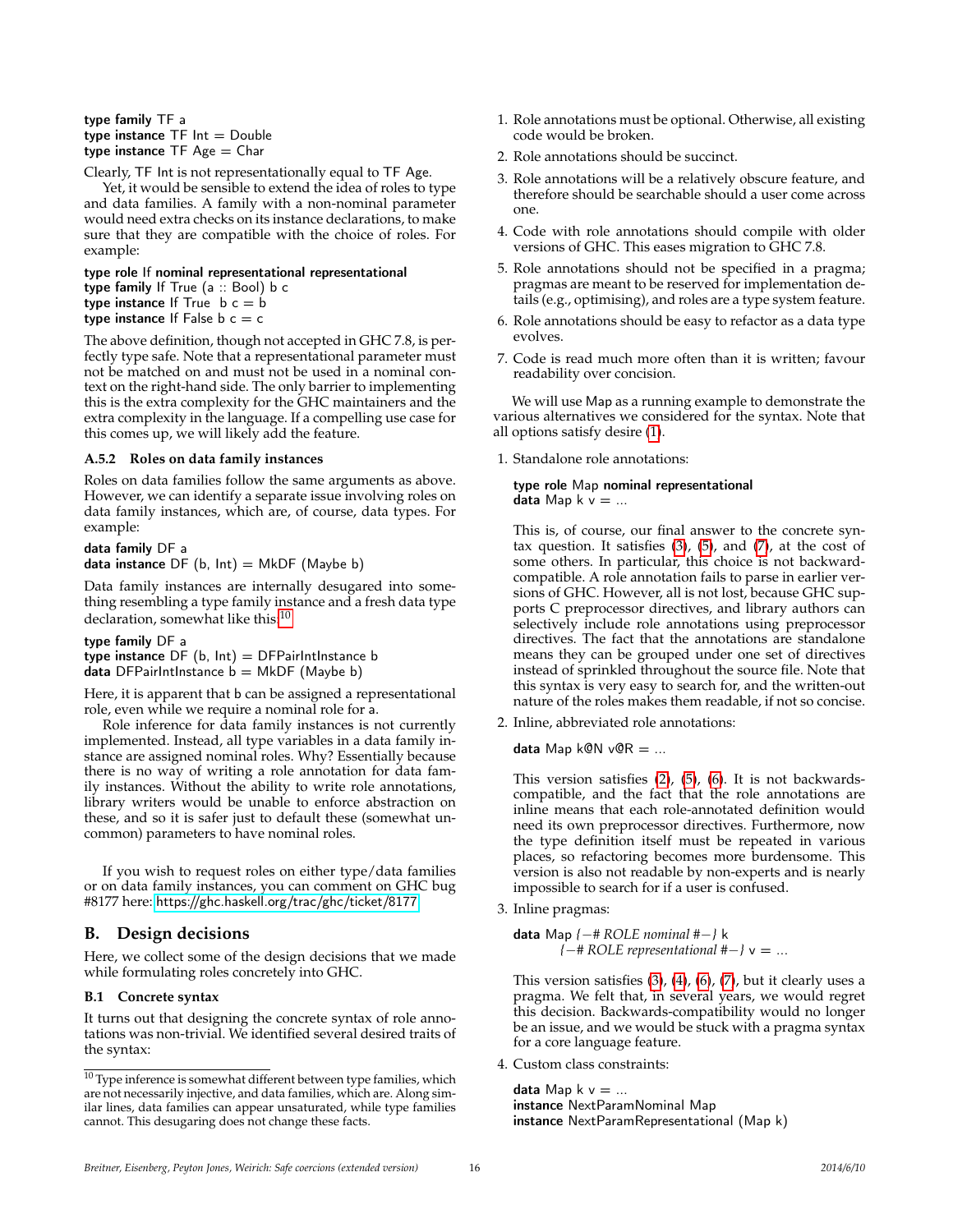This version satisfies  $(3)$ ,  $(4)$ ,  $(5)$ ,  $(7)$ . But, there is a mismatch between the class instance mechanism and role annotations. In particular, declarations such as these would make no sense if orphaned (that is, if put in a separate module from the parent data type declaration). Furthermore, what would it mean if one of these classes were used as a constraint on a function, like so:

fun :: (NextParamRepresentational f, Functor f)  $\Rightarrow$  ...

If we allowed the syntax, we would also have to implement the full complication of the roles system developed by [\[WVPZ11\]](#page-13-3). We didn't think the full system was necessary, so we would have to restrict the NextParamXXX classes to only instance declarations. In the end, there seemed to be too much of a mismatch to make this viable.

5. Custom Coercible instances:

data Map  $k v = ...$ instance Coercible v1 v2 ⇒ Coercible (Map k v1) (Map k v2)

This version satisfies [\(3\)](#page-15-2), [\(4\)](#page-15-7), [\(5\)](#page-15-3), and [\(7\)](#page-15-4). The roles are implicitly discovered by the usages of the variables in the declaration. This form has the advantage that it makes the Coercible instances obvious. However, it has many of the drawbacks of the previous version, with NextParamXXX. One important advantage this has over the previous version is that it doesn't lead to the full implementation of the system in [\[WVPZ11\]](#page-13-3) – implication constraints are not allowed, so there is no way of writing the declaration above as a constraint. However, what would it mean if this annotation were omitted? It would seem strange that a Coercible instance would be automatically supplied if none were written. Also, what would it mean if the declaration used variables in a way inconsistent with roles? In the end, we felt that this version was in a bit of an uncanny valley: it's rather close to a "normal" instance declaration, but with some unexpected features and consequences. We thought it would lead to more confusion than other versions.

Do we staunchly defend our choice of the type role ... syntax? No, but we were unable to come up with a better one that might stand the test of time.

#### **B.2 Safe Haskell**

One of the consequences of the unsoundness of earlier versions of GND is that the feature was prohibited from the Safe Haskell subset. However, even after roles were implemented and GND written in terms of coerce, the feature *still* did not meet the Safe Haskell criteria. At issue were both abstraction and coherence:

*Abstraction* We describe in Section [3.1](#page-3-1) that we allow coercions to happen even on data types for which the constructors are not available, such as Map. However, this violates Safe Haskell's promise that no abstraction barrier is broken through. To rectify this problem, GHC uses a more stringent check when satisfying a Coercible constraint when compiling in Safe mode: all constructors of all data types to be coerced under must be visible. This means, essentially, traversing the entire tree of data type definitions, making sure all constructors of all data types, recursively, are available. With this check in place, we can be sure not to break any abstraction boundaries.

*Coherence* Haskell classes are compiled into regular datatypes in GHC Core. Accordingly, classes have roles assigned to their parameters. However, we tend to think of, for example, Ord String to be quite independent from Ord HTML. Thus, as discussed in Section [3.2,](#page-4-4) we default all class roles to be nominal.

However, it's possible that a user wishes to override this default. As an interesting example, it is quite sensible that Coercible's roles should be representational! This fact can be seen in the fact that the roles of the ( $\sim_R$ ) operator are representational. Accordingly, we allow role annotations for classes, even though roles other than nominal can lead quickly to incoherence.

Safe Haskell claims to enforce class coherence. Thus, it is important that Safe Haskell restricts role annotations on classes. This is done by requiring the extension Incoherent-Instances (which is disallowed in Safe Haskell) to have a nontrivial role annotation on a class.

# **C. System FC, in full**

Throughout this entire proof of type safety, any omitted proof is by (perhaps mutual) straightforward induction on the relevant derivations.

As usual, all definitions and proofs are only up to *α*equivalence. If there is a name clash, assume a variable renaming to a fresh variable.

We assume the regularity of typing judgements throughout the proof. That is, if  $\Gamma \vdash \tau : \kappa$ ,  $\Gamma \vdash \gamma : \phi$ , or  $\Gamma \vdash e : \tau$ , we can conclude  $\vdash \Gamma$ . Accordingly, whenever proving one of the judgements above, we must also prove  $\vdash \Gamma$ . In practice, tracking these context consistency judgements presents no problems and is elided throughout.

#### **C.1 The remainder of the grammar**

| Φ              |       | $[\overline{\alpha:\kappa}]$ . $\tau \sim_{\rho} \sigma$ axiom types                                                                                                                                                                                                                                        |
|----------------|-------|-------------------------------------------------------------------------------------------------------------------------------------------------------------------------------------------------------------------------------------------------------------------------------------------------------------|
| e              | $::=$ | expressions<br>value<br>$\overline{v}$<br>variable<br>$\mathcal{X}$<br>application<br>$e_1e_2$<br>type application<br>$e\tau$<br>coercion application<br>$e\gamma$<br>case <sub><math>\tau</math></sub> e of alt pattern match<br>$e \triangleright \gamma$<br>cast<br>absurdity<br>contra $\gamma \, \tau$ |
| $\overline{v}$ |       | expression values<br>value abstraction<br>$\lambda x$ : $\tau.e$<br>type abstraction<br>Ла:к.е<br>coercion abstraction<br>$\lambda c$ : $\phi$ .e<br>$K\overline{\tau}\overline{\gamma}\overline{e}$<br>applied data constructor                                                                            |
|                |       | alt ::= $K \overline{\alpha} \overline{c} \overline{x} \rightarrow e$<br>alternative in pattern match                                                                                                                                                                                                       |
| ψ              | $::=$ | value types<br>data type (not newtypes!)<br>arrow<br>prop. arrow<br>equality<br>$\forall \alpha:\kappa.\tau$<br>polymorphism<br>application<br>$\psi \tau$                                                                                                                                                  |

#### <span id="page-16-0"></span>**C.2 Typing judgements**

Note that the statement, for example, *α* # Γ means that the variable *α* is fresh in the context Γ.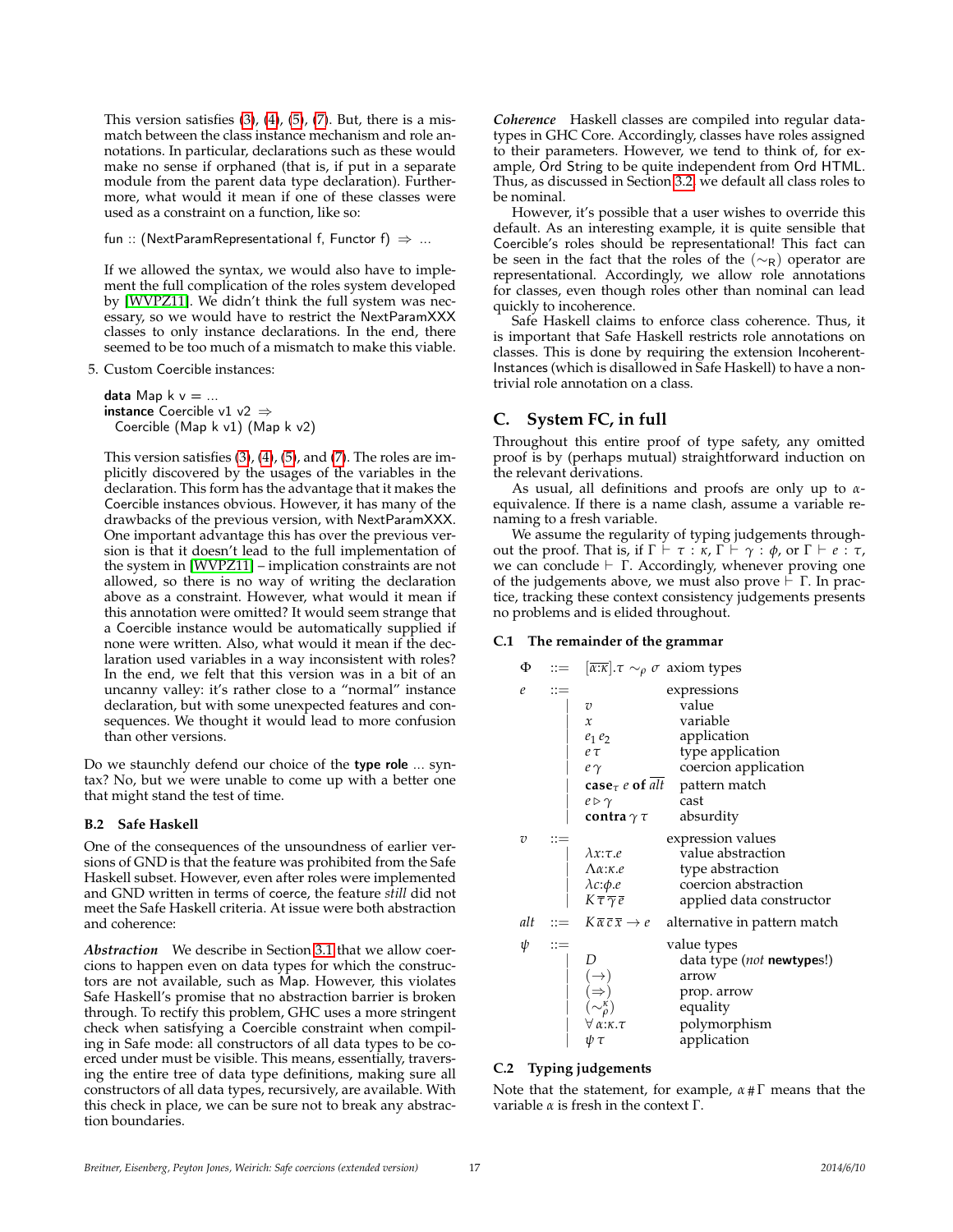[FT] Context validity  
\n
$$
\frac{\alpha}{\vdash T} \quad CTX\_ENTY
$$
\n
$$
\frac{\alpha}{\vdash T} \quad CTX\_TV \lor R
$$
\n[FT  $\alpha$  or  $\alpha$  or  $\alpha$  or  $\alpha$  or  $\alpha$  or  $\alpha$  or  $\alpha$  or  $\alpha$  or  $\alpha$  or  $\alpha$  or  $\alpha$  or  $\alpha$  or  $\alpha$  or  $\alpha$  or  $\alpha$  or  $\alpha$  or  $\alpha$  or  $\alpha$  or  $\alpha$  or  $\alpha$  or  $\alpha$  or  $\alpha$  or  $\alpha$  or  $\alpha$  or  $\alpha$  or  $\alpha$  or  $\alpha$  or  $\alpha$  or  $\alpha$  or  $\alpha$  or  $\alpha$  or  $\alpha$  or  $\alpha$  or  $\alpha$  or  $\alpha$  or  $\alpha$  or  $\alpha$  or  $\alpha$  or  $\alpha$  or  $\alpha$  or  $\alpha$  or  $\alpha$  or  $\alpha$  or  $\alpha$  or  $\alpha$  or  $\alpha$  or  $\alpha$  or  $\alpha$  or  $\alpha$  or  $\alpha$  or  $\alpha$  or  $\alpha$  or  $\alpha$  or  $\alpha$  or  $\alpha$  or  $\alpha$  or  $\alpha$  or  $\alpha$  or  $\alpha$  or  $\alpha$  or  $\alpha$  or  $\alpha$  or  $\alpha$  or  $\alpha$  or  $\alpha$  or  $\alpha$  or  $\alpha$  or  $\alpha$  or  $\alpha$  or  $\alpha$  or  $\alpha$  or  $\alpha$  or  $\alpha$  or  $\alpha$  or  $\alpha$  or  $\alpha$  or  $\alpha$  or  $\alpha$  or  $\alpha$  or  $\alpha$  or  $\alpha$  or  $\alpha$  or  $\alpha$  or  $\alpha$  or  $\alpha$  or  $\alpha$  or  $\alpha$  or  $\alpha$ 

$$
\Gamma \vdash e : D \overline{\sigma}
$$
\n
$$
\Gamma \vdash \tau : \star
$$
\n
$$
\forall \text{all}_i \text{ s.t. } \text{all}_i \in \overline{\text{all}} :
$$
\n
$$
\text{all}_i = \frac{K_i}{K_i} \overline{c_i} \overline{x_i} \rightarrow e_i
$$
\n
$$
K_i : \forall \alpha_i': \forall \overline{\alpha_i': \alpha_i} \forall \beta_i': \overline{\alpha_i'} \rightarrow \overline{\alpha_i} \rightarrow D \overline{\alpha_i'}
$$
\n
$$
\Gamma, \alpha_i: \overline{\kappa_i'}, (\overline{c_i: \phi_i, \overline{x_i}: \overline{\tau_i}}) [\sigma/\alpha_i'] [\alpha_i/\beta_i'] \vdash e_i : \tau
$$
\n
$$
\overline{\text{all is exhaustive}}
$$
\n
$$
\Gamma \vdash \text{case}_\tau \text{ e of } \overline{\text{all}} : \tau
$$
\n
$$
\Gamma \vdash e : \tau_1
$$
\n
$$
\Gamma \vdash \gamma : \tau_1 \sim_R \tau_2
$$
\n
$$
\Gamma \vdash e \rightarrow \gamma : \tau_2
$$
\n
$$
\overline{\Gamma \vdash e \rightarrow \gamma : \tau_2}
$$
\n
$$
\overline{\Gamma \vdash \text{contra } \gamma \tau : \tau}
$$
\nC.3 Small-step operational semantics\n
$$
\overline{e_1 \rightarrow e_2}
$$
\nSmall-step operational semantics\n
$$
\frac{\overline{\gamma_1 \rightarrow \gamma_2}}{(\lambda x : \tau . e_1) e_2 \rightarrow e_1 [e_2/\overline{x}]} \text{S\_BETA}
$$
\n
$$
\frac{\overline{\lambda x : \tau . e_1 \rightarrow e_2 \rightarrow e_1 [\gamma/c]}}{\overline{\lambda x : \tau . e_1 \rightarrow e [\tau/\alpha]}} \text{S\_CBERA}
$$
\n
$$
\frac{\text{all}_i = K \overline{\alpha} \overline{\alpha} \overline{x} \rightarrow e' \text{of } \overline{\text{all}} \rightarrow e' [\sigma/\alpha][\gamma/c][e/\overline{x}] \text{S\_IOTA}}
$$
\n
$$
\frac{\overline{\alpha_1 \cdots \alpha_2} \rightarrow \overline{\alpha_1} \text{S\_TRANS}}{\overline{\gamma \neg \gamma \neg \gamma \rightarrow \gamma \rightarrow \gamma \rightarrow \gamma \rightarrow \gamma \rightarrow \gamma}} \text{S\_
$$

<span id="page-17-0"></span>
$$
\frac{1}{(\sigma \triangleright \gamma_1) \triangleright \gamma_2 \rightarrow \sigma \triangleright (\gamma_1 \frac{2}{3}\gamma_2)} \quad \text{S\_TRANS}
$$
\n
$$
\frac{e_1 \rightarrow e'_1}{e_1 e_2 \rightarrow e'_1 e_2} \quad \text{S\_APP\_CONG}
$$
\n
$$
\frac{e \rightarrow e'}{e \tau \rightarrow e' \tau} \quad \text{S\_TAPP\_CONG}
$$
\n
$$
\frac{e \rightarrow e'}{e \gamma \rightarrow e' \gamma} \quad \text{S\_CAP\_CONG}
$$
\n
$$
\frac{e \rightarrow e'}{e \gamma \rightarrow e' \gamma} \quad \text{S\_CAP\_CONG}
$$
\n
$$
\frac{e \rightarrow e'}{e \triangleright \gamma \rightarrow e' \triangleright \gamma} \quad \text{S\_CAST\_CONG}
$$
\n
$$
\frac{\eta_1 = \text{sym}(\text{nth}^1 \eta_0)}{\eta_1 = \text{sym}(\text{nth}^1 \eta_0)} \quad \eta_2 = \text{nth}^2 \eta_0
$$
\n
$$
\frac{\emptyset \vdash v : \sigma_1 \rightarrow \sigma_2}{(v \triangleright \eta_0) e' \rightarrow v (e' \triangleright \eta_1) \triangleright \eta_2} \quad \text{S\_PUSH}
$$
\n
$$
\frac{\emptyset \vdash v : \forall \alpha : \kappa \cdot \sigma'}{\langle v \triangleright \gamma \rangle \tau \rightarrow v \tau \triangleright \gamma \otimes \tau} \quad \text{S\_TPUSH}
$$
\n
$$
\eta_{11} = \text{nth}^1 (\text{nth}^1 \eta_0) \qquad \eta_{12} = \text{nth}^2 (\text{nth}^1 \eta_0)
$$
\n
$$
\eta_{2} = \text{nth}^2 \eta \qquad \gamma'' = \eta_{11} \frac{2}{3} \gamma' \frac{2}{3} \text{sym} \eta_{12}
$$
\n
$$
\frac{\emptyset \vdash v : \sigma_1 \sim \rho \sigma_2 \Rightarrow \sigma_3 \qquad \frac{\emptyset \vdash \gamma' : \sigma_4 \sim \rho \sigma_5}{(v \triangleright \eta_0) \gamma' \rightarrow v \gamma'' \triangleright \eta_2} \quad \text{S\_CPUSH}
$$
\n
$$
\frac{\emptyset \vdash \eta : \mathbf{D} \overline{\tau} \sim_{\mathbf{R}}
$$

 $e' = e$  ⊳  $τ''$  [**nth**  $η/α$ ]<sub>R</sub> **case**<sub>*τ*0</sub>  $(K \overline{\tau} \overline{\sigma} \overline{\gamma} \overline{e}) \triangleright \eta$  of  $\overline{alt} \longrightarrow \mathbf{case}_{\tau_0} K \overline{\tau'} \overline{\sigma} \overline{\gamma'} \overline{e'}$  of  $\overline{alt}$  S\_KPUSH

 $\frac{K \cdot K}{\Gamma \vdash K : \tau}$  TM\_DATACON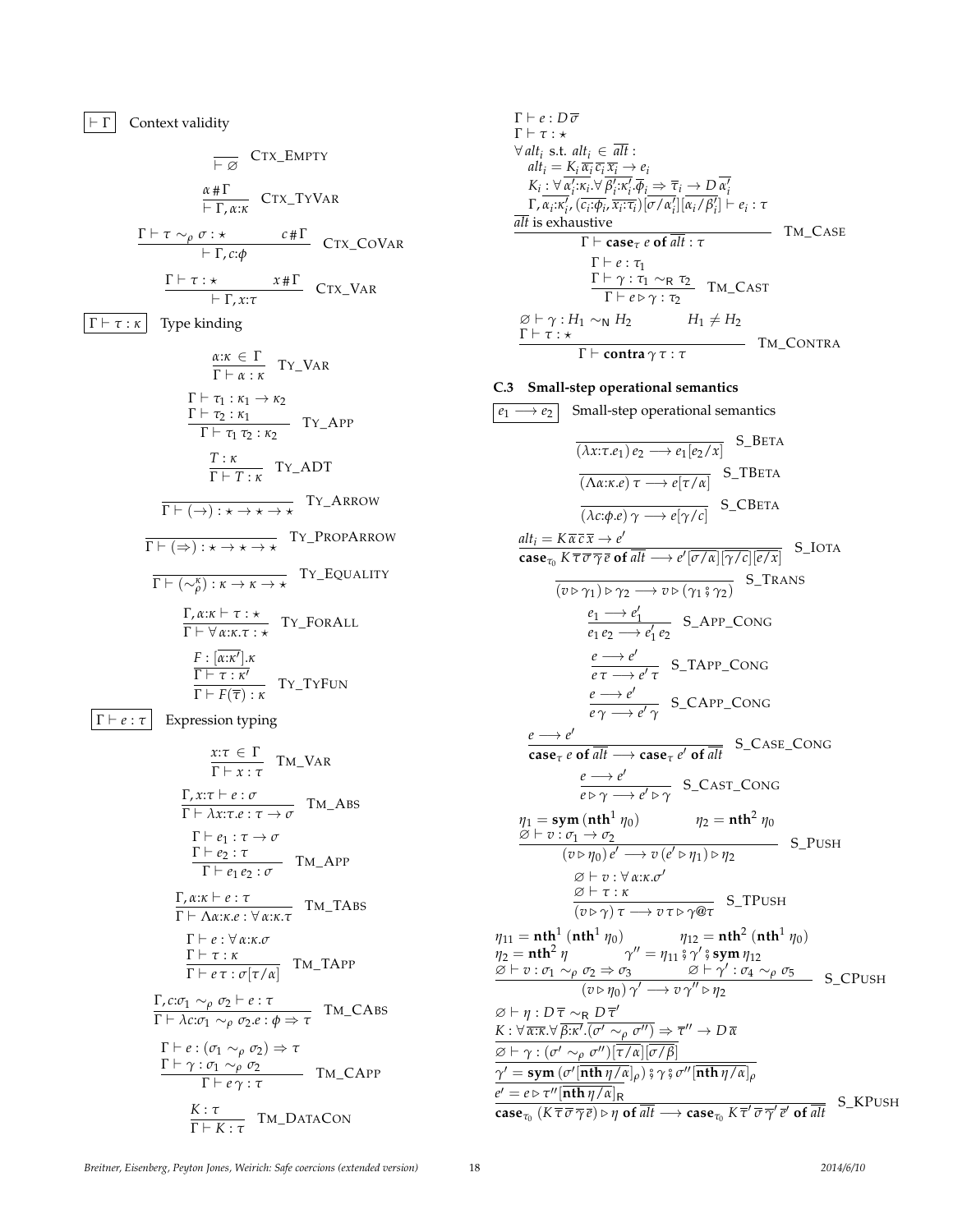## **D. Global context well-formedness**

We assume throughout the paper and this appendix that the global context is well formed. Here, we explain precisely what can appear in the global context and what restrictions there are:

1. The global context may contain  $C : [\overline{\alpha:\alpha}]$ .  $\tau \sim_{\rho} \sigma$ :

There are two forms of axiom, for which different rules apply:

(a) Newtype axioms: All of the following must hold.

i.  $\tau = N \overline{\alpha}$ 

ii.  $\rho = R$ 

- iii. There must not be two axioms mentioning the same newtype *N*.
- iv. The length of *roles*(*N*) must match the arity of the axiom *C*.
- (b) Type family axioms: All of the following must hold.
	- i.  $\tau = F(\overline{\tau}')$

ii.  $\rho = N$ 

iii. The types  $\overline{\tau}'$  must not mention type families.

iv. Each  $\beta \in \overline{\alpha}$  must appear exactly once in the list  $\overline{\tau}'$ .

Regardless of the form of axiom, the following must hold:

(c)  $\overline{\alpha:\kappa} \vdash \tau : \kappa_0$ 

- (d)  $\overline{\alpha:\kappa} \vdash \sigma : \kappa_0$
- (e) Consider two axioms  $C_1$  :  $[\overline{\alpha:\kappa}]$ .  $\tau_1 \sim_\rho \sigma_1$  and  $C_2$  :  $[\overline{\beta:\kappa'}]$ . *τ*<sub>2</sub>  $\sim_{\rho}$  *σ*<sub>2</sub> (where variables are renamed so that  $\overline{\alpha} \cap \overline{\beta} = \emptyset$ ). Then, if there exists some  $\theta$  with  $\theta(\tau_1) =$ *θ*(*τ*<sub>2</sub>), it must be that *θ*(*σ*<sub>1</sub>) = *θ*(*σ*<sub>2</sub>).

2. The global context may contain *T* : *κ*.

3. The global context may contain *K* : *τ*:

(a) 
$$
\tau = \forall \overline{\alpha:\kappa}.\forall \overline{\beta:\kappa'}, \overline{\phi} \Rightarrow \overline{\sigma} \to D \overline{\alpha}
$$
  
(b)  $\varnothing \vdash \tau : \star$ 

4. The global context may contain  $F : [\overline{\alpha : \kappa}] \cdot \kappa_0$ .

5. For all *H*, *roles*(*H*)  $\models$  *H*.

## **E. Properties of roles**

**Lemma 1** (Permutation of role checking). *If*  $\Omega \vdash \tau : \rho$  *and*  $\Omega'$ *is a permutation of*  $\Omega$ *, then*  $\Omega' \vdash \tau : \rho$ *.* 

**Lemma 2** (Weakening of role checking). *If*  $\Omega \vdash \tau : \rho$ *, then*  $Ω, α: ρ' \vdash τ : ρ.$ 

<span id="page-18-5"></span>**Lemma 3** (Strengthening of role checking). *If*  $\Omega$ ,  $\alpha$ : $\rho' \vdash \tau : \rho$ *and*  $\alpha$  *does not appear free in*  $\tau$ *, then*  $\Omega \vdash \tau : \rho$ *.* 

<span id="page-18-4"></span>**Lemma 4** (Nominal roles are infectious). Let  $\bar{\alpha}$  be the free *variables in*  $\sigma$ *. We have*  $\Omega \vdash \sigma : \mathbb{N}$  *if and only if every*  $\alpha_i \in \overline{\alpha}$ *is at role* N *in* Ω*.*

<span id="page-18-2"></span>**Lemma 5** (Sub-roling). *If*  $\Omega \vdash \tau : \rho$  *and*  $\rho \leq \rho'$ , *then*  $\Omega \vdash \tau :$ *ρ'*.

# **F. Structural properties**

## **F.1 Weakening**

Let *bnd* be a metavariable for a context binding. That is:

*bn* 

$$
d \quad ::= \quad \underset{x:\tau}{\text{a:}}\quad \underset{x:\tau}{\text{a:}} \quad
$$

**Lemma 6** (Type kinding weakening). *If*  $\Gamma, \Gamma' \vdash \tau : \kappa$  *and*  $\vdash \Gamma$ , bnd,  $\Gamma'$ , then  $\Gamma$ , bnd,  $\Gamma' \vdash \tau : \kappa$ .

**Lemma 7** (Coercion typing weakening). *If*  $\Gamma, \Gamma' \vdash \gamma : \phi$  *and*  $\vdash \Gamma$ , bnd,  $\Gamma'$ , then  $\Gamma$ , bnd,  $\Gamma' \vdash \gamma : \phi$ .

**Lemma 8** (Term typing weakening). If  $\Gamma, \Gamma' \vdash e : \tau$  *and*  $\vdash \Gamma$ , bnd,  $\Gamma'$ , then  $\Gamma$ , bnd,  $\Gamma' \vdash e : \tau$ .

## **F.2 Substitution**

<span id="page-18-1"></span>**Lemma 9** (Type variable substitution). *Suppose*  $\Gamma \vdash \sigma : \kappa_1$ . *Then:*

*1. If*  $\vdash$  Γ, α: $\kappa_1$ , Γ', then  $\vdash$  Γ, Γ'  $[σ/α]$ ; *2. If* Γ,  $\alpha: \kappa_1$ , Γ'  $\vdash \tau : \kappa_2$ , then Γ, Γ'  $[\sigma/\alpha] \vdash \tau[\sigma/\alpha] : \kappa_2$ .

**Lemma 10** (Type variable substitution in coercions)**.** *If* Γ, *α*:*κ*, Γ 0 `  $\gamma$  :  $\phi$  and  $\Gamma \vdash \sigma : \kappa$ , then  $\Gamma$ ,  $\Gamma'[\sigma/\alpha] \vdash \gamma[\sigma/\alpha] : \phi[\sigma/\alpha]$ .

**Lemma 11** (Type variable substitution in terms)**.** *If* Γ, *α*:*κ*, Γ 0 `  $e: \tau$  and  $\Gamma \vdash \sigma : \kappa$ , then  $\Gamma, \Gamma'[\sigma/\alpha] \vdash e[\sigma/\alpha] : \tau[\sigma/\alpha].$ 

**Lemma 12** (Coercion strengthening)**.**

*1. If*  $\vdash$  Γ, *c*: $φ$ , Γ', *then*  $\vdash$  Γ, Γ'; 2. If  $\Gamma$ , c: $\phi$ ,  $\Gamma' \vdash \tau : \kappa$ , then  $\Gamma$ ,  $\Gamma' \vdash \tau : \kappa$ .

**Lemma 13** (Coercion substitution). *If*  $\Gamma$ , *c*: $\phi_1$ ,  $\Gamma' \vdash \gamma : \phi_2$  *and*  $\Gamma \vdash \eta : \phi_1$ , then  $\Gamma, \Gamma' \vdash \gamma[\eta/c] : \phi_2$ .

**Lemma 14** (Coercion substitution in terms). *If*  $\Gamma$ , *c*: $\phi$ ,  $\Gamma' \vdash e$ :  $\tau$  and  $\Gamma \vdash \eta : \phi$ , then  $\Gamma, \Gamma' \vdash e[\eta/c] : \tau$ .

**Lemma 15** (Term strengthening)**.**

*1. If*  $\vdash$  Γ, *x*:*τ*, Γ', *then*  $\vdash$  Γ, Γ'; 2. If  $\Gamma$ , *x*:*τ*,  $\Gamma' \vdash \sigma : \kappa$ , then  $\Gamma, \Gamma' \vdash \sigma : \kappa$ .

**Lemma 16** (Term strengthening in coercions). *If* Γ, *x*:*τ*, Γ'  $\vdash$ *γ* : *φ,* then  $\Gamma$ ,  $\Gamma' \vdash \gamma : \phi$ .

**Lemma 17** (Term substitution). *If*  $\Gamma$ *, x*:*σ*,  $\Gamma' \vdash e : \tau$  *and*  $\Gamma \vdash e' :$ *σ,* then  $\Gamma, \Gamma' \vdash e[e'/x] : \tau$ .

## **F.3 Classifier regularity**

<span id="page-18-0"></span>**Lemma 18** (Coercion typing regularity). *If*  $\Gamma \vdash \gamma : \tau \sim_{\rho} \sigma$ , *then*  $\Gamma \vdash \tau \sim_{\rho} \sigma : \star$ *.* 

<span id="page-18-3"></span>**Lemma 19** (Coercion homogeneity). *If*  $\Gamma \vdash \gamma : \tau \sim_{\rho} \sigma$ *, then*  $\Gamma \vdash \tau : \kappa$  and  $\Gamma \vdash \sigma : \kappa$ .

*Proof.* Direct from Lemma [18.](#page-18-0)  $\Box$ 

**Lemma 20** (Term typing regularity). *If*  $\Gamma \vdash e : \tau$ *, then*  $\Gamma \vdash \tau :$ ?*.*

# **G. Preservation**

## **G.1 Lifting**

*Lifting* is defined by the following algorithm, with patterns to be tried in order from top to bottom.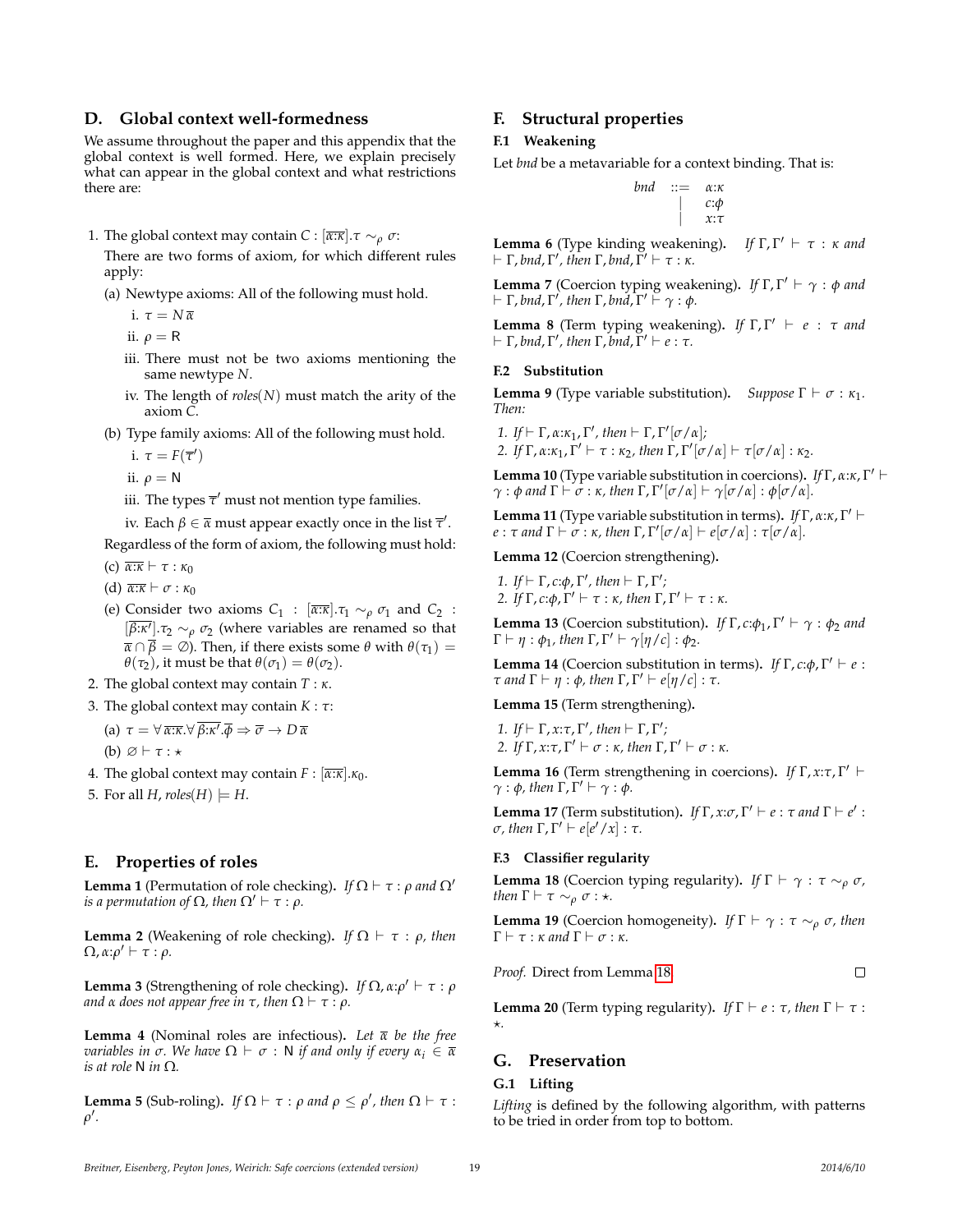$$
\tau[\frac{\gamma}{\beta}]_P = \langle \tau[\overline{\sigma/\beta}], \tau[\overline{\sigma'/\beta}] \rangle_P \quad (\overline{\Gamma \vdash \gamma : \sigma \sim_{\rho} \sigma'})
$$
\n
$$
\alpha[\frac{\gamma}{\beta}]_P = \gamma_i \quad (\alpha = \beta_i \land \Gamma \vdash \gamma_i : \sigma \sim_{\rho} \sigma')
$$
\n
$$
\alpha[\frac{\gamma}{\beta}]_R = \text{sub } \gamma_i \quad (\alpha = \beta_i)
$$
\n
$$
\alpha[\frac{\gamma}{\beta}]_N = \langle \alpha \rangle \quad (\alpha \notin \overline{\beta})
$$
\n
$$
\alpha[\frac{\gamma}{\beta}]_R = \text{sub } \langle \alpha \rangle \quad (\alpha \notin \overline{\beta})
$$
\n
$$
(\overline{\Pi \tau})[\frac{\gamma}{\beta}]_R = H(\tau[\frac{\gamma}{\beta}]_P) \quad (\overline{\rho} \text{ is a prefix of roles}(H))
$$
\n
$$
H[\frac{\gamma}{\beta}]_N = \langle H \rangle
$$
\n
$$
(\tau_1 \tau_2)[\frac{\gamma}{\beta}]_P = \tau_1[\frac{\gamma}{\beta}]_P \tau_2[\frac{\gamma}{\beta}]_N}
$$
\n
$$
(\forall \alpha: \kappa. \tau)[\frac{\gamma}{\beta}]_P = \forall \alpha: \kappa. \tau[\frac{\gamma}{\beta}]_P}
$$
\n
$$
(\Gamma(\overline{\tau}))[\frac{\gamma}{\beta}]_N = F(\overline{\tau[\gamma/\beta}]_N)
$$
\n
$$
(\Gamma(\overline{\tau}))[\frac{\gamma}{\beta}]_R = \text{sub } F(\tau[\frac{\gamma}{\beta}]_N)
$$

## <span id="page-19-1"></span>**Lemma 21** (Lifting)**.** *If:*

*1.*  $Γ ⊢ γ : H \overline{\tau} \sim_R H \overline{\sigma}$ ;

2.  $\overline{\Gamma \vdash \tau : \kappa}$ ;

*3.*  $\overline{\Gamma \vdash \sigma : \kappa}$ ;

- *4. H is not a* newtype*;*
- <span id="page-19-0"></span>*5.*  $\Omega \vdash \sigma_0 : \rho_0$ , where  $\overline{\beta'}$  is the type variables in  $\Gamma, \Gamma'$  $\Omega = \overline{\beta' : \mathsf{N}}$ ,  $\overline{\beta} : \mathit{roles}(H);$

6.  $\Gamma$ ,  $\overline{\beta:\kappa}$ ,  $\Gamma' \vdash \sigma_0 : \kappa';$  and

*7.* Γ 0 *contains only type variable bindings.*

*then:*

$$
\Gamma, \Gamma' \vdash \sigma_0[\overline{\mathbf{nth} \gamma/\beta}]_{\rho_0} : \sigma_0[\overline{\tau/\beta}] \sim_{\rho_0} \sigma_0[\overline{\sigma/\beta}]
$$

*Proof.* First, because Γ' contains only type variable bindings, then a type variable substitution has no effect on  $\Gamma'$  (which can contain only *kinds*).

If  $\rho_0 = \mathsf{P}$ , then the first equation of the algorithm matches, and we have  $\sigma_0[\overline{\text{nth }\gamma/\beta}]_P = \langle \sigma_0[\overline{\tau/\beta}], \sigma_0[\overline{\sigma/\beta}] \rangle_P$ , and we are done, applying Lemma [9.](#page-18-1)

So, we assume now that  $\rho_0 \neq P$ .

Let  $\overline{\rho}$  = *roles*(*H*).

We proceed by induction on the derivation of  $\Gamma$ ,  $\overline{\beta:\kappa}$ ,  $\Gamma'$   $\vdash$  $\sigma_0$ : *κ'*. Each case concludes by the application of the appropriate substitution lemma(s).

**Case TY\_VAR:** We know  $\sigma_0 = \alpha$ .

**Case** ( $\alpha = \beta_i$ ):

- **Case (** $\rho_0 = \rho_i$ ): Here, we have  $\sigma_0[\overline{\mathbf{nth} \gamma/\beta}]_{\rho_0} = \mathbf{nth}^i \gamma$ ,  $\sigma_0[\tau/\beta] = \tau_i$ , and  $\sigma_0[\sigma/\beta] = \sigma_i$ . Thus, we are done, by CO\_NTH.
- **Case** ( $\rho_0 = R$ ,  $\rho_i = N$ ): Similar to the last case, fixing the roles with a use of **sub**.
- **Case** ( $\rho_0 = N$ ,  $\rho_i \neq N$ ): This case is impossible. We know  $\Omega \vdash \alpha$  : N. By inversion then, we know *α*:N ∈ Ω. Yet, we know that  $ρ<sub>i</sub>$  is the *i*th role in *roles*(*H*), and by the definition of  $\Omega$ ,  $\alpha$ : $\rho$ <sub>*i*</sub>  $\in \Omega$ . This contradicts  $\rho_i \neq N$ , and we are done.

Case 
$$
(\alpha \notin \overline{\beta})
$$
:

**Case** (
$$
\rho_0
$$
 = N): Here,  $\sigma_0$ [ $\pi$ **th**  $\gamma/\beta$ ]<sub>N</sub> =  $\langle \sigma_0 \rangle$ ,  $\sigma_0$ [ $\overline{\tau/\beta}$ ] =  $\sigma_0$ , and  $\sigma_0$ [ $\overline{\sigma/\beta}$ ] =  $\sigma_0$ , so we are done, by CO\\_REFL.  
**Case** ( $\rho_0$  = R): Similar to last case, fixing the output role with **sub**.

**Case TY\_APP:**

**Case**  $(\sigma_0 = H' \overline{\sigma}', \rho_0 = \mathsf{R})$ : Here  $(H' \overline{\sigma}')[\overline{\mathbf{n} \mathbf{t} \mathbf{h} \gamma/\beta}]_{\mathsf{R}} =$ *H*<sup> $\left(\sigma'[\overline{\textbf{nth }\gamma/\beta}]_{\rho'}\right)$ , where  $\overline{\rho}'$  is a prefix of *roles*(*H*<sup> $\prime$ </sup>).</sup> Let  $\eta = H'(\sigma'[\overline{\textbf{nth} \gamma/\beta}]_{\rho'})$ . Then, we must show

 $Γ, Γ' ⊢ η : H' \overline{\sigma}'[\overline{\tau/\beta}] \sim_R H' \overline{\sigma}'[\overline{\sigma/\beta}]$ . We will use CO\_TYCONAPP. We must show

$$
\Gamma, \Gamma \vdash \sigma'[\overline{\mathbf{nth} \gamma/\beta}]_{\rho'} : \sigma'[\overline{\tau/\beta}] \sim_{\rho'} \sigma'[\overline{\sigma/\beta}].
$$

We do this by induction, for each  $\sigma_i' \in \overline{\sigma}'$ . All of the premises of the lifting lemma are satisfied automatically, except for premise [5.](#page-19-0) Fix *i*. We must show  $\Omega \vdash \sigma'_i : \rho'_i$ . We know  $\Omega \vdash H' \overline{\sigma}'$  : R. This can be proved by either RTY\_TYCONAPP or RTY\_APP. If it is by the former, we are done by inversion. If it is by the latter, then we know  $\Omega \vdash \sigma'_i$ : N. We apply Lemma [5,](#page-18-2) and we are done.

**Other applications:** Apply the induction hypothesis. Premise [5](#page-19-0) of the lifting lemma is satisfied by correspondence between RTY\_APP and CO\_APP.

**Case TY\_ADT:**

**Case** ( $\rho_0 = N$ ): Here  $H[\overline{n \ln \gamma/\beta}]_N = \langle H \rangle$ , and we are done by CO\_REFL.

**Case** ( $\rho_0 = \text{R}$ ): Here  $H[\overline{\text{nth }\gamma/\beta}]_R = H(\emptyset)$  and we are done by CO\_TYCONAPP.

**Cases TY\_ARROW, TY\_EQUALITY:** Similar to TY\_ADT.

- **Case TY\_FORALL:** By the induction hypothesis. Note that the roles in RTY\_FORALL and CO\_FORALL match up, and that the new binding in RTY\_FORALL is given a nominal role, echoed in the definition of  $Ω$  in this lemma's premises.
- **Case TY\_TYFUN:** By the induction hypothesis, once again noting the correspondence between RTY\_TYFAM and CO\_TYFAM.

$$
\qquad \qquad \Box
$$

#### **G.2 Preservation**

**Theorem 22** (Preservation). *If*  $\Gamma \vdash e : \tau$  *and*  $e \longrightarrow e'$ , *then*  $\Gamma \vdash e' : \tau.$ 

*Proof.* By induction on the derivation of  $e \longrightarrow e'$ .

**Beta rules:** By substitution.

**Case S\_IOTA:** We know  $\Gamma \vdash \mathbf{case}_{\tau_0} K \overline{\tau} \overline{\sigma} \overline{\gamma} \overline{e}$  of  $\overline{alt} : \tau_0$ , where  $alt_i = K\overline{\alpha}\overline{c}\overline{x} \rightarrow e'$ . We must show  $\Gamma \vdash e'[\overline{\sigma/\alpha}][\overline{\gamma/c}][\overline{e/x}]$ : *τ*0. By inversion on TM\_CASE, we see

$$
\Gamma \vdash K \overline{\tau} \overline{\sigma} \overline{\gamma} \overline{e} : D \overline{\tau}
$$
\n
$$
K : \forall \overline{\alpha' : \kappa} \forall \overline{\beta' : \kappa' \cdot \overline{\phi}} \Rightarrow \overline{\tau'} \to D \overline{\alpha'}
$$
\n
$$
\Gamma, \overline{\alpha : \kappa'}, \overline{c : \phi[\tau/\alpha']} [\overline{\alpha/\beta'}], \overline{x : \tau'[\tau/\alpha']} [\overline{\alpha/\beta'}] \vdash e' : \tau_0
$$

We also know that  $\Gamma \vdash \tau_0 : \star$ , which implies that none of the variables  $\bar{\alpha}$  are mentioned in  $\tau_0$ . We can do induction on the length of *τ* to see that

$$
\Gamma \vdash K\overline{\tau} : \forall \overline{\beta':\kappa',\overline{\phi}[\overline{\tau}/\alpha']} \Rightarrow \overline{\tau'}[\overline{\tau}/\alpha'] \to D \overline{\alpha'}[\overline{\tau}/\alpha']
$$

This simplifies to

$$
\Gamma \vdash K\overline{\tau} : \forall \overline{\beta' : \kappa'}. \overline{\phi}[\overline{\tau/\alpha'}] \Rightarrow \overline{\tau'}[\overline{\tau/\alpha'}] \to D\,\overline{\tau}
$$

Now, we do induction on the length of *σ* to see that

$$
\Gamma \vdash K \overline{\tau} \overline{\sigma} : \overline{\phi}[\overline{\tau/\alpha'}][\overline{\sigma/\beta'}] \Rightarrow \overline{\tau'}[\overline{\tau/\alpha'}][\overline{\sigma/\beta'}] \to D \overline{\tau}
$$
d

and

$$
\overline{\Gamma \vdash \sigma : \kappa'}
$$

We can then use repeated application of the type variable substitution lemma to get

$$
\Gamma, \overline{c:\varphi[\tau/\alpha'][\sigma/\beta']}, \overline{x:\tau'[\tau/\alpha'][\sigma/\beta']} \vdash e'[\overline{\sigma/\alpha}]: \tau_0
$$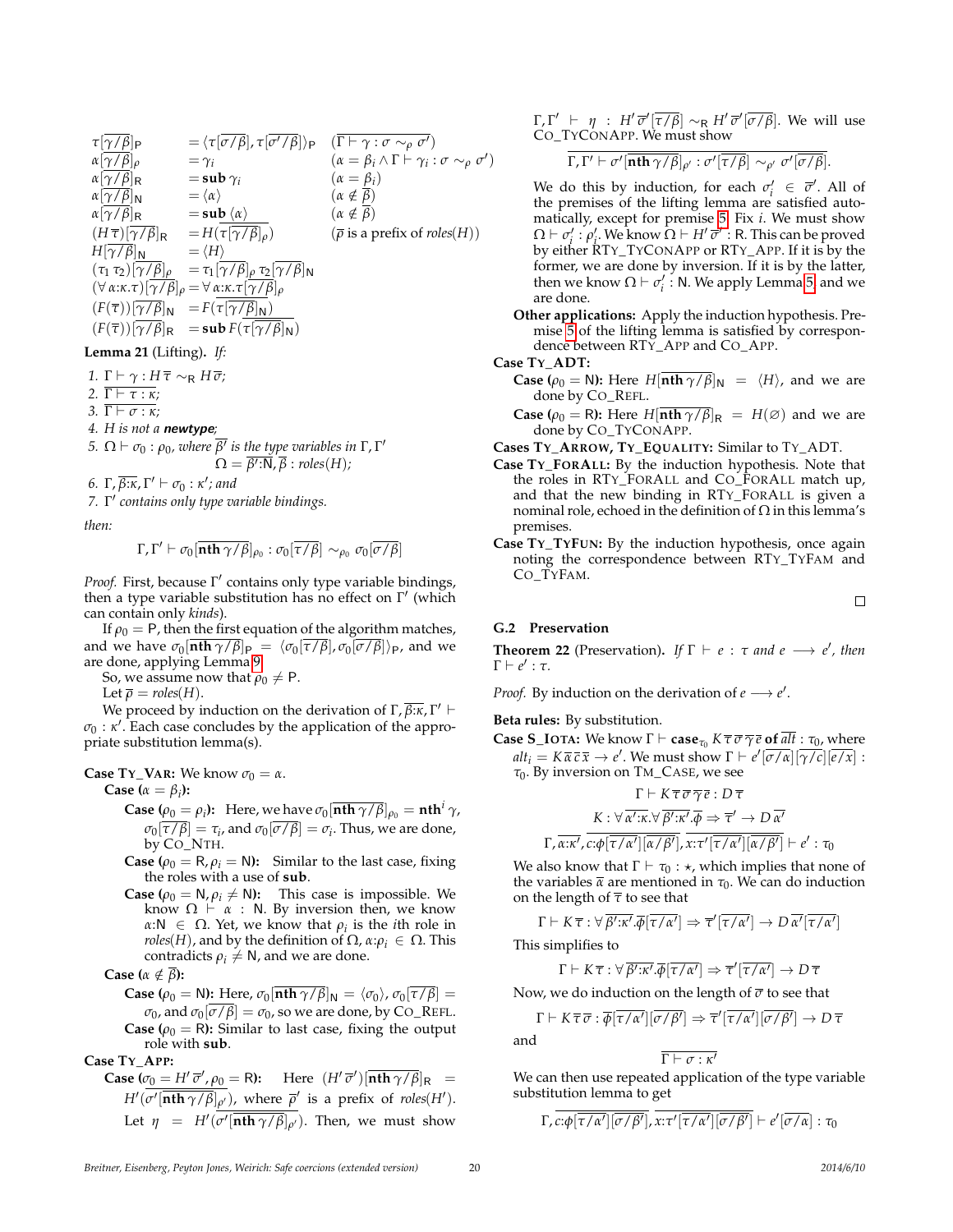using the following facts

$$
\tau_0[\overline{\sigma/\alpha}] = \tau_0
$$

$$
\phi[\overline{\tau/\alpha'}][\overline{\alpha/\beta'}][\overline{\sigma/\alpha}] = \phi[\overline{\tau/\alpha'}][\overline{\sigma/\beta'}]
$$

$$
\tau'[\overline{\tau/\alpha'}][\overline{\alpha/\beta'}][\overline{\sigma/\alpha}] = \tau'[\overline{\tau/\alpha'}][\overline{\sigma/\beta'}]
$$

So, we have

$$
\Gamma, \overline{c:\varphi[\tau/\alpha']}\big[\overline{\sigma/\beta'}\big], \overline{x:\tau'}\big[\overline{\tau/\alpha'}\big]\big[\overline{\sigma/\beta'}\big] \vdash e'\big[\overline{\sigma/\alpha}\big]: \tau_0
$$

Starting from the type of  $K\overline{\tau}\overline{\sigma}$ , we do induction on the length of *γ* to get

$$
\Gamma \vdash K \overline{\tau} \overline{\sigma} \overline{\gamma} : \overline{\tau}' [\overline{\tau}/\alpha'] [\overline{\sigma}/\beta'] \to D \overline{\tau}
$$

and

$$
\overline{\Gamma \vdash \gamma : \phi[\overline{\tau/\alpha'}] [\overline{\sigma/\beta'}]}
$$

Thus, we can use the coercion variable substitution lemma to get

$$
\Gamma, \overline{x:\tau'[\overline{\tau}/\alpha']}\,\overline{[\sigma/\beta']}\vdash e'[\overline{\sigma/\alpha}]\,\overline{[\gamma/c]}:\tau_0
$$

Finally we use analogous reasoning for term arguments *e* to conclude

$$
\Gamma \vdash e'[\overline{\sigma/\alpha}][\overline{\gamma/c}][\overline{e/x}]:\tau_0
$$

as desired.

**Case S\_TRANS:** We know that  $\Gamma \vdash (v \triangleright \gamma_1) \triangleright \gamma_2 : \tau$  and need to show that  $\Gamma \vdash v \triangleright (\gamma_1 \, \hat{y} \, \gamma_2) : \tau$ . Inversion gives<br>us  $\Gamma \vdash \pi : \tau \vdash \gamma \vdash \gamma \vdash \gamma \vdash \pi \rightarrow \pi \Rightarrow \tau \vdash \pi \Rightarrow \tau \vdash \gamma \vdash \gamma$ us  $\Gamma \vdash v : \sigma_1, \Gamma \vdash \gamma_1 : \sigma_1 \sim_R \sigma_2$ , and  $\Gamma \vdash \gamma_2 :$ *σ*<sup>2</sup> ∼<sup>R</sup> *τ*. Straightforward use of typing rules shows that  $\Gamma \vdash v \triangleright (\gamma_1 \frac{\circ}{2} \gamma_2) : \tau$ , as desired.

**Congruence rules:** By induction.

**Case S\_PUSH:** We adopt the variable names from the statement of the rule:

$$
\frac{\eta_1 = \text{sym} (\text{nth}^1 \eta_0)}{\emptyset \vdash v : \sigma_1 \to \sigma_2} \qquad \frac{\eta_2 = \text{nth}^2 \eta_0}{(v \triangleright \eta_0) e' \to v (e' \triangleright \eta_1) \triangleright \eta_2} \quad \text{S_PusH}
$$

We know that  $\Gamma \vdash (v \triangleright \eta_0) e' : \sigma_4$  and we must show  $\Gamma \vdash (v (e' \triangleright \eta_1)) \triangleright \eta_2 : \sigma_4$ . Inversion tells us that  $\Gamma \vdash \eta_0$ :  $(\sigma_1 \rightarrow \sigma_2) \sim_R (\sigma_3 \rightarrow \sigma_4)$  and  $\Gamma \vdash e' : \sigma_3$ . We can now see that  $\Gamma \vdash \eta_1 : \sigma_3 \sim_R \sigma_1$  and  $\Gamma \vdash \eta_2 : \sigma_2 \sim_R \sigma_4$ . Thus,  $\Gamma \vdash e' \triangleright \eta_1 : \sigma_1$  and  $\Gamma \vdash v \ (\overline{e'} \triangleright \eta_1) \triangleright \eta_2 : \sigma_4$  as desired.

**Case S\_TPUSH:** We adopt the variable names from the statement of the rule:

$$
\begin{array}{l}\n\varnothing \vdash v : \forall \alpha: \kappa.\sigma' \\
\varnothing \vdash \tau : \kappa \\
(\overline{v \triangleright \gamma}) \tau \longrightarrow v \tau \triangleright \gamma \overline{\omega} \tau \quad \text{S_TPUSH}\n\end{array}
$$

We know that  $\Gamma \vdash (v \triangleright \gamma) \tau : \tau'$  and we must show that  $\Gamma$   $\vdash$   $v\tau \triangleright \gamma \mathcal{Q}\tau$  :  $\tau'$ . Inversion tells us that  $\Gamma$   $\vdash$ *γ* : (∀α:*κ.σ'*) ∼<sub>R</sub> (∀α:*κ.σ''*) where  $τ' = σ''[τ/a]$ . We can see that  $\Gamma \vdash \gamma @ \tau : \sigma'[\tau/\alpha] \sim_R \sigma''[\tau/\alpha]$  and thus that  $\Gamma \vdash v \tau \triangleright \gamma \mathcal{Q} \tau : \tau'$  as desired.

**Case S\_CPUSH:** We adopt the variables names from the statement of the rule:

$$
\eta_{11} = \n\text{nth}^1 (\n\text{nth}^1 \eta_0) \qquad \eta_{12} = \n\text{nth}^2 (\n\text{nth}^1 \eta_0) \n\eta_2 = \n\text{nth}^2 \eta \qquad \gamma'' = \eta_{11} \n\overset{\circ}{\circ} \gamma' \n\overset{\circ}{\circ} \n\text{sym } \eta_{12} \n\varnothing \vdash v : \sigma_1 \sim_\rho \sigma_2 \Rightarrow \sigma_3 \qquad \varnothing \vdash \gamma' : \sigma_4 \sim_\rho \sigma_5 \n(v \triangleright \eta_0) \gamma' \longrightarrow v \gamma'' \rhd \eta_2 \qquad S_C \text{PUSH}
$$

We know that  $\Gamma \vdash (v \triangleright \eta_0) \gamma' : \sigma_6$  and we must show that  $\Gamma \vdash v \gamma'' \triangleright \eta_2 : \sigma_6$ . Inversion tells us that  $\Gamma \vdash \eta_0$ :

 $(\sigma_1 \sim_\rho \sigma_2 \Rightarrow \sigma_3) \sim_R (\sigma_4 \sim_\rho \sigma_5 \Rightarrow \sigma_6)$ . We can now see the following:

$$
\Gamma \vdash \eta_{11} : \sigma_1 \sim_{\rho} \sigma_4
$$

$$
\Gamma \vdash \eta_{12} : \sigma_2 \sim_{\rho} \sigma_5
$$

$$
\Gamma \vdash \eta_2 : \sigma_3 \sim_{\rho} \sigma_6
$$

$$
\Gamma \vdash \gamma'' : \sigma_1 \sim_{\rho} \sigma_2
$$

Thus  $\Gamma \vdash v \gamma'' \triangleright \eta_2 : \sigma_6$  as desired.

**Case S\_KPUSH:** We adopt the variable names from the statement of S\_KPUSH:

$$
\varnothing \vdash \eta : D\overline{\tau} \sim_R D\overline{\tau}'
$$
\n
$$
\underline{K} : \forall \overline{\alpha : K} \forall \overline{\beta : K'.(\sigma' \sim_{\rho} \sigma'')} \Rightarrow \overline{\tau}'' \to D\overline{\alpha}
$$
\n
$$
\varnothing \vdash \gamma : (\sigma' \sim_{\rho} \sigma'')[\overline{\tau/\alpha}][\sigma/\beta]
$$
\n
$$
\underline{\gamma' = \text{sym } (\sigma'[\overline{\text{nth }\eta/\alpha}]_{\rho}) \circ \gamma \circ \sigma''[\overline{\text{nth }\eta/\alpha}]_{\rho}}
$$
\n
$$
\underline{e' = e \triangleright \tau''[\overline{\text{nth }\eta/\alpha}]_{R}}
$$
\n
$$
\overline{\text{case}}_{\tau_0} (K\overline{\tau}\overline{\sigma}\overline{\gamma}\overline{e}) \triangleright \eta \text{ of } \overline{\overline{alt}} \longrightarrow \text{case}_{\tau_0} K\overline{\tau'}\overline{\sigma}\overline{\gamma'}\overline{e'} \text{ of } \overline{\overline{alt}} \quad S\_K\text{PUSH}
$$

Inversion gives us the premises of this rule. We also know  $\Gamma \vdash (K\,\overline{\tau}\,\overline{\sigma}\,\overline{\gamma}\,\overline{e}) \triangleright \eta : D\,\overline{\tau}'.$  We must show  $\Gamma \vdash (K\,\overline{\tau}'\,\overline{\sigma}\,\overline{\gamma}'\,\overline{e}')$ :  $D\bar{\tau}'$ . Note that  $\tau_0$  and the  $\bar{a}l\bar{t}$  do not change, so we need not worry about them here.

Let  $\overline{\phi} = (\overline{\sigma'} \sim_{\rho} \sigma'')$ . From repeated inversion (and induction on the length of *τ*), we can derive

$$
\overline{\Gamma \vdash \tau : \kappa}
$$

Then, from homogeneity of coercions (Lemma [19\)](#page-18-3) (and more induction on  $\bar{\tau}'$ ), we see that

$$
\overline{\Gamma \vdash \tau' : \kappa}
$$

Putting this together, we get

$$
\Gamma \vdash K\overline{\tau}' : (\forall \overline{\beta : \kappa'}. \overline{\phi} \Rightarrow \overline{\tau}'' \to D\overline{\alpha})[\overline{\tau'}/\alpha]
$$

or

$$
\Gamma \vdash K\overline{\tau}' : \forall \overline{\beta}: \overline{\kappa'}, \overline{\phi}[\overline{\tau'/\alpha}] \Rightarrow \overline{\tau}''[\overline{\tau'/\alpha}] \to D\overline{\tau}'
$$
  
Taking  $K\overline{\tau}\overline{\gamma}\overline{\gamma}$  apart further (and induction on  $\overline{\sigma}$ ) tells us

$$
\frac{\Gamma \vdash \sigma : \kappa'}{\Gamma \vdash \sigma : \kappa'}
$$

and thus that

$$
\Gamma \vdash K \overline{\tau}' \overline{\sigma} : \overline{\phi}[\overline{\tau'/\alpha}](\overline{\sigma/\beta}] \Rightarrow \overline{\tau}''[\overline{\tau'/\alpha}](\overline{\sigma/\beta}] \to D \overline{\tau}'[\overline{\sigma/\beta}]
$$

But, from  $\overline{\Gamma \vdash \tau' : \kappa}$ , we see that  $\overline{\beta}$  do not appear in  $\overline{\tau}'$ . So, we have

$$
\Gamma \vdash K \overline{\tau}' \, \overline{\sigma} : \overline{\phi} [\overline{\tau'/\alpha}] [\overline{\sigma/\beta}] \Rightarrow \overline{\tau}'' [\overline{\tau'/\alpha}] [\overline{\sigma/\beta}] \to D \, \overline{\tau}'
$$

Using techniques similar to that for *τ* and *σ*, we can derive the following:

$$
\frac{\Gamma \vdash \gamma : \phi[\overline{\tau/a}][\overline{\sigma/\beta}]}{\Gamma \vdash e : \tau''[\overline{\tau/a}][\overline{\sigma/\beta}]}
$$

We need to conclude the following:

$$
\frac{\Gamma \vdash \gamma': \phi[\overline{\tau'/\alpha}][\overline{\sigma/\beta}]}{\Gamma \vdash e': \tau''[\overline{\tau'/\alpha}][\overline{\sigma/\beta}]}
$$

We wish to use the lifting lemma (Lemma [21\)](#page-19-1) to get types for  $\sigma'$ [ $\overline{\bf nth}\,\eta/\alpha$ ]<sub>*ρ*</sub> and  $\sigma''$ [ $\overline{\bf nth}\,\eta/\alpha$ ]<sub>*ρ*</sub>. So, we must first establish the premises of the lifting lemma.

1.  $\Gamma \vdash \eta : D \overline{\tau} \sim_R D \overline{\tau}'$ , from the inversion on S\_KPUSH (and weakening to change the context);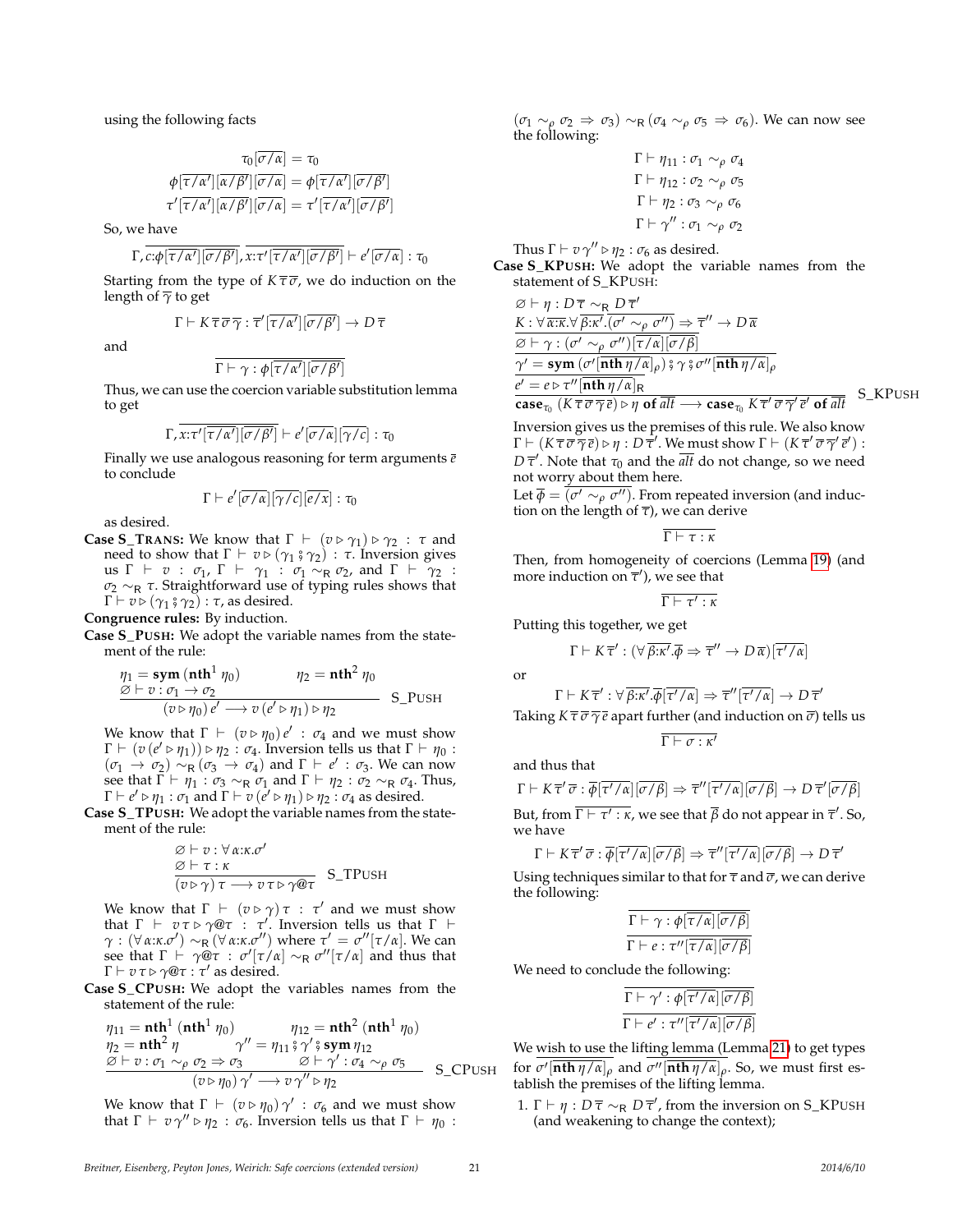- 2.  $\overline{\Gamma \vdash \tau : \kappa}$ , as above;
- 3.  $\overline{\Gamma \vdash \tau' : \kappa}$ , as above;
- 4. *D* is not a newtype: by choice of metavariable.
- 5.  $\overline{\Omega \vdash \sigma' : \rho}$  and  $\overline{\Omega \vdash \sigma'' : \rho}$ : Here,  $\Omega = \overline{\beta' : \mathbb{N}}, \overline{\alpha} : \text{roles}(D)$ where  $\overline{\beta'}$  are the type variables bound in Γ, along with the existential variables  $\bar{\beta}$ . (That is, the  $\Gamma'$  in the statement of the lifting lemma is  $\overline{\beta:\kappa'}$ .) By ROLES\_DATA, we can see that  $\overline{\Omega \vdash (\sigma' \sim_{\rho} \sigma'') : \mathsf{R}}.$  This can be established by either RTY\_TYCONAPP or by RTY\_APP. In the former case, we get the desired outcome by looking at ROLES\_EQUALITY. In the latter case, we see that  $\Omega \vdash \sigma_i' : \mathsf{N}$  or  $\Omega \vdash \sigma_i'' : \mathsf{N}$  and then use role subsumption (Lemma [5\)](#page-18-2).
- 6. Γ,  $\overline{\alpha:\kappa}$ ,  $\overline{\beta:\kappa'} \vdash \sigma' : \kappa''$  and the same for  $\sigma''$ : This comes from the well-formedness of the global context, including the type of *K*.
- 7. *β*:*κ* <sup>0</sup> must contain only type variable bindings: It sure does.

Now, we can conclude

$$
\frac{\overline{\Gamma, \beta:\kappa' \vdash \sigma'[\pi \mathbf{th} \eta/\alpha]}_{\rho} : \sigma'[\overline{\tau/\alpha}] \sim_{\rho} \sigma'[\overline{\tau'/\alpha}]}{\Gamma, \beta:\kappa' \vdash \sigma''[\pi \mathbf{th} \eta/\alpha]_{\rho} : \sigma''[\overline{\tau/\alpha}] \sim_{\rho} \sigma''[\overline{\tau'/\alpha}]}
$$

We then do type variable substitution to get

$$
\frac{\Gamma \vdash \sigma'[\overline{\mathbf{nth}} \ \eta/\alpha]_{\rho}[\overline{\sigma/\beta}] : \sigma'[\overline{\tau/a}][\overline{\sigma/\beta}] \sim_{\rho} \sigma'[\overline{\tau'/\alpha}][\overline{\sigma/\beta}]}{\Gamma \vdash \sigma''[\overline{\mathbf{nth}} \ \eta/\alpha]_{\rho}[\overline{\sigma/\beta}] : \sigma''[\overline{\tau/a}][\overline{\sigma/\beta}] \sim_{\rho} \sigma''[\overline{\tau'/\alpha}][\overline{\sigma/\beta}]}
$$

Now, by CO\_TRANS, we can conclude

$$
\overline{\Gamma \vdash \gamma' : \phi[\overline{\tau'/\alpha}][\overline{\sigma/\beta}]}
$$

as desired.

To type the  $\overline{e'}$ , we need to apply the lifting lemma once again, this time to  $\tau''[\overline{\mathbf{nth}\eta/\alpha}]_\textsf{R}$ . Much of our work at establishing premises carries over, except for these:

- 5.  $\overline{\Omega \vdash \tau'' : \mathsf{R}}$  (with  $\Omega$  as above): This comes directly from the premises of ROLES\_DATA, noting that  $\overline{\tau''}$  appears in as an argument type to *K*.
- 6.  $\Gamma$ ,  $\overline{\alpha:\kappa}$ ,  $\overline{\beta:\kappa'} \vdash \tau'' : \kappa''$ : This comes from the well-formedness of the global context, including the type of *K*.

We then apply the lifting lemma to conclude that

$$
\Gamma, \overline{\beta:\kappa'} \vdash \tau''[\overline{\textbf{nth} \gamma/\alpha}]_{\text{R}} : \tau''[\overline{\tau/\alpha}] \sim_{\text{R}} \tau''[\overline{\tau'/\alpha}]
$$
  
We use type variable substitution to get

$$
\overline{\Gamma \vdash \tau'' [ \pi \mathbf{th} \gamma/\alpha]_{\mathsf{R}} [\sigma/\beta] : \tau'' [\overline{\tau/\alpha}] [\overline{\sigma/\beta}] \sim_{\mathsf{R}} \tau'' [\overline{\tau'/\alpha}] [\overline{\sigma/\beta}]}
$$

We can then conclude

$$
\Gamma \vdash e' : \tau''[\overline{\tau'/\alpha}][\overline{\sigma/\beta}]
$$

as desired.

Putting this all together, we see that  $\Gamma \vdash K \overline{\tau}' \, \overline{\sigma} \, \overline{\gamma}' \, \overline{e}' : D \, \overline{\tau}'$ as originally desired, and we are done.

**H. Progress**

#### **H.1 Consistency**

**Definition 23** (Type consistency). *Two types*  $\tau_1$  *and*  $\tau_2$  *are* consistent *if, whenever they are both value types:*

1. If  $\tau_1 = H \overline{\sigma}$ , then  $\tau_2 = H \overline{\sigma}'$ ;

2. If 
$$
\tau_1 = \forall \alpha: \kappa.\sigma
$$
 then  $\tau_2 = \forall \alpha: \kappa.\sigma'.$ 

Note that if either  $\tau_1$  or  $\tau_2$  is *not* a value type, then they are vacuously consistent. Also, recall that a type headed by a newtype is not a value type.

**Definition 24** (Context consistency)**.** *The global context is* consistent *if, whenever*  $\varnothing \vdash \gamma : \tau_1 \sim_R \tau_2$ ,  $\tau_1$  *and*  $\tau_2$  *are consistent.* 

In order to prove consistency, we define a type reduction relation  $\tau \rightarrow \rho \hat{\sigma}$ , show that the relation preserves value type heads, and then show that any well-typed coercion corresponds to a path in the rewrite relation.

Here is the type rewrite relation:

$$
\overline{\tau \leadsto_{\rho} \sigma}
$$
 Type reduction

$$
\frac{}{\tau \leadsto_{\rho} \tau} \quad \text{RED\_REFL}
$$
\n
$$
\frac{\tau_1 \leadsto_{\rho} \sigma_1}{\tau_1 \tau_2 \leadsto_{\rho} \sigma_1}
$$
\n
$$
\frac{\tau_2 \leadsto_{\mathsf{N}} \sigma_2}{\tau_1 \tau_2 \leadsto_{\rho} \sigma_1 \sigma_2} \quad \text{RED\_APP}
$$
\n
$$
\frac{\tau \leadsto_{\rho} \sigma}{\overline{\rho} \text{ is a prefix of } \text{roles}(H)} \quad \text{RED\_TYCONAPP}
$$
\n
$$
\frac{\tau \leadsto_{\rho} \sigma}{\forall \alpha: \kappa. \tau \leadsto_{\rho} \forall \alpha: \kappa. \sigma} \quad \text{RED\_FORALL}
$$
\n
$$
\frac{\tau \leadsto_{\mathsf{N}} \sigma}{\Gamma(\overline{\tau}) \leadsto_{\rho} \Gamma(\overline{\sigma})} \quad \text{RED\_TYFAM}
$$
\n
$$
C: [\overline{\alpha:}\kappa]: \tau_1 \leadsto_{\rho} \tau_2
$$
\n
$$
\frac{\rho \leq \rho'}{\tau_1[\sigma/\alpha] \leadsto_{\rho'} \tau_2[\sigma/\alpha]} \quad \text{RED\_PKAXIOM}
$$
\n
$$
\frac{}{\tau \leadsto_{\mathsf{P}} \sigma} \quad \text{RED\_PHANTOM}
$$

<span id="page-21-1"></span>**Lemma 25** (Simple rewrite substitution). *If*  $\tau_1 \rightarrow \tau_2$ , then  $\tau_1[\sigma/\alpha] \rightsquigarrow_\rho \tau_2[\sigma/\alpha].$ 

*Proof.* By straightforward induction, noting that axioms have no free variables.

<span id="page-21-0"></span>**Lemma 26** (Rewrite substitution)**.** *Let α be the free variables in a type*  $\sigma$ *. If*  $\overline{\alpha:\rho} \vdash \sigma$  : R:

1. If 
$$
\overline{\tau \leadsto_{\rho} \tau'}
$$
, then  $\sigma[\overline{\tau/\alpha}] \leadsto_{\mathsf{R}} \sigma[\overline{\tau'/\alpha}];$   
2. If  $\overline{\tau \leadsto_{\mathsf{N}} \tau'}$ , then  $\sigma[\overline{\tau/\alpha}] \leadsto_{\mathsf{N}} \sigma[\overline{\tau'/\alpha}].$ 

*Proof.* Let  $\Omega = \overline{\alpha:\rho}$ . Proceed by induction on the structure of *σ*.

- **Case**  $\sigma = \alpha$ : There is thus only one free variable,  $\alpha$  in  $\sigma$ . The one role  $\rho$  is R. For clause (1), we know  $\tau \leadsto_{\mathsf{R}} \tau'$ , so we are done. For clause (2), we know  $\tau \rightarrow_{N} \tau'$ , so we are done. **Case**  $\sigma = \sigma_1 \sigma_2$ **:** 
	- **Case** ( $\sigma$  **can be written as**  $H\bar{\sigma}$ ): Here, we assume that the length of  $\overline{\sigma}$  is at most the length of *roles*(*H*). If this is not the case, fall through to the "otherwise" case.
		- **Clause (1):** We know  $\overline{\tau \rightarrow \rho} \tau'$ . We must show that *H*  $\overline{\sigma}$ [ $\overline{\tau/\alpha}$ ]  $\rightsquigarrow$ <sub>R</sub> *H*  $\overline{\sigma}$ [ $\overline{\tau'/\alpha}$ ]. We will use RED\_TYCON-APP. Let  $\overline{\rho}'$  be a prefix of *roles*(*H*) of the same length as  $\overline{\sigma}$ . We must show  $\overline{\sigma[\tau/\alpha]} \leadsto_{\rho'} \overline{\sigma[\tau'/\alpha]}.$ Fix *i*. We will show that  $\sigma_i$  [ $\overline{\tau/\alpha}$ ]  $\leadsto_{\rho'_i} \sigma_i$  [ $\overline{\tau'/\alpha}$ ].

 $\Box$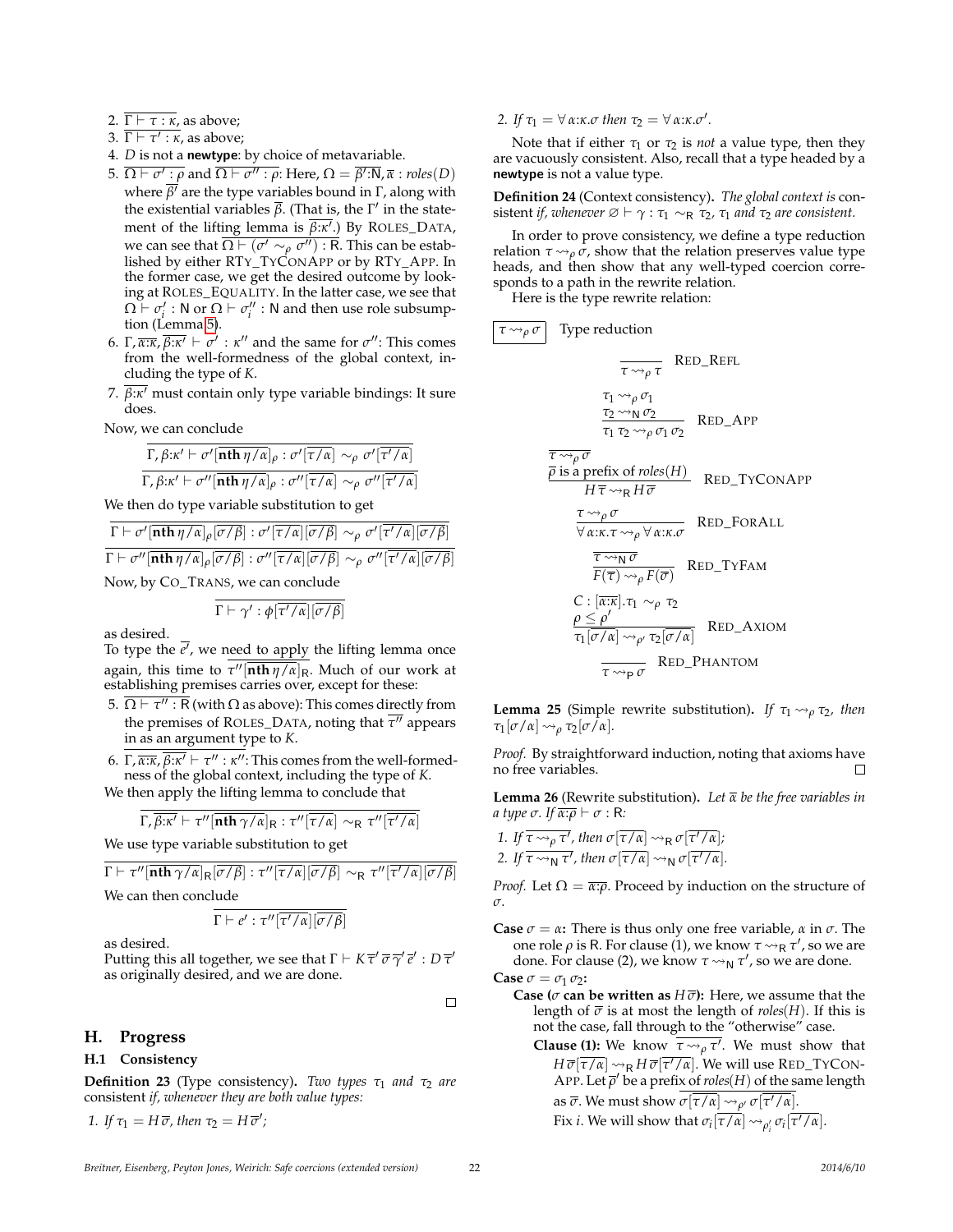- **Case** ( $\rho_i' = N$ ): In order to use the induction hypothesis, we must show that for every *j* such that  $\alpha_j$  appears free in  $\sigma_i$ ,  $\rho_j$  = N. To use Lemma [4,](#page-18-4) we must establish that  $\Omega \vdash \sigma_i : \mathsf{N}.$ We can get this by inversion on  $\Omega \vdash H\overline{\sigma}$  : R – whether by RTY\_TYCONAPP or by RTY\_APP, we get  $\Omega \vdash \sigma_i : \mathsf{N}$ . So, we can use the induction hypothesis and we are done.
- **Case**  $(\rho_i' = R)$ : Inverting  $\overline{\alpha:\rho} \vdash H\overline{\sigma}$  : R gives us two possibilities:
	- **Case RTY\_TYCONAPP**: Here, we see  $\overline{\Omega \vdash \sigma : \rho'}$ , and thus, that  $\Omega \vdash \sigma_i : \mathsf{R}$  (because  $\rho'_i = \mathsf{R}$ ). We can then use the induction hypothesis (and using Lemma [3](#page-18-5) to make the contexts line up) and we are done.
	- **Case RTY\_APP:** We invert repeatedly, and we either get  $\Omega \vdash \sigma_i : \mathsf{N}$  or  $\Omega \vdash \sigma_i : \rho'_i$ , depending on whether we hit a RTY\_TYCONAPP during the inversions. In the second case, we proceed as above (the RTY\_TYCONAPP case). In the first case, we use Lemma [5](#page-18-2) to conclude  $\Omega \vdash$  $\sigma_i$ : R and use the induction hypothesis.

**Case** ( $\rho'_i$  = **P):** We are done by RED\_PHANTOM.

**Clause (2):** We know that  $\overline{\tau \rightarrow_{N} \tau'}$ . We must show that  $H \overline{\sigma}$ [ $\overline{\tau/\alpha}$ ]  $\rightsquigarrow$ <sub>N</sub>  $H \overline{\sigma}$ [ $\overline{\tau'/\alpha}$ ]. It is easier to consider the original type  $\sigma$  just as  $\sigma_1 \sigma_2$ , not as  $H \overline{\sigma}$ ; fall through to the next case.

#### **Otherwise:**

- **Clause (1):** We know  $\overline{\tau \rightarrow \rho} \overline{\tau'}$  and need to show that  $(\sigma_1 \sigma_2)[\overline{\tau}/\alpha] \rightsquigarrow_R (\sigma_1 \sigma_2)[\overline{\tau'/\alpha}]$ . The fact  $\Omega \vdash \sigma_1 \sigma_2$ : R must be by RTY\_APP. So, we can conclude  $\Omega \vdash$  $\sigma_1$  : R and  $\Omega \vdash \sigma_2$  : N. Then, we can use the induction hypothesis to get  $\sigma_1[\overline{\tau}/\alpha] \rightsquigarrow_R \sigma_1[\overline{\tau'/\alpha}]$ . To use the induction hypothesis for  $\sigma_2$ , we must first establish that, for every *j* such that *α<sup>j</sup>* appears free in  $\sigma_2$ ,  $\tau_j \rightarrow_N \tau'_j$ . Lemma [4](#page-18-4) provides exactly this information, so we get  $\sigma_2[\overline{\tau/\alpha}] \leadsto_N \sigma_2[\overline{\tau'/\alpha}]$ . We are done by RED\_APP.
- **Clause (2):** We know  $\overline{\tau \rightarrow_{N} \tau'}$  and need to show that  $(\sigma_1 \sigma_2) [\overline{\tau}/\alpha] \rightsquigarrow_N (\sigma_1 \sigma_2) [\overline{\tau'/\alpha}]$ . We simply use induction to get:

$$
\sigma_1[\overline{\tau/\alpha}] \rightsquigarrow_N \sigma_1[\overline{\tau'/\alpha}]
$$

$$
\sigma_2[\overline{\tau/\alpha}] \rightsquigarrow_N \sigma_2[\overline{\tau'/\alpha}]
$$

We are done by RED\_APP.

**Case**  $\sigma = H$ **:** We are done by RED\_REFL.

- **Case**  $\sigma = \forall \beta:\kappa.\sigma'$ : We assume that we have renamed variables so that  $\beta \notin \overline{\alpha}$ . We see that inverting  $\Omega \vdash \forall \, \beta \mathpunct{:}\kappa. \sigma' : \mathsf{R}$ gives us  $\Omega$ ,  $\beta$ :**N**  $\vdash$   $\sigma'$  : R, where  $\bar{\alpha}$ ,  $\beta$  are the free variables in  $\sigma'$ . We can then use the induction hypothesis and we are done by RED\_FORALL.
- **Case**  $\sigma = F(\overline{\sigma})$ : Inversion on  $\Omega \vdash F(\overline{\sigma})$  : R gives us  $\Omega \vdash \sigma$  : N. We can then apply Lemma [4](#page-18-4) to see that  $\rho = N$ . We then use the induction hypothesis repeatedly to get

$$
\overline{\sigma[\overline{\tau/\alpha}]\leadsto_N\sigma[\overline{\tau'/\alpha}]}
$$

We are now done by RED\_TYFAM.

 $\Box$ 

<span id="page-22-0"></span>**Lemma 27** (Sub-roling in the rewrite relation). *If*  $\tau_1 \rightarrow \tau_2$ , *then*  $\tau_1 \rightarrow \rho \tau_2$ *.* 

*Proof.* By straightforward induction on  $\tau_1 \rightarrow \tau_2$ .

<span id="page-22-1"></span>**Lemma 28** (RED\_APP/RED\_TYCONAPP). *If*  $H \overline{\tau} \tau' \rightsquigarrow_R H \overline{\sigma} \sigma'$ *by* RED\_APP, the length of  $\bar{\tau}$  *is less than the length of roles*(*H*), *then H*  $\overline{\tau}$   $\tau'$   $\rightsquigarrow$  *R H*  $\overline{\sigma}$  *o<sup>r</sup> also by* <code>RED\_TYCONAPP.</code>

*Proof.* Fix *H*. We then proceed by induction on the length of *τ*.

- **Base case** (*H*  $\tau' \rightarrow_R H \sigma'$ ): The premises of RED\_APP give us *H*  $\rightsquigarrow$ <sub>R</sub> *H* and  $\tau' \rightsquigarrow_N \sigma'$ . Regardless of *roles*(*H*), we can use the sub-roling lemma (Lemma [27\)](#page-22-0) to show  $\tau' \rightarrow \rho \sigma'$  and we are done. (In the case where *roles*(*H*) is empty, an assumption is violated, and we are done anyway.)
- **Inductive case:** Our inductive hypothesis says: if  $H \overline{\tau} \rightarrow_R H \overline{\sigma}$ and  $\tau' \rightarrow_{\mathsf{N}} \sigma'$  (and the length of *roles*(*H*) is sufficient), then  $\overline{\tau} \rightarrow \overline{\rho}$  *σ* and  $\tau' \rightarrow \rho_i \sigma'$ , where *i* = (length of  $\overline{\tau}$ ) + 1. We must show that, if  $H \overline{\tau} \tau' \rightarrow_R H \overline{\sigma} \sigma'$  and  $\tau'' \rightarrow_N \sigma''$  (and the length of *roles*(*H*) is sufficient) then  $\overline{\tau} \rightarrow \rho \overline{\sigma}$ ,  $\tau' \rightarrow \rho_i \sigma'$ , and  $\tau'' \rightarrow_{\rho_j} \sigma''$  (where  $j = i + 1$ ).

Inverting  $H \overline{\tau} \tau' \rightarrow_R H \overline{\sigma} \sigma'$  gives us several possibilities:

- **Case RED\_REFL:** We get  $\overline{\tau \rightarrow \rho \sigma}$  and  $\tau' \rightarrow \rho_i \sigma'$  by RED\_REFL. We get *τ*<sup>*n*</sup> ∞→<sub>*ρ<sub>j</sub> σ*<sup>*n*</sup> by Lemma [27.](#page-22-0)</sub>
- **Case RED\_APP:** We get our first two desiderata from use of the induction hypothesis and our last from Lemma [27.](#page-22-0)
- **Case RED\_TYCONAPP:** Our first two desiderata come from the premises of RED\_TYCONAPP, and the last one comes from Lemma [27.](#page-22-0)
- **Case RED\_AXIOM:** This case is impossible, because there can be only one newtype axiom for a newtype, and its arity is greater than (length of  $\overline{\tau}$ ) + 1.

 $\Box$ 

**Lemma 29** (Pattern)**.** *Let α be the free variables in a a type τ. We require that each variable α is mentioned exactly once in τ and that no type families appear in τ. Then, if, for some*  $\overline{\sigma}$ *, τ* $[\overline{\sigma/\alpha}] \leadsto_{\mathsf{N}} \tau'$ *, then there exist*  $\overline{\sigma}$  *such that*  $\tau' = \tau[\overline{\sigma'/\alpha}]$  *and*  $\overline{\sigma \leadsto_N \sigma'}$ .

*Proof.* We proceed by induction on the structure of *τ*.

- **Case**  $\tau = \alpha$ : There is just one free variable ( $\alpha$ ), and thus just one type  $\sigma$ . We have  $\sigma \rightarrow_{\mathsf{N}} \tau'$ . Let  $\sigma' = \tau'$  and we are done.
- **Case**  $\tau = \tau_1 \tau_2$ : Partition the free variables into a list  $\beta_1$  that appear in  $\tau_1$  and  $\overline{\beta_2}$  that appear in  $\tau_2$ . This partition must be possible by assumption. Similarly, partition  $\bar{\sigma}$  into  $\bar{\sigma}_1$ and  $\overline{\sigma}_2$ . We can see that  $\tau_1[\overline{\sigma_1/\beta_1}]\tau_2[\overline{\sigma_2/\beta_2}]\leadsto_N \tau'$ . Thus must be by RED\_APP (noting that all newtype axioms are at role R). Thus,  $\tau' = \tau'_1 \tau'_2$  and  $\tau_1 [\overline{\sigma_1/\beta_1}] \rightarrow_N \tau'_1$  and  $\tau_2[\overline{\sigma_2/\beta_2}] \rightsquigarrow_N \tau_2'$ . We then use the induction hypothesis to get  $\overline{\sigma}'_1$  and  $\overline{\sigma}'_2$  such that  $\tau'_1 = \tau_1 [\overline{\sigma'_1/\beta_1}]$  and  $\tau'_2 =$ *τ*<sub>2</sub> $\overline{[\sigma'_2/\beta_2]}$ . We conclude that  $\overline{\sigma}'$  is the combination of  $\overline{\sigma}'_1$ and  $\overline{\sigma}'_2$ , undoing the partition done earlier.
- **Case**  $\tau = H$ **:** Trivial.
- **Case**  $\tau = \forall \beta:\mathbf{x}.\tau_0$ : We first note that, according to the definition of  $\bar{\alpha}$ ,  $\beta \notin \bar{\alpha}$ . We wish to use the induction hypothesis, but we must be careful because  $τ_0$  may mention  $β$  multiple times. So, we linearise *τ*<sub>0</sub> into *τ*<sup>*i*</sup><sub>0</sub>, replacing every occurrence of *β* with fresh variables  $\overline{\beta'}$ . (Note that  $\overline{\beta'}$  can be empty.) We know that  $(\forall \beta:\kappa.\tau_0)[\overline{\sigma/\alpha}] \leadsto_N \tau'$ . We note that  $(\forall \vec{\beta}:\vec{\kappa}.\tau_0)[\overline{\sigma/\alpha}] = \forall \vec{\beta}:\vec{\kappa}.(\tau_0[\overline{\sigma/\alpha}]) = \forall \vec{\beta}:\vec{\kappa}.(\tau_0'[\overline{\sigma/\alpha}][\overline{\beta/\beta}]).$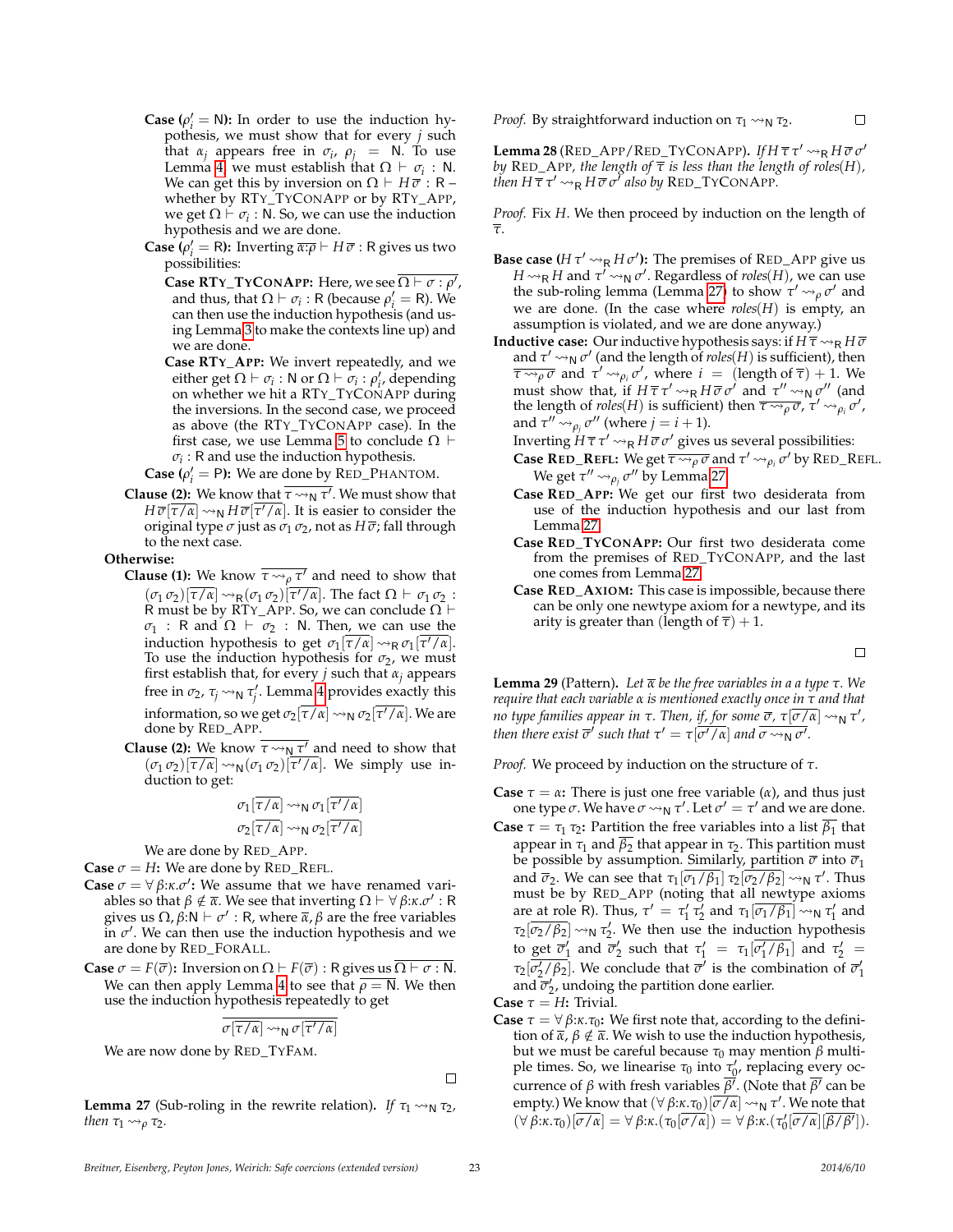(We have abused notation somewhat in the second substitution. There is only one  $\beta$ ; it is substituted for every variable in  $\overline{\beta'}$ .) Let  $\overline{\sigma}''$  be  $\overline{\sigma}$  appended with the right number of copies of *β*. Let  $\overline{\alpha'}$  be  $\overline{\alpha}$  appended with  $\overline{\beta'}$ . Then, we can say  $\forall \beta:\kappa.(\tau_0'[\overline{\sigma''/\alpha'}]) \leadsto_N \tau'$ . We invert to get that *τ*<sup> $\tau$ </sup> =  $\forall$  *β*:*κ*.*τ*<sup>*u*</sup> and *τ*<sub>0</sub><sup>*[σ<sup><i>u*</sup>/*α*<sup>*i*</sup>]  $\rightsquigarrow$ <sub>N</sub> τ<sup>*u*</sup>. We can now <u>use the</u></sup> induction hypothesis to get  $\overline{\sigma}$ <sup>*m*</sup> such that  $\tau' = \tau[\overline{\sigma}$ *m* $/\alpha$ <sup>*n*</sup>] and  $\overline{\sigma'' \rightarrow_{N} \sigma'''}$ . But, we can see that,  $\beta$  steps only to itself. Thus, the last entries in  $\bar{\sigma}$ <sup>*'''*</sup> must be the same list of  $\beta$ s that  $\bar{\sigma}''$  has. We let  $\sigma'$  be the prefix of  $\bar{\sigma}'''$  without the *β*s, and we are done.

**Case**  $\tau = F(\overline{\tau})$ : Impossible, by assumption.

 $\Box$ 

<span id="page-23-0"></span>**Lemma 30** (Patterns)**.** *Let α be the free variables in a list of types τ. Assume each variable α is mentioned exactly once in τ and that no type families appear in*  $\overline{\tau}$ *. If, for some*  $\overline{\sigma}$ *,*  $\tau[\overline{\sigma/\alpha}] \leadsto_{\mathsf{N}} \tau'$ *, then there exist*  $\overline{\sigma}$  *such that*  $\overline{\tau}$ <sup> $\tau$ </sup> =  $\tau$  $[\overline{\sigma'}/\overline{\alpha}]$  *and*  $\overline{\sigma \rightsquigarrow_N \sigma'}$ .

*Proof.* By induction on the length of *τ*.

**Base case:** Trivial.

**Inductive case:** We partition and recombine variables as in the  $\tau_1$   $\tau_2$  case in the previous proof and proceed by induction.

 $\Box$ 

<span id="page-23-1"></span>**Lemma 31** (Local diamond). *If*  $\tau \rightarrow \rho \sigma_1$  *and*  $\tau \rightarrow \rho \sigma_2$ *, then there exists*  $\sigma_3$  *such that*  $\sigma_1 \rightarrow \rho \sigma_3$  *and*  $\sigma_2 \rightarrow \rho \sigma_3$ *.* 

*Proof.* If  $\rho = P$ , then the result is trivial, by RED\_PHANTOM. So, we assume  $\rho \neq P$ .

If  $\sigma_1 = \tau$  or  $\sigma_2 = \tau$ , the result is trivial. So, we assume that neither reduction is by RED\_REFL.

By induction on the structure of *τ*:

- **Case**  $\tau = \alpha$ : We note that the left-hand side of an axiom can never be a bare variable, and so the only possibility of stepping is by RED\_REFL. We are done.
- **Case**  $\tau = \tau_1 \tau_2$ : Suppose  $\rho = N$ . All axioms at nominal role have a type family application on their left-hand side, so RED\_AXIOM cannot apply. Thus, only RED\_APP can be used, and we are done by induction.

Now, we can assume  $ρ = R$ . If  $τ_1 τ_2$  cannot be rewritten as *H τ* (for some *H* and some *τ*), then the only applicable rule is RED\_APP (noting that relevant axiom left-hand sides can indeed be written as  $H\bar{\tau}$ ) and we are done by induction.

So, we now rewrite *τ* as  $H\overline{\tau}_0$ . There are six possible choices of the two reductions, among RED\_APP, RED\_TY-CONAPP, and RED\_AXIOM. We handle each case separately:

**Case RED\_APP/RED\_APP:** We are done by induction.

**Case RED\_APP/RED\_TYCONAPP:** We apply Lemma [28](#page-22-1) and finish by induction.

**Case RED\_APP/RED\_AXIOM:** Rewrite  $\sigma_1 = \sigma_{11} \sigma_{12}$ . We know then that  $\tau_1 \rightarrow_R \sigma_{11}$  and  $\tau_2 \rightarrow_R \sigma_{12}$ . (Recall that  $\tau_1 \tau_2 = \tau = H \overline{\tau}_0$ .) We also know that  $H \overline{\tau}_0 \rightarrow_R \sigma_2$ by a newtype axiom *C* :  $[\overline{\alpha:\kappa}]$ .*H* $\overline{\alpha} \sim_R \sigma_0$ , where  $\sigma_2$  =  $\sigma_0[\tau_0/\alpha]$ .

By induction we can discover that  $\sigma_{11}$  has the form  $H\bar{\sigma}$  – we know that  $\tau_1$  cannot reduce by RED\_AXIOM because the well-formedness of the global context says that newtype axioms are unique, and the axiom used on  $\tau$  has a higher arity than any axiom that could be used on  $\tau_1$ . Thus,  $\sigma_1 = H \overline{\sigma} \sigma_{12}$ . The same axiom *C* applies here. Let  $\overline{\sigma}' = \overline{\sigma}, \sigma_{12}$ . So, we can step  $\sigma_1$  to  $\sigma_3 = \sigma_0 \overline{[\sigma'/\alpha]}$  by RED\_AXIOM.

Now, we must show  $\sigma_2 \rightarrow_R \sigma_3$ . We wish to apply the rewrite-substitution lemma (Lemma [26\)](#page-21-0). We must show that  $\overline{\tau_0\rightsquigarrow_\rho\sigma'}$ , where  $\overline{\alpha:\!\rho}\vdash\sigma_0$  : R. This last fact is exactly what appears in the premise to ROLES\_NEWTYPE (which, in turn, is guaranteed by the well-formedness of the global context). Now, we know  $\tau = H \overline{\tau}_0$  and  $\sigma_1 = \overline{H} \overline{\sigma}'$ , and that  $\tau \rightarrow_R \sigma_1$  by RED\_APP. We also know that an axiom is applicable to *τ*. Thus, the length of *τ* must be the length of *roles*(*H*), by context well-formedness. So, we can use Lemma [28](#page-22-1) to get  $\overline{\tau_0 \leadsto_{\rho} \sigma'}$ , as desired. We then apply Lemma [26](#page-21-0) to conclude  $\sigma_2 \rightarrow_R \sigma_3$ , and we are done.

- **Case RED\_TYCONAPP/RED\_TYCONAPP:** We are done by induction.
- **Case RED\_TYCONAPP/RED\_AXIOM:** We see that  $\sigma_1$  = *H* $\overline{\sigma}$ <sup>*'*</sup> where  $\overline{\rho}$  is a prefix of *roles*(*H*) and  $\overline{\tau_0 \rightsquigarrow_\rho \sigma'}$ . We also see that *C* :  $[\overline{\alpha:\kappa}] \cdot H \overline{\alpha} \sim_R \sigma_0$  and that  $\sigma_2$  =  $\sigma_0[\tau_0/\alpha]$ .

Let  $\sigma_3 = \sigma_0 [\overline{\sigma'/\alpha}]$ . We can see that  $\sigma_1 \rightarrow_R \sigma_3$  by RED\_AXIOM. And, by Lemma [26](#page-21-0) (the rewrite-substitution lemma), we see that  $\sigma_2 \rightarrow_R \sigma_3$ . So, we are done.

- **Case RED\_AXIOM/RED\_AXIOM:** Consider the possibility that the two reductions are by different axioms. This would violate context well-formedness, so it is impossible. Thus, we can assume that the axiom used in both reductions is the same: *C* :  $[\overline{\alpha:\kappa}] \cdot H \overline{\alpha} \sim_R \sigma_0$ . The only way that  $\sigma_1$  and  $\sigma_2$  can be different is if the types substituted in the rule conclusion  $(\bar{\sigma})$  are different in the two different reductions. Suppose then that we have  $\overline{\sigma}$  and  $\overline{\sigma}'$  so that  $\sigma_1 = \sigma_0[\overline{\sigma/a}]$  and  $\sigma_2 = \sigma_0[\overline{\sigma'/a}]$ . It must be that  $\tau = H \overline{\sigma}$  and that  $\tau = H \overline{\sigma}'$ . But, this tells us that  $\overline{\sigma} = \overline{\sigma}'$  and thus that  $\sigma_1 = \sigma_2$ . We are done.
- **Case**  $\tau = H$ **:** The only non-trivial step *H* can make is by RED\_AXIOM. However, given that only one axiom for a newtype can exist, both steps must step to the same type, so we are done.

**Case**  $\tau = \forall \alpha : \kappa \cdot \tau'$ : We are done by induction.

**Case**  $\tau = F(\overline{\tau})$ : Here, two rules may apply. We handle the different possibilities separately:

**Case RED\_TYFAM/RED\_TYFAM:** We are done by induction.

- **Case RED\_TYFAM/RED\_AXIOM:** Here, we know that  $\sigma_1 = \overline{F(\overline{\sigma})}$  where  $\overline{\tau \rightarrow_{N} \sigma}$ , and that  $\sigma_2 = \sigma_0 [\overline{\sigma'/\alpha}]$ where  $C: [\overline{\alpha:\kappa}] \cdot F(\overline{\tau}') \sim_N \sigma_0$  and  $\overline{\tau} = \tau'[\overline{\sigma'/\alpha}]$ . We wish to use RED\_AXIOM to reduce *F*(*σ*). We ap-ply Lemma [30](#page-23-0) to get  $\overline{\sigma}''$  such that  $\overline{\sigma} = \tau'[\overline{\sigma''/\alpha}]$  and  $\overline{\sigma'} \rightarrow_{N} \overline{\sigma''}$ . We then use RED\_AXIOM to get  $\sigma_1 \rightarrow_{N} \sigma_3$ , where  $\sigma_3 = \sigma_0 \overline{[\sigma''/\alpha]}$ . Now, we must show that  $\sigma_2 \rightarrow_{\mathsf{N}} \sigma_3$ . This comes directly from Lemma [26,](#page-21-0) and we are done.
- **Case RED\_AXIOM/RED\_AXIOM:**

We have  $C_1 : [\overline{\alpha:\kappa}] \cdot F(\overline{\tau}_1) \sim_N \sigma'_1$  and  $C_2 : [\overline{\beta:\kappa'}] \cdot F(\overline{\tau}_2) \sim_N \sigma'_2$ . We also know that  $\tau = F(\overline{\tau}_1)[\overline{\sigma'/\alpha}]$  and  $\tau = F(\overline{\tau}_2)[\overline{\sigma''/\beta}]$ . Thus,  $F(\overline{\tau}_1)[\overline{\sigma'/\alpha}] = F(\overline{\tau}_2)[\overline{\sigma''/\beta}]$ . Thus,  $[\overline{\sigma}', \overline{\sigma}''/\overline{\alpha}, \overline{\beta}]$ is a unifier for  $F(\overline{\tau}_1)$  and  $F(\overline{\tau}_2)$ . Thus, by context well-formedness, we have  $\sigma'_{1}$   $\overline{\sigma'/\alpha}$  =  $\sigma'_{2}$   $\overline{\sigma''/\beta}$ . But,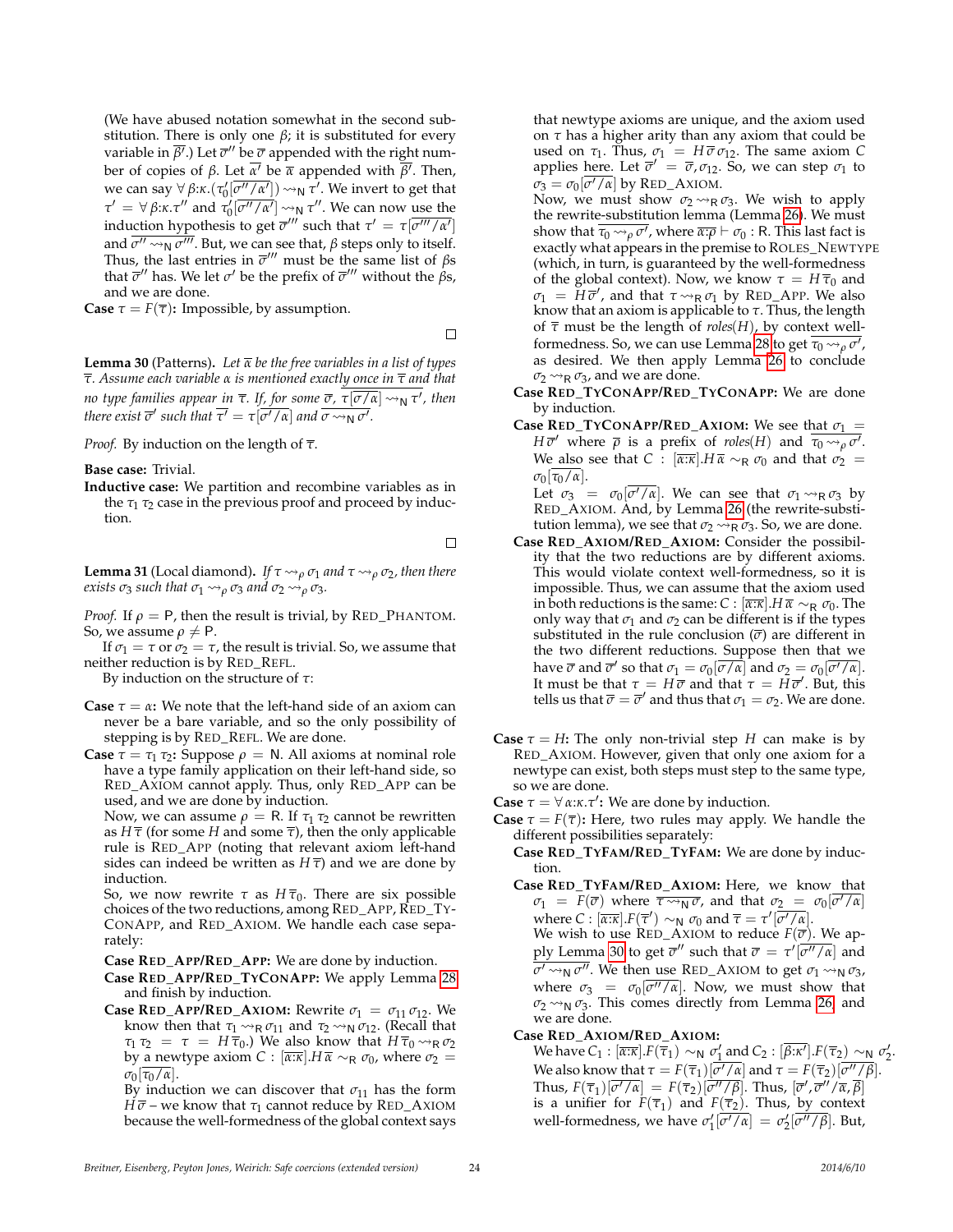$\sigma_1 = \sigma_1'[\overline{\sigma'/\alpha}]$  and  $\sigma_2 = \sigma_2'[\overline{\sigma''/\beta}]$ , and so  $\sigma_1 = \sigma_2$  and we are done.

 $\Box$ 

Let the notation  $\tau_1 \Leftrightarrow_{\rho} \tau_2$  mean that there exists a  $\sigma$  such that  $\tau_1 \leadsto_{\rho}^* \sigma$  and  $\tau_2 \leadsto_{\rho}^* \sigma$ .

<span id="page-24-1"></span>**Lemma 32** (Confluence). *The rewrite relation*  $\rightsquigarrow_{\rho}$  *is confluent. That is, if*  $\tau \sim_{\rho}^* \sigma_1$  *and*  $\tau \sim_{\rho}^* \sigma_2$ *, then*  $\sigma_1 \Leftrightarrow_{\rho} \sigma_2$ *.* 

*Proof.* Confluence is a consequence of the local diamond property, Lemma [31.](#page-23-1)  $\Box$ 

<span id="page-24-0"></span>**Lemma 33** (Stepping preserves value type heads). *If τ*<sub>1</sub> *is a value type and*  $\tau_1 \rightarrow \tau$   $\tau_2$ , then  $\tau_2$  has the same head as  $\tau_1$ .

*Proof.* By induction, noting that the left-hand side of wellformed axioms are never value types. □

<span id="page-24-3"></span>**Lemma 34** (Rewrite relation consistency). *If*  $\tau_1 \Leftrightarrow_R \tau_2$ *, then τ*<sup>1</sup> *and τ*<sup>2</sup> *are consistent.*

*Proof.* If either  $\tau_1$  or  $\tau_2$  is not a value type, then we are trivially done. So, we assume  $\tau_1$  and  $\tau_2$  are value types. By assumption, there exists  $\sigma$  such that  $\tau_1 \leadsto_R^* \sigma$  and  $\tau_2 \leadsto_R^* \sigma$ . By induction over the length of these reductions and the use of Lemma [33,](#page-24-0) we can see that  $\sigma$  must have the same head as both *τ*<sub>1</sub> and *τ*<sub>2</sub>. Thus, *τ*<sub>1</sub> and *τ*<sub>2</sub> have the same head, and are thus consistent. thus consistent.

<span id="page-24-2"></span>**Lemma 35** (Completeness of the rewrite relation). *If*  $\emptyset \vdash \gamma$ : *τ*<sub>1</sub> ∼*ρ τ*<sub>2</sub>*, then τ*<sub>1</sub> ⇔*ρ τ*<sub>2</sub>*.* 

*Proof.* By induction on  $\varnothing \vdash \gamma : \tau_1 \sim_{\rho} \tau_2$ .

**Case CO\_REFL**: Trivial, as  $\Leftrightarrow_{\rho}$  is manifestly reflexive.

**Case CO\_SYM:** By induction, as  $\Leftrightarrow_{\rho}$  is manifestly symmetric.

**Case CO\_TRANS:** We adopt the variable names in the statement of the rule:

$$
\frac{\Gamma \vdash \gamma_1 : \tau_1 \sim_{\rho} \tau_2}{\Gamma \vdash \gamma_2 : \tau_2 \sim_{\rho} \tau_3} \quad \text{Co\_Trans}
$$
\n
$$
\frac{\Gamma \vdash \gamma_1; \gamma_2 : \tau_1 \sim_{\rho} \tau_3}{\Gamma \vdash \gamma_1; \gamma_2 : \tau_1 \sim_{\rho} \tau_3}
$$

By induction, we know  $τ_1 \Leftrightarrow_ρ τ_2$  and  $τ_2 \Leftrightarrow_ρ τ_3$ . Thus, we must find  $\sigma_{13}$  such that  $\tau_1 \rightarrow \phi \rightarrow \sigma_{13}$  and  $\tau_3 \rightarrow \phi \rightarrow \sigma_{13}$ . Note that there must be  $\sigma_{12}$  with  $\tau_1 \leadsto^*_{\rho} \sigma_{12}$  and  $\tau_2 \leadsto^*_{\rho}$ *σ*<sub>12</sub>, and there must be *σ*<sub>23</sub> with  $\tau_2 \leadsto p^*$  *σ*<sub>23</sub> and  $\tau_3 \leadsto p^*$  *σ*<sub>23</sub>. Thus, we can use Lemma [32](#page-24-1) (confluence) to find a  $\sigma_{13}$ such that  $\sigma_{12} \rightarrow \rho^*$   $\sigma_{13}$  and  $\sigma_{23} \rightarrow \rho^*$   $\sigma_{13}$ . By transitivity of  $\rightsquigarrow^*_{\rho}$ , we are done.

- **Case CO\_TYCONAPP:** We know by induction that  $\overline{\tau \Leftrightarrow_{\rho} \sigma}$ . Let the list of common reducts be  $\bar{\tau}'$ . We can see that *H*  $\bar{\tau}$  ∞<sup>\*</sup><sub>*R*</sub> *H*  $\bar{\tau}$ <sup>*'*</sup> by repeated use of RED\_TYCONAPP, and similarly for  $H\overline{\sigma} \longrightarrow_R^* H\overline{\tau}'$ . Thus  $H\overline{\tau}'$  is our common reduct and we are done.
- **Case CO\_TYFAM:** We are done by induction and repeated use of RED\_TYFAM.
- **Case CO\_APP:** We are done by induction and repeated use of RED\_APP.
- **Case CO\_FORALL:** We are done by induction and repeated use of RED\_FORALL.
- **Case CO\_PHANTOM:** We are done by RED\_PHANTOM.
- **Case CO\_VAR:** Not possible, as the context is empty.

**Case CO\_AXIOM:** We are done by RED\_AXIOM. **Case CO\_NTH:** We adopt the variable names in the rule:

$$
\Gamma \vdash \gamma : H\overline{\tau} \sim_R H\overline{\sigma}
$$
\n
$$
\overline{\rho} \text{ is a prefix of } \text{roles}(H)
$$
\n
$$
\underline{H} \text{ is not a newtype \qquad \qquad \text{CO\_NTH}
$$
\n
$$
\Gamma \vdash \mathbf{nth}^i \gamma : \tau_i \sim_{\rho_i} \sigma_i
$$

We know by induction that  $H\bar{\tau} \Leftrightarrow_R H\bar{\sigma}$ . In other words, there exists some  $\tau_0$  such that  $H\overline{\tau} \rightarrow_R^* \tau_0$  and  $H\overline{\sigma} \rightarrow_R^*$  $\tau_0$ . We can see by induction on the number of steps in the derivation (and a nested induction in the RED\_APP case) that  $\tau_0$  must have the form  $H\bar{\tau}'$  for some  $\bar{\bar{\tau}}'$ . In particular, note that no axioms can apply because *H* is not a newtype. Thus, each step is from either RED\_APP or from RED\_TYCONAPP. However, by Lemma [28,](#page-22-1) we can consider just the RED\_TYCONAPP case. This says that *τ*<sub>*i*</sub>  $\rightsquigarrow$ <sup>\*</sup><sub>*ρi*</sub> *τ*<sub>*i*</sub><sup>*i*</sup>  $\rightsquigarrow$ <sup>\*</sup><sub>*ρ<sub><i>i*</sub></sup> *τ*<sub>*i*</sub><sup>*i*</sup> *as* desired, so we are done.</sub>

**Case CO\_LEFT:** We adopt the variable names from the rule:

$$
\frac{\Gamma \vdash \gamma : \tau_1 \tau_2 \sim_N \sigma_1 \sigma_2}{\Gamma \vdash \tau_1 : \kappa} \frac{\Gamma \vdash \sigma_1 : \kappa}{\Gamma \vdash \mathbf{left} \gamma : \tau_1 \sim_N \sigma_1} \text{ Co\_LEFT}
$$

We know by induction that  $\tau_1 \tau_2 \Leftrightarrow_N \sigma_1 \sigma_2$ . The steps to reach the common reduct must all be RED\_APP, because newtype axioms are all at role R. Thus, the common reduct must be  $\tau_1' \tau_2'$  where  $\tau_1 \leadsto_N^* \tau_1'$ , and  $\sigma_1 \leadsto_N^* \tau_1'$ , so we are done.

**Case CO\_RIGHT:** Similar to previous case. **Case CO\_INST:** We adopt the variable names from the rule:

$$
\begin{array}{l}\n\Gamma \vdash \gamma : \forall \alpha : \kappa. \tau_1 \sim_{\rho} \forall \alpha : \kappa. \sigma_1 \\
\frac{\Gamma \vdash \tau : \kappa}{\Gamma \vdash \gamma \circledast \tau : \tau_1[\tau/\alpha] \sim_{\rho} \sigma_1[\tau/\alpha]} \quad \text{Co\_INST}\n\end{array}
$$

We know by induction that  $\forall \alpha:\kappa.\tau_1 \Leftrightarrow_{\rho} \forall \alpha:\kappa.\sigma_1$ . We can easily see by inspection of the rewrite relation that the common reduct must have the form  $\forall \alpha : \kappa \cdot \tau_0$  for some *τ*0. We can also see by a straightforward induction that  $\tau_1 \leadsto_{\rho}^* \tau_0$  and  $\sigma_1 \leadsto_{\rho}^* \tau_0$ . We must show that  $\tau_1[\tau/\alpha] \leadsto_{\rho}^*$ <br>  $\tau_0[\tau/\alpha]$  and  $\sigma_1[\tau/\alpha] \leadsto_{\rho}^* \tau_0[\tau/\alpha]$ . These facts come from an induction over the lengths of the derivations and the use of the simple rewrite substitution lemma, Lemma [25.](#page-21-1)

**Case CO\_SUB:** We adopt the variable names in the rule:

$$
\frac{\Gamma \vdash \gamma : \tau \sim_N \sigma}{\Gamma \vdash \mathbf{sub} \gamma : \tau \sim_R \sigma} \quad \text{Co\_SUB}
$$

We know that  $\tau \Leftrightarrow_{N} \sigma$  and we need  $\tau \Leftrightarrow_{R} \sigma$ . This follows by induction over the lengths of the reduction and the use of Lemma [27.](#page-22-0)

$$
\qquad \qquad \Box
$$

<span id="page-24-4"></span>**Lemma 36** (Consistency)**.** *The global context is consistent.*

*Proof.* Take a  $\gamma$  such that  $\varnothing \vdash \gamma : \tau_1 \sim_R \tau_2$ . By the complete-ness of the rewrite relation (Lemma [35\)](#page-24-2), we see that  $\tau_1 \leftrightarrow_R$ *τ*2. But, the rewrite relation consistency lemma (Lemma [34\)](#page-24-3) tells us that  $\tau_1$  and  $\tau_2$  are consistent. Thus, the context admits only consistent coercions and is itself consistent. □

#### **H.2 Progress**

#### **Lemma 37** (Canonical forms)**.**

*1.**If* $\varnothing \vdash v : \tau_1 \to \tau_2$ **, then v is either**  $\lambda x : \tau . e^{\prime}$  **or**  $K \overline{\tau} \overline{\gamma} \overline{e}$ **.** *2. If* ∅  $\vdash v : ∀ \alpha:\kappa.\tau$ , then v is either Λα:κ.e' or Κ τ̃.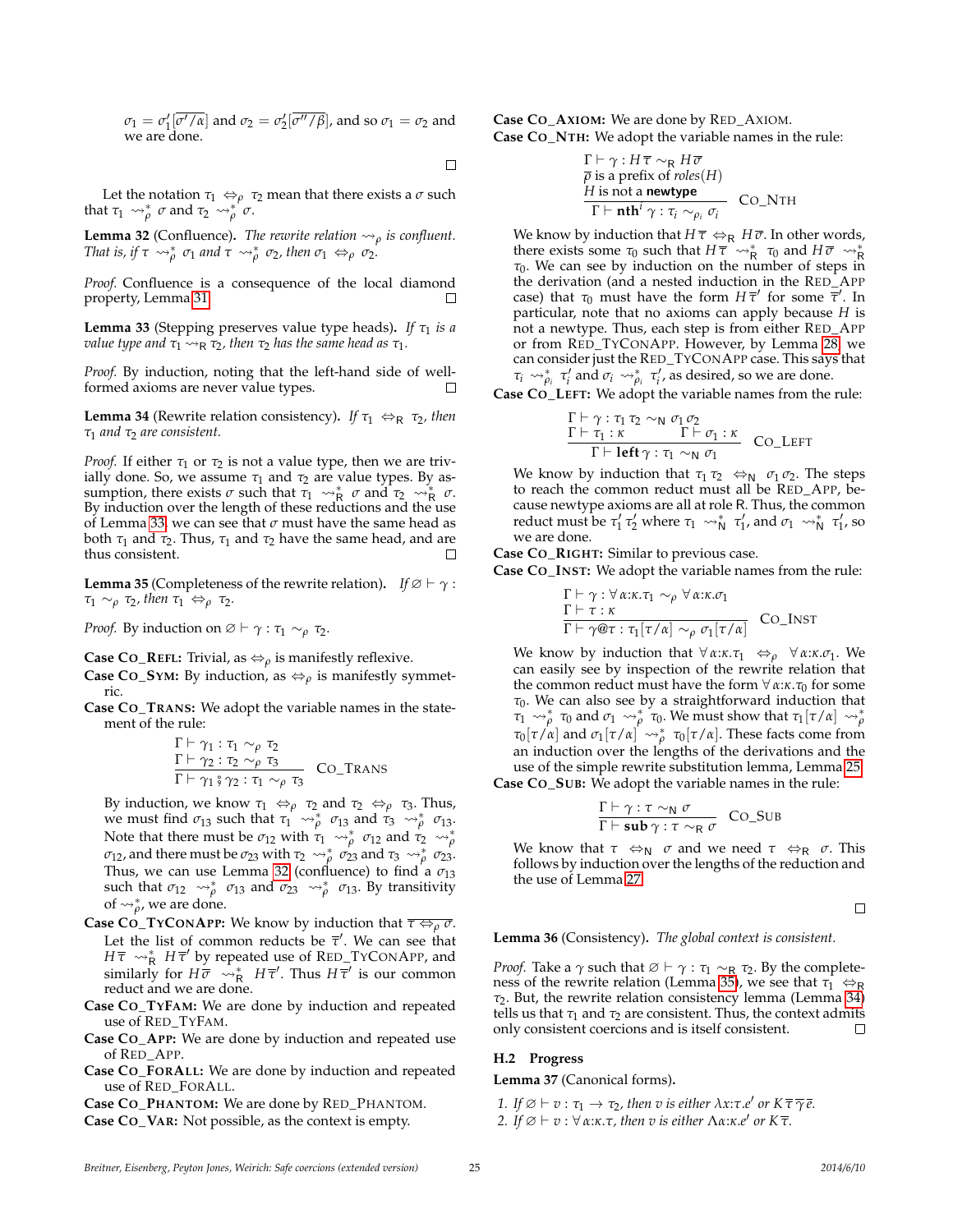*3. If*  $\varnothing \vdash v : \phi \Rightarrow \tau$ *, then v is either*  $\lambda c : \phi . e'$  or  $K \overline{\tau} \overline{\gamma}$ *. 4. If*  $\emptyset \vdash v : D\overline{\sigma}$ *, then v is*  $K\overline{\tau}\overline{\gamma}\overline{e}$ *.* 

<span id="page-25-1"></span>**Lemma 38** (Value types). *If*  $\Gamma \vdash v : \tau$ *, then*  $\tau$  *is a value type.* 

*Proof.* If *v* is an abstraction, then the result is trivial. So, we assume that  $v = K \overline{\tau} \overline{\gamma} \overline{e}$ . Induction on the lengths of the lists of arguments yields

$$
K: \forall \overline{\alpha:\kappa}. \forall \overline{\beta:\kappa'.\overline{\phi}} \Rightarrow \overline{\sigma} \to D \overline{\alpha}
$$

We can see (again, by induction on the argument lists) that no matter what *K* is applied to, its type will always be a value type, headed by one of  $\forall$ ,  $\Rightarrow$ ,  $\rightarrow$  or *D*, all of which form value types.

**Theorem 39** (Progress). If  $\emptyset \vdash e : \tau$ , then either e is a value or a  $\alpha$  *coerced value, or e*  $\longrightarrow$  *e' for some e'.* 

*Proof.* We proceed by induction on the typing judgement  $\varnothing \vdash e : \tau.$ 

**Case TM\_VAR:** Cannot happen in an empty context.

**Abstraction forms:** Trivial.

**Case TM\_APP:** We know  $e = e_1 e_2$ . By induction, we know that  $e_1$  is either a value, a coerced value, or steps to  $e'_1$ . If *e*<sup>1</sup> steps, we are done by S\_APP\_CONG. If *e*<sup>1</sup> is a value, the canonical forms lemma now gives us several cases:

**Case**  $e_1 = \lambda x$ :  $\tau \cdot e_3$ : We are done by S\_BETA.

**Case**  $e_1 = K \overline{\tau} \overline{\gamma} \overline{e}$ : Then,  $e_1 e_2$  is a value.

If  $e_1$  is a coerced value  $v \triangleright \gamma$ , then by the value types lemma (Lemma [38\)](#page-25-1) and the consistency lemma (Lemma [36,](#page-24-4) the type of *v* must be headed by  $(\rightarrow)$ . We are done by S\_PUSH.

**Case TM\_TAPP:** Similar to previous case.

**Case TM\_CAPP:** Similar to previous cases.

**Case TM\_DATACON:** *e* is a value.

**Case TM\_CASE:** We adopt the variable names from the rule:

$$
\Gamma \vdash e : D \overline{\sigma} \n\Gamma \vdash \tau : \star \n\forall \text{alt}_i \text{ s.t. } \text{alt}_i \in \overline{\text{alt}} : \n\text{alt}_i = K_i \overline{\alpha_i} \overline{c_i} \overline{x_i} \rightarrow e_i \nK_i : \forall \overline{\alpha'_i : \kappa_i} \forall \overline{\beta'_i : \kappa'_i} \cdot \overline{\phi_i} \Rightarrow \overline{\tau}_i \rightarrow D \overline{\alpha'_i} \n\Gamma, \alpha_i : \kappa'_i, (\overline{c_i} : \phi_i, \overline{x_i} : \overline{\tau}_i) [\overline{\sigma}/\alpha'_i][\alpha_i/\beta'_i] \vdash e_i : \tau \n\overline{\text{alt}} \text{ is exhaustive} \n\Gamma \vdash \text{case}_{\tau} e \text{ of } \overline{\text{alt}} : \tau
$$
\nTM\_CASE

We know by induction that *e* is a value, a coerced value, or  $e \longrightarrow e^{i'}$  for some  $e'$ . If  $e$  steps, then we are done by S CASE CONG.

We know that *T* must actually be a data type (not a newtype), because it has a constructor. Thus, *e* has a value type. Therefore, if it has the form  $v \triangleright \gamma$ , the value *v* has a type headed by *T* as well. Thus  $v = K \overline{\tau} \overline{\gamma} \overline{e}$  and we apply S\_KPUSH, noting that the premises are all satisfied by straightforward use of typing judgements.

The final case is that *e* is a value. By the canonical forms lemma, we see that  $e = K \overline{\tau} \overline{\gamma} \overline{e}$ . Thus, S\_IOTA applies, noting that the match must be exhaustive.

**Case TM\_CAST:** We adopt the variable names from the rule:

$$
\frac{\Gamma \vdash e : \tau_1}{\Gamma \vdash \gamma : \tau_1 \sim_R \tau_2} \quad TM\_CAST
$$
  
 
$$
\frac{\Gamma \vdash \gamma : \tau_1 \sim_R \tau_2}{\Gamma \vdash e \triangleright \gamma : \tau_2}
$$

By induction, we know that *e* is a value, a coerced value, or  $e \rightarrow e'$ .

If *e* steps, we are done by S\_CAST\_CONG.

If *e* is a value, then  $e \triangleright \gamma$  is a coerced value, and we are done.

If *e* is a coerced value, then we are done by S\_TRANS.

**Case TM\_CONTRA:** We adopt the variable names from the rule:

$$
\frac{\varnothing \vdash \gamma : H_1 \sim_N H_2 \qquad H_1 \neq H_2}{\Gamma \vdash \tau : \star \qquad \qquad \vdots \qquad \qquad \vdots
$$

By completeness of the rewrite relation (Lemma [35\)](#page-24-2), we know that  $H_1 \Leftrightarrow_N H_2$ . But, if  $H \rightsquigarrow_N H'$ , then  $H = H'$  (by induction on  $H \leadsto_N H$ <sup>*,*</sup>, noting that all newtype axioms are at role R). So  $H_1 = H_2$ , contradicting a premise to this rule. Thus, this case cannot happen.

 $\Box$ 

## <span id="page-25-0"></span>**I. Role inference**

<span id="page-25-2"></span>**Lemma 40** (Walking)**.** *Let α be the parameters to some type constant T. For some type σ, let β be the free variables in σ that are not in α. Let ρ be a list of roles of the same length as α. Let*  $\Omega = \overline{\alpha:\rho}, \overline{\beta:\mathsf{N}}.$ 

*If* walk(*T*, *σ*) *makes no change to the role of any of the α, then*  $\Omega \vdash \sigma : R$ .

*Proof.* By induction on the structure of *σ*:

- **Case**  $\sigma = \alpha'$ : By assumption, it must be that  $\alpha' : R \in \Omega$  or *α*': $N$  ∈ Ω. In either case, we can derive  $Ω \vdash α'$  : R, so we are done.
- **Case**  $\sigma = \sigma_1 \sigma_2$ : We check if  $\sigma$  can also be written as  $H' \overline{\tau}$ .
	- **Case**  $\sigma = H' \overline{\tau}$ : Let  $\overline{\rho}' = \text{roles}(H')$ . In order to conclude  $\Omega \vdash H' \overline{\tau}$  : R, we will show that  $\overline{\Omega \vdash \tau : \rho'}$ . Fix *i*; we will show  $\Omega \vdash \tau_i : \rho'_i$ . Here, we have three cases:
		- **Case**  $\rho'_i = N$ : By assumption, it must be that all the free variables in  $τ<sub>i</sub>$  are assigned to N in  $Ω$ . Thus, by Lemma [4,](#page-18-4) we have  $\Omega \vdash \tau_i : \mathsf{N}$  and we are done.
		- **Case**  $\rho'_i$  = R: By assumption, it must be that walk $(T, \tau_i)$ makes no change. We then use the induction hypothesis to say that  $\Omega \vdash \tau_i : \mathsf{R}$ , and we are done. **Case**  $\rho'_i$  = P: We are done by RTY\_PHANTOM.
	- **Other applications:** We wish to use RTY\_APP. Thus, we must show that  $\Omega \vdash \sigma_1$ : R and  $\Omega \vdash \sigma_2$ : N. For the former, we see that walk $(T, \sigma_1)$  must make no change, and we are done by induction. For the latter, we see that all the free variables in  $\sigma_2$  must be assigned to N, and we are done by Lemma [4.](#page-18-4)
- **Case**  $\sigma = H$ **:** We are done by immediate application of RTY\_TY-CONAPP.
- **Case**  $\sigma = \forall \alpha' : \kappa \cdot \sigma_1$ : We are done by induction, noting that in RTY\_FORALL, *α'* gets assigned role N when checking  $σ_1$ . This matches our expectations that the type variables *β* are at role N in the inductive hypothesis.
- **Case**  $\sigma = F(\overline{\tau})$ : Repeated use of Lemma [4](#page-18-4) tells us that  $\overline{\Omega \vdash \tau : \mathbb{N}}$ . We are done by RTY\_TYFAM.

 $\Box$ 

**Theorem 41.** *The role inference algorithm always terminates.*

*Proof.* First, we observe that the walk procedure always terminates, as it is structurally recursive.